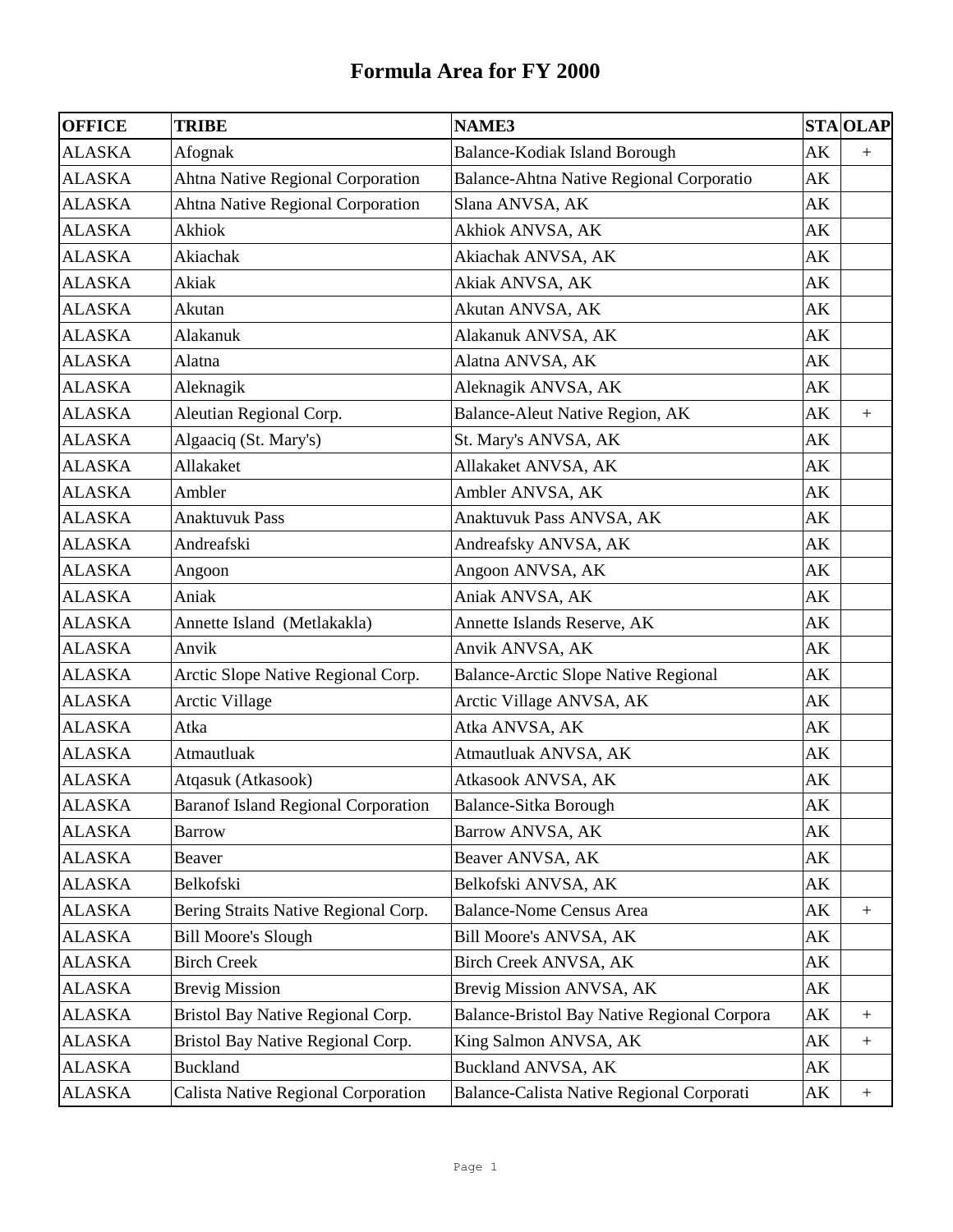| <b>OFFICE</b> | <b>TRIBE</b>                                               | <b>NAME3</b>                                                                    |    | <b>STA OLAP</b> |
|---------------|------------------------------------------------------------|---------------------------------------------------------------------------------|----|-----------------|
| <b>ALASKA</b> | Cantwell                                                   | Cantwell ANVSA, AK                                                              | AK |                 |
| <b>ALASKA</b> | Chalkyitsik                                                | Chalkyitsik ANVSA, AK                                                           | AK |                 |
| <b>ALASKA</b> | Chanega                                                    | Chenega ANVSA, AK                                                               | AK |                 |
| <b>ALASKA</b> | Chefornak                                                  | Chefornak ANVSA, AK                                                             | AK |                 |
| <b>ALASKA</b> | Chevak                                                     | Chevak ANVSA, AK                                                                | AK |                 |
| <b>ALASKA</b> | Chickaloon                                                 | <b>Balance Cook Inlet Native Regional Corp</b>                                  | AK | $+$             |
| <b>ALASKA</b> | Chignik                                                    | Chignik ANVSA, AK                                                               | AK |                 |
| <b>ALASKA</b> | Chignik Lagoon                                             | Chignik Lagoon ANVSA, AK                                                        | AK |                 |
| <b>ALASKA</b> | Chignik Lake                                               | Chignik Lake ANVSA, AK                                                          | AK |                 |
| <b>ALASKA</b> | Chilkat                                                    | Chilkat ANVSA, AK                                                               | AK |                 |
| <b>ALASKA</b> | Chilkoot                                                   | Balance-Sealaska Native Regional Corporatio                                     | AK | $+$             |
| <b>ALASKA</b> | Chilkoot                                                   | Chilkoot ANVSA, AK                                                              | AK |                 |
| <b>ALASKA</b> | Chistochina                                                | Chistochina ANVSA, AK                                                           | AK |                 |
| <b>ALASKA</b> | Chitina                                                    | Chitina ANVSA, AK                                                               | AK |                 |
| <b>ALASKA</b> | Chuatbaluk                                                 | Chuathbaluk ANVSA, AK                                                           | AK |                 |
| <b>ALASKA</b> | <b>Chugach Native Regional Corporation</b>                 | <b>Balance-Chugach Native Regional Corporatio</b>                               | AK |                 |
| <b>ALASKA</b> | <b>Chugach Native Regional Corporation</b>                 | Grouse Creek Group ANVSA, AK                                                    | AK |                 |
| <b>ALASKA</b> | Chuloonawick                                               | Chulloonawick ANVSA, AK                                                         | AK |                 |
| <b>ALASKA</b> | Circle                                                     | Circle ANVSA, AK                                                                | AK |                 |
| <b>ALASKA</b> | Clark's Point                                              | Clark's Point ANVSA, AK                                                         | AK |                 |
| <b>ALASKA</b> | Cook Inlet Native Regional Corporation Alexander ANVSA, AK |                                                                                 | AK | $+$             |
| <b>ALASKA</b> |                                                            | Cook Inlet Native Regional Corporation Balance-Cook Inlet Native Regional Corp. | AK | $+$             |
| <b>ALASKA</b> |                                                            | Cook Inlet Native Regional Corporation Balance-Valdez-Cordova Census Area       | AK | $^{+}$          |
| <b>ALASKA</b> | Council                                                    | Council ANVSA, AK                                                               | AK |                 |
| <b>ALASKA</b> | Craig                                                      | Craig ANVSA, AK                                                                 | AK |                 |
| <b>ALASKA</b> | <b>Crooked Creek</b>                                       | Crooked Creek ANVSA, AK                                                         | AK |                 |
| <b>ALASKA</b> | Curyung                                                    | Dillingham ANVSA, AK                                                            | AK |                 |
| <b>ALASKA</b> | Deering                                                    | Deering ANVSA, AK                                                               | AK |                 |
| ALASKA        | Dot Lake                                                   | Dot Lake ANVSA, AK                                                              | AK |                 |
| <b>ALASKA</b> | Douglas                                                    | Balance-Sealaska Native Regional Corpor                                         | AK |                 |
| <b>ALASKA</b> | Doyon Native Regional Corporation                          | <b>Balance-Doyon Native Regional Corporation</b>                                | AK |                 |
| <b>ALASKA</b> | Doyon Native Regional Corporation                          | Canyon Village, ANVSA, AK                                                       | AK |                 |
| <b>ALASKA</b> | Doyon Native Regional Corporation                          | Lake Minchumina ANVSA, AK                                                       | AK |                 |
| <b>ALASKA</b> | Doyon Native Regional Corporation                          | Medfra ANVSA, AK                                                                | AK |                 |
| <b>ALASKA</b> | Doyon Native Regional Corporation                          | Tok ANVSA, AK                                                                   | АK |                 |
| <b>ALASKA</b> | Doyon Native Regional Corporation                          | Wiseman ANVSA, AK                                                               | AK |                 |
| ALASKA        | Eagle                                                      | Eagle ANVSA, AK                                                                 | AK |                 |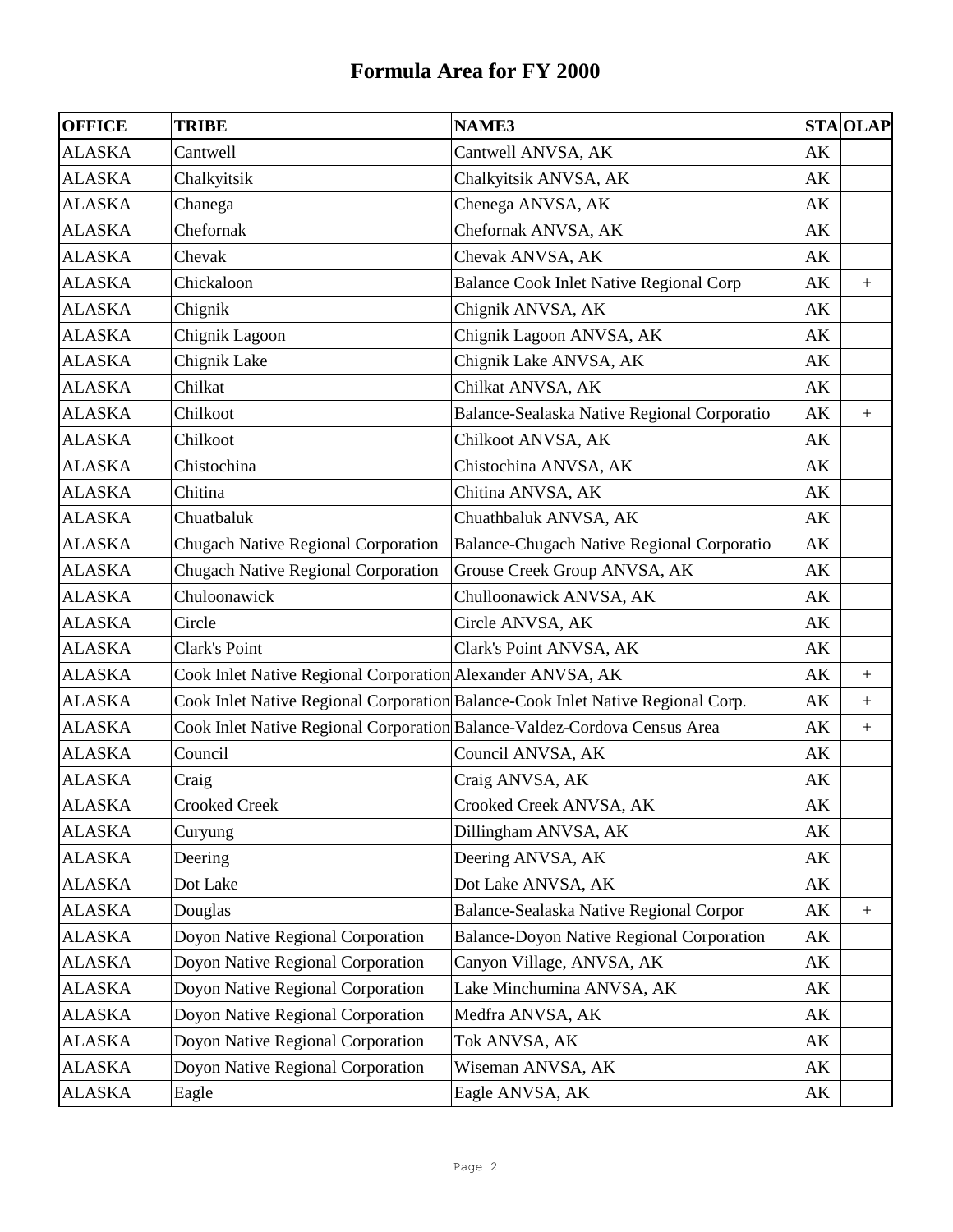| <b>OFFICE</b> | <b>TRIBE</b>               | <b>NAME3</b>                           | <b>STA OLAP</b>        |
|---------------|----------------------------|----------------------------------------|------------------------|
| <b>ALASKA</b> | Eek                        | Eek ANVSA, AK                          | AK                     |
| <b>ALASKA</b> | Egegik                     | Egegik ANVSA, AK                       | AK                     |
| <b>ALASKA</b> | Eklutna                    | Eklutna ANVSA, AK                      | AK                     |
| <b>ALASKA</b> | Ekuk                       | Ekuk ANVSA, AK                         | AK                     |
| <b>ALASKA</b> | Ekwok                      | Ekwok ANVSA, AK                        | AK                     |
| <b>ALASKA</b> | Elim                       | Elim ANVSA, AK                         | AK                     |
| <b>ALASKA</b> | Emmonak                    | Emmonak ANVSA, AK                      | AK                     |
| <b>ALASKA</b> | Evansville (Bettles Field) | Evansville ANVSA, AK                   | AK                     |
| <b>ALASKA</b> | Eyak                       | City of Cordova                        | AK                     |
| <b>ALASKA</b> | Eyak                       | Eyak ANVSA, AK                         | AK                     |
| <b>ALASKA</b> | <b>False Pass</b>          | False Pass ANVSA, AK                   | АK                     |
| <b>ALASKA</b> | Fort Yukon                 | Fort Yukon ANVSA, AK                   | AK                     |
| <b>ALASKA</b> | Gakona                     | Gakona ANVSA, AK                       | AK                     |
| <b>ALASKA</b> | Galena                     | Galena ANVSA, AK                       | AK                     |
| <b>ALASKA</b> | Gambell                    | Gambell ANVSA, AK                      | AK                     |
| <b>ALASKA</b> | Georgetown                 | Georgetown ANVSA, AK                   | AK                     |
| <b>ALASKA</b> | Golovin (Chinik)           | Golovin ANVSA, AK                      | AK                     |
| <b>ALASKA</b> | Goodnews Bay               | Goodnews Bay ANVSA, AK                 | AK                     |
| <b>ALASKA</b> | Grayling                   | Grayling ANVSA, AK                     | AK                     |
| <b>ALASKA</b> | Gulkana                    | Gulkana ANVSA, AK                      | AK                     |
| <b>ALASKA</b> | Hamilton                   | Hamilton ANVSA, AK                     | AK                     |
| <b>ALASKA</b> | <b>Healy Lake</b>          | Healy Lake ANVSA, AK                   | AK                     |
| <b>ALASKA</b> | <b>Holy Cross</b>          | Holy Cross ANVSA, AK                   |                        |
| <b>ALASKA</b> | Hoonah                     | Hoonah ANVSA, AK                       | AK                     |
| <b>ALASKA</b> | Hooper Bay                 | Hooper Bay ANVSA, AK                   | AK                     |
| <b>ALASKA</b> | Hughes                     | Hughes ANVSA, AK                       | $\mathbf{A}\mathbf{K}$ |
| <b>ALASKA</b> | Huslia                     | Huslia ANVSA, AK                       | AK                     |
| <b>ALASKA</b> | Hydaburg                   | Hydaburg ANVSA, AK                     | AK                     |
| <b>ALASKA</b> | Igiugig                    | Igiugig ANVSA, AK                      | AK                     |
| <b>ALASKA</b> | Iliamna                    | Iliamna ANVSA, AK                      | AK                     |
| <b>ALASKA</b> | Inalik (Diomede)           | Inalik ANVSA, AK                       | AK                     |
| <b>ALASKA</b> | <b>Ivanoff Bay</b>         | Ivanof Bay ANVSA, AK                   | AK                     |
| <b>ALASKA</b> | Kaguyak                    | Balance-Koniag Native Regional Corpora | AK<br>$^{+}$           |
| <b>ALASKA</b> | Kake                       | Kake ANVSA, AK                         | AK                     |
| <b>ALASKA</b> | Kaktovik (Barter Island)   | Kaktovik ANVSA, AK                     | AK                     |
| <b>ALASKA</b> | Kalskag                    | Kalskag ANVSA, AK                      | AK                     |
| <b>ALASKA</b> | Kaltag                     | Kaltag ANVSA, AK                       | AK                     |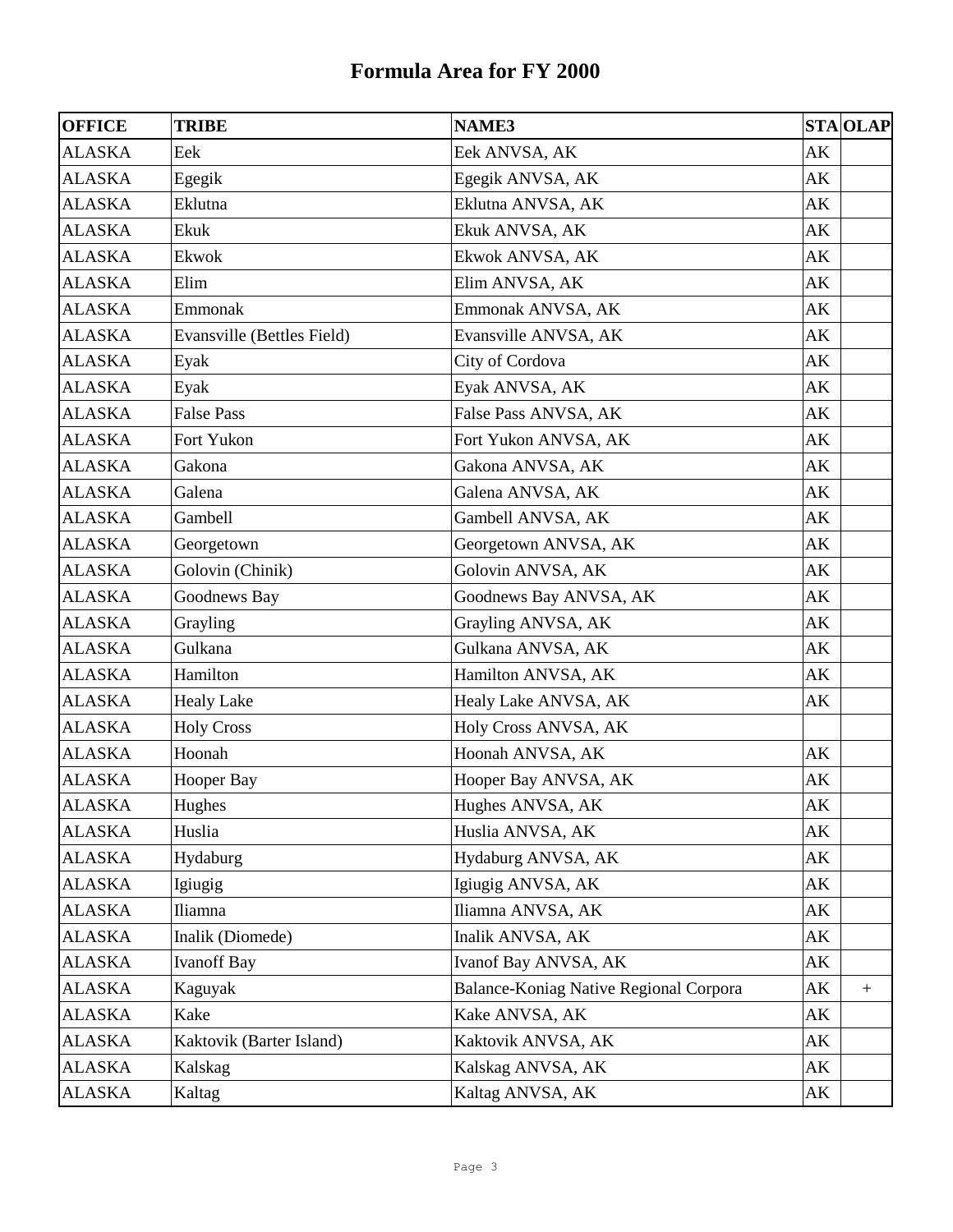| <b>OFFICE</b> | <b>TRIBE</b>                       | <b>NAME3</b>                               |                        | <b>STA OLAP</b>  |
|---------------|------------------------------------|--------------------------------------------|------------------------|------------------|
| <b>ALASKA</b> | Kanatak                            | Balance Bristol Bay Regional Corp., AK     | AK                     | $+$              |
| <b>ALASKA</b> | Karluk                             | Karluk ANVSA, AK                           | AK                     |                  |
| <b>ALASKA</b> | Kasigluk                           | Kasigluk ANVSA, AK                         | AK                     |                  |
| <b>ALASKA</b> | Kassan                             | Kasaan ANVSA, AK                           | AK                     |                  |
| <b>ALASKA</b> | Kenaitze                           | Balance-Kenai Peninsula Borough            | AK                     | $+$              |
| <b>ALASKA</b> | Ketchikan                          | Balance-Ketchikan Gateway Borough          | AK                     |                  |
| <b>ALASKA</b> | Kiana                              | Kiana ANVSA, AK                            | AK                     |                  |
| <b>ALASKA</b> | King Cove                          | King Cove ANVSA, AK                        | AK                     |                  |
| <b>ALASKA</b> | King Island                        | <b>Balance-Nome Census Area</b>            | AK                     | $\boldsymbol{+}$ |
| <b>ALASKA</b> | Kipnuk                             | Kipnuk ANVSA, AK                           | AK                     |                  |
| <b>ALASKA</b> | Kivalina                           | Kivalina ANVSA, AK                         | AK                     |                  |
| <b>ALASKA</b> | Klawock                            | Klawock ANVSA, AK                          | AK                     |                  |
| <b>ALASKA</b> | Kluti Kaah (Copper Center)         | Copper Center ANVSA, AK                    | AK                     |                  |
| <b>ALASKA</b> | Knik                               | Knik ANVSA, AK                             | AK                     |                  |
| <b>ALASKA</b> | Kobuk                              | Kobuk ANVSA, AK                            | AK                     |                  |
| <b>ALASKA</b> | Kokhanok                           | Kokhanok ANVSA, AK                         | AK                     |                  |
| <b>ALASKA</b> | Koliganek                          | Koliganek ANVSA, AK                        | AK                     |                  |
| <b>ALASKA</b> | Kongiganak                         | Kongiganak ANVSA, AK                       | AK                     |                  |
| <b>ALASKA</b> | Koniag Native Regional Corporation | Balance-Kodiak Island Borough              | AK                     | $+$              |
| <b>ALASKA</b> | Koniag Native Regional Corporation | Balance-Koniag Native Regional Corporation | AK                     | $+$              |
| <b>ALASKA</b> | Kotlik                             | Kotlik ANVSA, AK                           | AK                     |                  |
| <b>ALASKA</b> | Kotzebue                           | Kotzebue ANVSA, AK                         | AK                     |                  |
| <b>ALASKA</b> | Koyuk                              | Koyuk ANVSA, AK                            | AK                     |                  |
| <b>ALASKA</b> | Koyukuk                            | Koyukuk ANVSA, AK                          | AK                     | $\boldsymbol{+}$ |
| <b>ALASKA</b> | Kwethluk                           | Kwethluk ANVSA, AK                         | АK                     |                  |
| <b>ALASKA</b> | Kwigillingok                       | Kwigillingok ANVSA, AK                     | $\mathbf{A}\mathbf{K}$ |                  |
| <b>ALASKA</b> | Kwinhagak (Quinhagak)              | Quinhagak ANVSA, AK                        | AK                     |                  |
| <b>ALASKA</b> | Larsen Bay                         | Larsen Bay ANVSA, AK                       | AK                     |                  |
| ALASKA        | Lesnoi (Woody Island)              | Balance-Kodiak Island Borough              | AK                     | $+$              |
| ALASKA        | Levelock                           | Levelock ANVSA, AK                         | АK                     |                  |
| ALASKA        | Lime                               | Lime Village ANVSA, AK                     | АK                     |                  |
| ALASKA        | Lower.Kalskag                      | Lower Kalskag ANVSA, AK                    | AK                     |                  |
| ALASKA        | <b>Manley Hot Springs</b>          | Manley Hot Springs ANVSA, AK               | AK                     |                  |
| <b>ALASKA</b> | Manokotak                          | Manokotak ANVSA, AK                        | AK                     |                  |
| ALASKA        | Marshall                           | Marshall ANVSA, AK                         | АK                     |                  |
| ALASKA        | Mary's Igloo                       | Mary's Igloo ANVSA, AK                     | AK                     |                  |
| ALASKA        | McGrath                            | McGrath ANVSA, AK                          | АK                     |                  |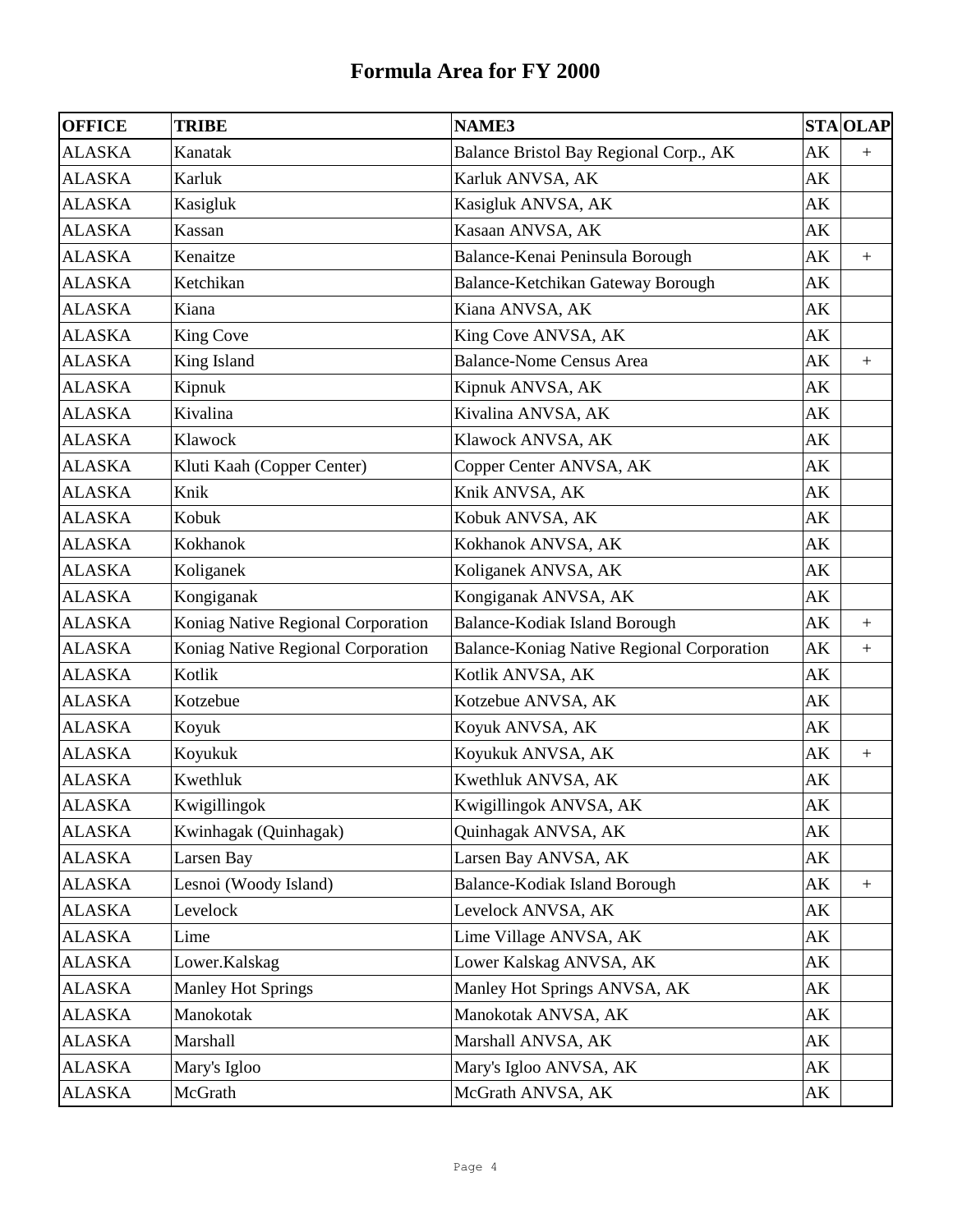| <b>OFFICE</b> | <b>TRIBE</b>                            | <b>NAME3</b>                                |    | <b>STA OLAP</b> |
|---------------|-----------------------------------------|---------------------------------------------|----|-----------------|
| <b>ALASKA</b> | Mekoryuk                                | Mekoryuk ANVSA, AK                          | AK |                 |
| <b>ALASKA</b> | Mentasta                                | Mentasta Lake ANVSA, AK                     | AK |                 |
| <b>ALASKA</b> | Minto                                   | Minto ANVSA, AK                             | AK |                 |
| <b>ALASKA</b> | Mountain Village                        | Mountain Village ANVSA, AK                  | AK |                 |
| <b>ALASKA</b> | Naknek                                  | Naknek ANVSA, AK                            | AK |                 |
| <b>ALASKA</b> | <b>NANA Native Regional Corporation</b> | Balance-NANA Native Regional Corporation, A | AK |                 |
| <b>ALASKA</b> | Nanwelek (English Bay)                  | English Bay ANVSA, AK                       | AK |                 |
| <b>ALASKA</b> | Napaimute                               | Napaimute ANVSA, AK                         | AK |                 |
| <b>ALASKA</b> | Napakiak                                | Napakiak ANVSA, AK                          | AK |                 |
| <b>ALASKA</b> | Napaskiak                               | Napaskiak ANVSA, AK                         | AK |                 |
| <b>ALASKA</b> | Nelson Lagoon                           | Nelson Lagoon ANVSA, AK                     | AK |                 |
| <b>ALASKA</b> | Nenana                                  | Nenana ANVSA, AK                            | AK |                 |
| <b>ALASKA</b> | New Stuyahok                            | New Stuyahok ANVSA, AK                      | AK |                 |
| <b>ALASKA</b> | Newhalen                                | Newhalen ANVSA, AK                          | AK |                 |
| <b>ALASKA</b> | <b>Newtok</b>                           | Newtok ANVSA, AK                            | AK |                 |
| <b>ALASKA</b> | Nightmute                               | Nightmute ANVSA, AK                         | AK |                 |
| <b>ALASKA</b> | Nikolai                                 | Nikolai ANVSA, AK                           | AK |                 |
| <b>ALASKA</b> | Nikolski                                | Nikolski ANVSA, AK                          | AK |                 |
| <b>ALASKA</b> | Ninilchik                               | Ninilchik ANVSA, AK                         | AK |                 |
| <b>ALASKA</b> | Noatuk                                  | Noatak ANVSA, AK                            | AK |                 |
| <b>ALASKA</b> | Nome                                    | <b>Balance-Nome Census Area</b>             | AK | $\pm$           |
| <b>ALASKA</b> | Nome                                    | Ukivok ANVSA, AK                            | AK |                 |
| <b>ALASKA</b> | Nondalton                               | Nondalton ANVSA, AK                         | AK |                 |
| <b>ALASKA</b> | Noorvik                                 | Noorvik ANVSA, AK                           | AK |                 |
| <b>ALASKA</b> | Northway                                | Northway ANVSA, AK                          | AK |                 |
| <b>ALASKA</b> | Nuiqsut                                 | Nuiqsut ANVSA, AK                           | AK |                 |
| <b>ALASKA</b> | Nulato                                  | Nulato ANVSA, AK                            | AK |                 |
| ALASKA        | Nunapitchuk                             | Nunapitchuk ANVSA, AK                       | AK |                 |
| ALASKA        | Ohogamiut                               | Ohogamiut ANVSA, AK                         | AK |                 |
| <b>ALASKA</b> | Old Harbor                              | Old Harbor ANVSA, AK                        | AK |                 |
| <b>ALASKA</b> | Orutsararmuit (Bethel)                  | Bethel ANVSA, AK                            | AK |                 |
| <b>ALASKA</b> | Oscarville                              | Oscarville ANVSA, AK                        | AK |                 |
| <b>ALASKA</b> | Ouzinkie                                | Ouzinkie ANVSA, AK                          | AK |                 |
| <b>ALASKA</b> | Paimiut                                 | Paimiut ANVSA, AK                           | AK |                 |
| <b>ALASKA</b> | Pauloff Village                         | <b>Balance Aleut Native Region</b>          | AK | $+$             |
| <b>ALASKA</b> | Pedro Bay                               | Pedro Bay ANVSA, AK                         | AK |                 |
| <b>ALASKA</b> | Perryville                              | Perryville ANVSA, AK                        | AK |                 |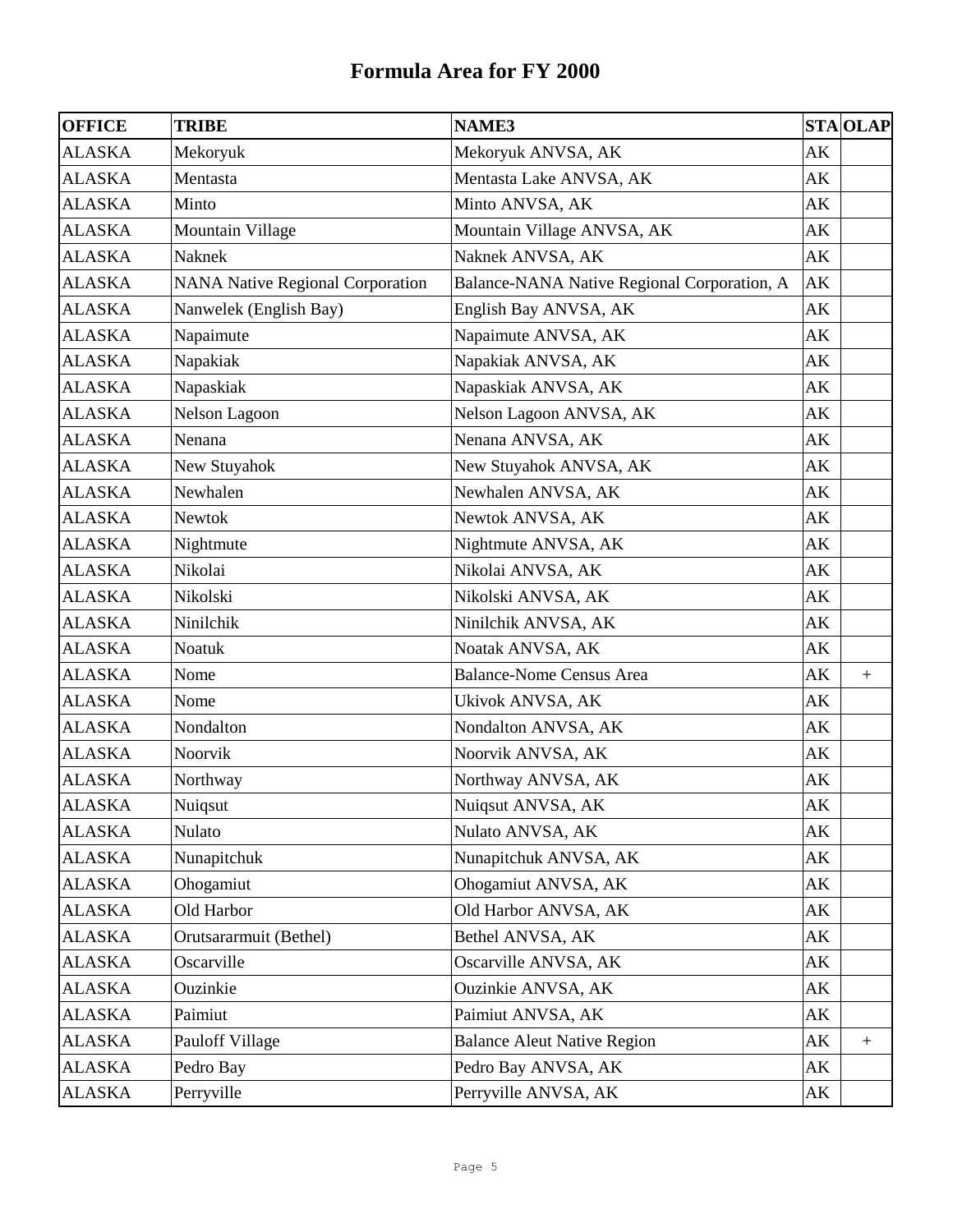| <b>OFFICE</b> | <b>TRIBE</b>                   | <b>NAME3</b>                               | <b>STA OLAP</b>        |
|---------------|--------------------------------|--------------------------------------------|------------------------|
| <b>ALASKA</b> | Petersburg                     | Balance-Wrangell-Petersburg Census Area    | AK<br>$+$              |
| <b>ALASKA</b> | <b>Pilot Point</b>             | Pilot Point ANVSA, AK                      | AK                     |
| <b>ALASKA</b> | <b>Pilot Station</b>           | Pilot Station ANVSA, AK                    | AK                     |
| <b>ALASKA</b> | Pitka's Point                  | Pitkas Point ANVSA, AK                     | AK                     |
| <b>ALASKA</b> | Platinum                       | Platinum ANVSA, AK                         | AK                     |
| <b>ALASKA</b> | Point Hope                     | Point Hope ANVSA, AK                       | AK                     |
| <b>ALASKA</b> | Point Lay                      | Point Lay ANVSA, AK                        | AK                     |
| <b>ALASKA</b> | Port Graham                    | Port Graham ANVSA, AK                      | AK                     |
| <b>ALASKA</b> | Port Heiden                    | Port Heiden ANVSA, AK                      | AK                     |
| <b>ALASKA</b> | Port Lions                     | Port Lions ANVSA, AK                       | AK                     |
| <b>ALASKA</b> | Portage Creek                  | Portage Creek ANVSA, AK                    | AK                     |
| <b>ALASKA</b> | Qagan Tayagungin (Sand Point)  | Sand Point ANVSA, AK                       | AK                     |
| <b>ALASKA</b> | Qawalangin (Unalaska)          | Unalaska ANVSA, AK                         | AK                     |
| <b>ALASKA</b> | Rampart                        | Rampart ANVSA, AK                          | AK                     |
| <b>ALASKA</b> | Red Devil                      | Red Devil ANVSA, AK                        | AK                     |
| <b>ALASKA</b> | Ruby                           | Ruby ANVSA, AK                             | AK                     |
| <b>ALASKA</b> | <b>Russian Mission (Yukon)</b> | Russian Mission ANVSA, AK                  | AK                     |
| <b>ALASKA</b> | Saint George                   | St. George ANVSA, AK                       | AK                     |
| <b>ALASKA</b> | Saint Michael                  | St. Michael ANVSA, AK                      | AK                     |
| <b>ALASKA</b> | Saint Paul                     | St. Paul ANVSA, AK                         | AK                     |
| <b>ALASKA</b> | Salamatoff                     | Salamatof ANVSA, AK                        | AK                     |
| <b>ALASKA</b> | Savoonga                       | Savoonga ANVSA, AK                         | AK                     |
| <b>ALASKA</b> | Saxman                         | Saxman ANVSA, AK                           | AK                     |
| <b>ALASKA</b> | <b>Scammon Bay</b>             | Scammon Bay ANVSA, AK                      | AK                     |
| <b>ALASKA</b> | Selawik                        | Selawik ANVSA, AK                          | AK                     |
| <b>ALASKA</b> | Seldovia                       | Seldovia ANVSA, AK                         | $\mathbf{A}\mathbf{K}$ |
| <b>ALASKA</b> | Shageluk                       | Shageluk ANVSA, AK                         | AK                     |
| <b>ALASKA</b> | Shaktoolik                     | Shaktoolik ANVSA, AK                       | АK                     |
| ALASKA        | Sheldon's Point                | Sheldon Point ANVSA, AK                    | AK                     |
| <b>ALASKA</b> | Shishmaref                     | Shishmaref ANVSA, AK                       | АK                     |
| <b>ALASKA</b> | Shungnak                       | Shungnak ANVSA, AK                         | AK                     |
| <b>ALASKA</b> | Skagway                        | Balance-Skagway-Yakutat-Angoon Census Area | AK                     |
| <b>ALASKA</b> | Skagway                        | Pelican ANVSA, AK                          | AK                     |
| <b>ALASKA</b> | Skagway                        | Tenakee Springs ANVSA, AK                  | AK                     |
| <b>ALASKA</b> | Sleetmute                      | Sleetmute ANVSA, AK                        | AK                     |
| <b>ALASKA</b> | Solomon                        | Solomon ANVSA, AK                          | AK                     |
| <b>ALASKA</b> | South Naknek                   | South Naknek ANVSA, AK                     | АK                     |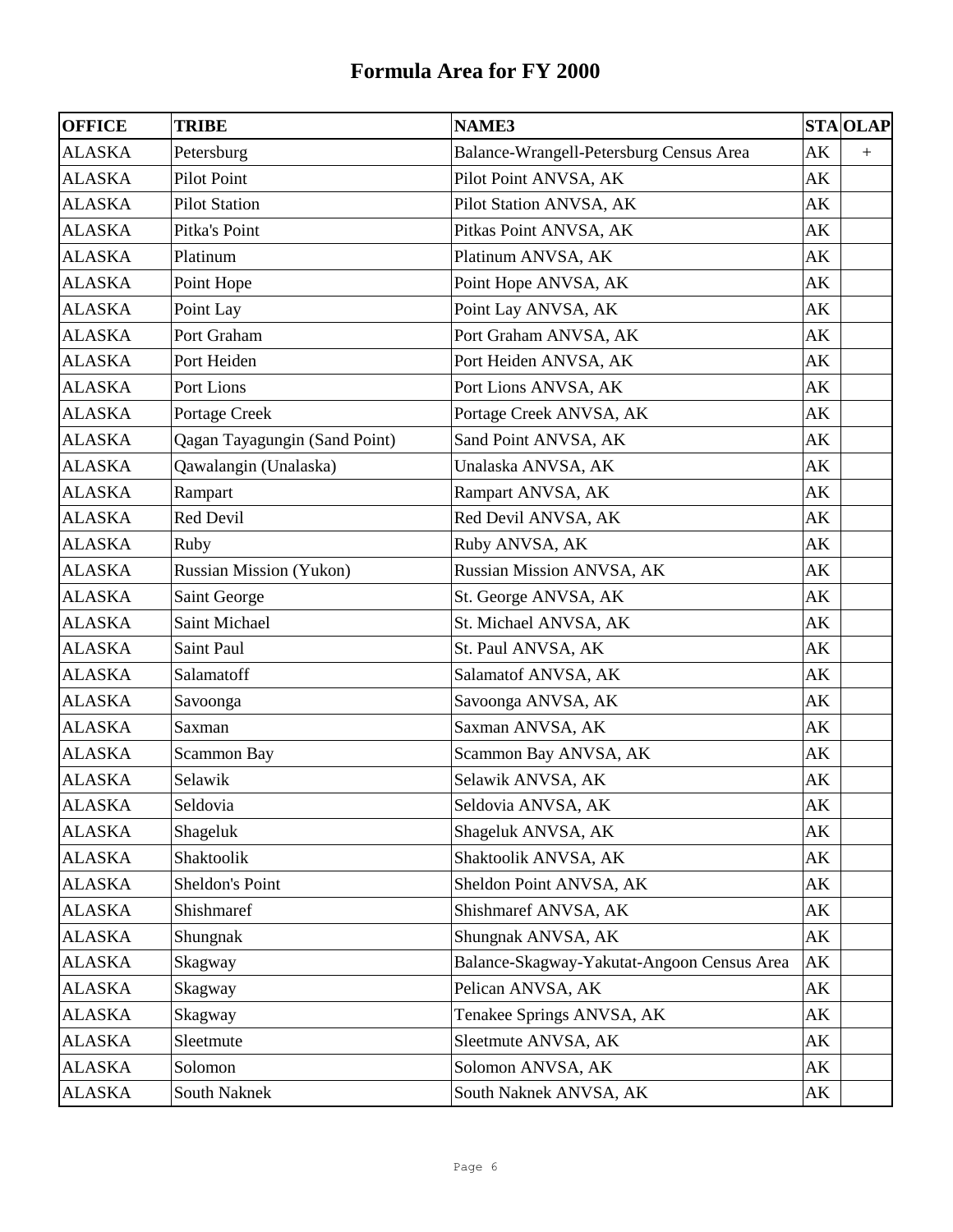| <b>OFFICE</b>  | <b>TRIBE</b>                                                     | NAME3                                                                        |                        | <b>STA OLAP</b>  |
|----------------|------------------------------------------------------------------|------------------------------------------------------------------------------|------------------------|------------------|
| <b>ALASKA</b>  | <b>Stebbins</b>                                                  | Stebbins ANVSA, AK                                                           | AK                     |                  |
| <b>ALASKA</b>  | Stevens                                                          | Stevens Village ANVSA, AK                                                    | AK                     |                  |
| <b>ALASKA</b>  | <b>Stoney River</b>                                              | Stony River ANVSA, AK                                                        | AK                     |                  |
| <b>ALASKA</b>  | Takotna                                                          | Takotna ANVSA, AK                                                            | AK                     |                  |
| <b>ALASKA</b>  | Tanacross                                                        | Tanacross ANVSA, AK                                                          | AK                     |                  |
| <b>ALASKA</b>  | Tanana                                                           | Tanana ANVSA, AK                                                             | AK                     |                  |
| <b>ALASKA</b>  | Tatitlek                                                         | Tatitlek ANVSA, AK                                                           | AK                     |                  |
| <b>ALASKA</b>  | Tazlina                                                          | Tazlina ANVSA, AK                                                            | AK                     |                  |
| <b>ALASKA</b>  | Telida                                                           | Telida ANVSA, AK                                                             | AK                     |                  |
| <b>ALASKA</b>  | Teller                                                           | Teller ANVSA, AK                                                             | AK                     |                  |
| <b>ALASKA</b>  | Tetlin                                                           | Tetlin ANVSA, AK                                                             | AK                     |                  |
| <b>ALASKA</b>  | Tlingit and Haida                                                | Balance-Sealaska Native Regional Corporatio                                  | AK                     | $+$              |
| <b>ALASKA</b>  | Togiak                                                           | Togiak ANVSA, AK                                                             | AK                     |                  |
| <b>ALASKA</b>  | <b>Toksook Bay</b>                                               | Toksook Bay ANVSA, AK                                                        | AK                     |                  |
| <b>ALASKA</b>  | Tuluksak                                                         | Tuluksak ANVSA, AK                                                           | AK                     |                  |
| <b>ALASKA</b>  | Tuntutuliak                                                      | Tuntutuliak ANVSA, AK                                                        | AK                     |                  |
| <b>ALASKA</b>  | Tununak                                                          | Tununak ANVSA, AK                                                            | AK                     |                  |
| <b>ALASKA</b>  | <b>Twin Hills</b>                                                | Twin Hills ANVSA, AK                                                         | AK                     |                  |
| <b>ALASKA</b>  | Tyonek                                                           | Tyonek ANVSA, AK                                                             | AK                     |                  |
| <b>ALASKA</b>  | Ugashik                                                          | Ugashik ANVSA, AK                                                            | AK                     |                  |
| <b>ALASKA</b>  | Umkumiute                                                        | Balance-Calista Native Regional Corpora                                      | AK                     | $\boldsymbol{+}$ |
| <b>ALASKA</b>  | Unalakleet                                                       | Unalakleet ANVSA, AK                                                         | AK                     |                  |
| <b>ALASKA</b>  | Unga                                                             | <b>Balance Aleut Native Region</b>                                           | AK                     | $+$              |
| <b>ALASKA</b>  | Venetie                                                          | Venetie ANVSA, AK                                                            | AK                     |                  |
| <b>ALASKA</b>  | Wainwright                                                       | Wainwright ANVSA, AK                                                         | AK                     |                  |
| <b>ALASKA</b>  | Wales                                                            | Wales ANVSA, AK                                                              | $\mathbf{A}\mathbf{K}$ |                  |
| <b>ALASKA</b>  | White Mountain                                                   | White Mountain ANVSA, AK                                                     | АK                     |                  |
| <b>ALASKA</b>  | Wrangell                                                         | Balance-Wrangell-Petersburg Census Area                                      | АK                     |                  |
| <b>ALASKA</b>  | Yakutat                                                          | Yakutat ANVSA, AK                                                            | АK                     |                  |
| <b>CHICAGO</b> | <b>Aroostook Band of Micmac</b>                                  | <b>Balance-Aroostook County</b>                                              | ME                     | $\boldsymbol{+}$ |
| <b>CHICAGO</b> | <b>Bad River Band</b>                                            | <b>Bad River Reservation, WI</b>                                             | WI                     |                  |
| <b>CHICAGO</b> | <b>Bad River Band</b>                                            | <b>Balance-Ashland County</b>                                                | WI                     |                  |
| <b>CHICAGO</b> | <b>Bad River Band</b>                                            | <b>Balance-Iron County</b>                                                   | WI                     |                  |
| <b>CHICAGO</b> | <b>Bay Mills Indian Community</b>                                | <b>Balance-Chippewa County</b>                                               | MI                     |                  |
| <b>CHICAGO</b> | <b>Bay Mills Indian Community</b>                                | Bay Mills Reservation, MI                                                    | MI                     |                  |
| <b>CHICAGO</b> |                                                                  | Boise Forte Band of Minnesota Chippey Bois Forte (Nett Lake) Reservation, MN | MN                     |                  |
| <b>CHICAGO</b> | Boise Forte Band of Minnesota Chippey Deer Creek Reservation, MN |                                                                              | MN                     |                  |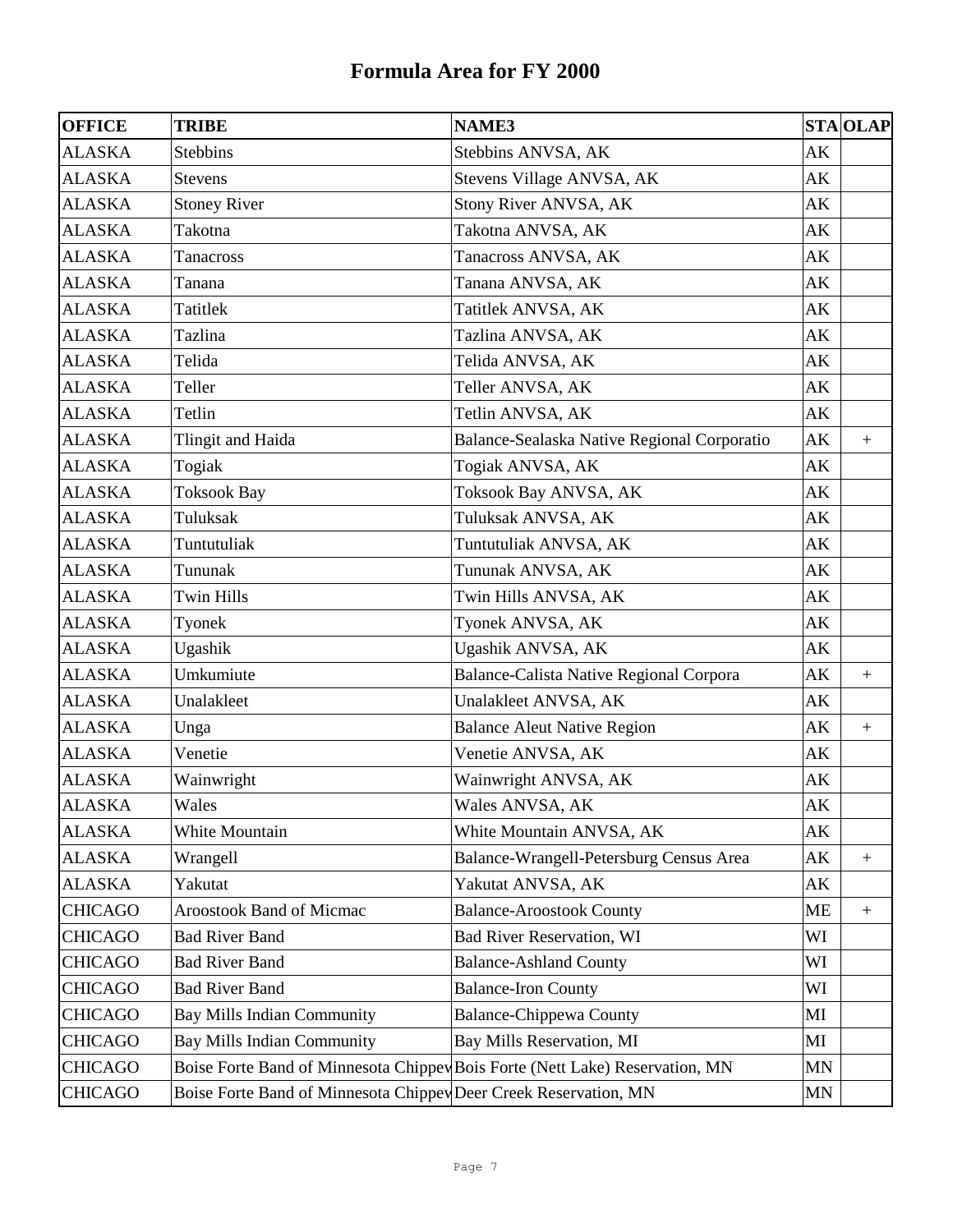| <b>OFFICE</b>  | <b>TRIBE</b>                                                          | <b>NAME3</b>                       | <b>STA OLAP</b> |
|----------------|-----------------------------------------------------------------------|------------------------------------|-----------------|
| <b>CHICAGO</b> | Boise Forte Band of Minnesota Chippev Vermillion Lake Reservation, MN |                                    | <b>MN</b>       |
| <b>CHICAGO</b> | Catawba Indian Tribe                                                  | <b>Balance-Abbeville County</b>    | <b>SC</b>       |
| <b>CHICAGO</b> | Catawba Indian Tribe                                                  | <b>Balance-Aiken County</b>        | <b>SC</b>       |
| <b>CHICAGO</b> | Catawba Indian Tribe                                                  | <b>Balance-Allendale County</b>    | <b>SC</b>       |
| <b>CHICAGO</b> | Catawba Indian Tribe                                                  | <b>Balance-Anderson County</b>     | <b>SC</b>       |
| <b>CHICAGO</b> | Catawba Indian Tribe                                                  | <b>Balance-Bamberg County</b>      | <b>SC</b>       |
| <b>CHICAGO</b> | Catawba Indian Tribe                                                  | <b>Balance-Barnwell County</b>     | <b>SC</b>       |
| <b>CHICAGO</b> | Catawba Indian Tribe                                                  | <b>Balance-Beaufort County</b>     | <b>SC</b>       |
| <b>CHICAGO</b> | Catawba Indian Tribe                                                  | <b>Balance-Berkeley County</b>     | <b>SC</b>       |
| <b>CHICAGO</b> | Catawba Indian Tribe                                                  | <b>Balance-Cabarrus County</b>     | NC              |
| <b>CHICAGO</b> | Catawba Indian Tribe                                                  | <b>Balance-Calhoun County</b>      | <b>SC</b>       |
| <b>CHICAGO</b> | Catawba Indian Tribe                                                  | <b>Balance-Charleston County</b>   | <b>SC</b>       |
| <b>CHICAGO</b> | Catawba Indian Tribe                                                  | <b>Balance-Cherokee County</b>     | <b>SC</b>       |
| <b>CHICAGO</b> | Catawba Indian Tribe                                                  | <b>Balance-Chester County</b>      | <b>SC</b>       |
| <b>CHICAGO</b> | Catawba Indian Tribe                                                  | <b>Balance-Chesterfield County</b> | <b>SC</b>       |
| <b>CHICAGO</b> | Catawba Indian Tribe                                                  | <b>Balance-Clarendon County</b>    | <b>SC</b>       |
| <b>CHICAGO</b> | Catawba Indian Tribe                                                  | <b>Balance-Cleveland County</b>    | NC              |
| <b>CHICAGO</b> | Catawba Indian Tribe                                                  | <b>Balance-Colleton County</b>     | <b>SC</b>       |
| <b>CHICAGO</b> | Catawba Indian Tribe                                                  | <b>Balance-Darlington County</b>   | <b>SC</b>       |
| <b>CHICAGO</b> | Catawba Indian Tribe                                                  | <b>Balance-Dillon County</b>       | <b>SC</b>       |
| <b>CHICAGO</b> | Catawba Indian Tribe                                                  | <b>Balance-Dorchester County</b>   | <b>SC</b>       |
| <b>CHICAGO</b> | Catawba Indian Tribe                                                  | <b>Balance-Edgefield County</b>    | <b>SC</b>       |
| <b>CHICAGO</b> | Catawba Indian Tribe                                                  | <b>Balance-Fairfield County</b>    | <b>SC</b>       |
| <b>CHICAGO</b> | Catawba Indian Tribe                                                  | <b>Balance-Florence County</b>     | <b>SC</b>       |
| <b>CHICAGO</b> | Catawba Indian Tribe                                                  | <b>Balance-Gaston County</b>       | NC              |
| <b>CHICAGO</b> | Catawba Indian Tribe                                                  | <b>Balance-Georgetown County</b>   | SC              |
| <b>CHICAGO</b> | Catawba Indian Tribe                                                  | <b>Balance-Greenville County</b>   | <b>SC</b>       |
| <b>CHICAGO</b> | Catawba Indian Tribe                                                  | <b>Balance-Greenwood County</b>    | <b>SC</b>       |
| <b>CHICAGO</b> | Catawba Indian Tribe                                                  | <b>Balance-Hampton County</b>      | <b>SC</b>       |
| <b>CHICAGO</b> | Catawba Indian Tribe                                                  | <b>Balance-Horry County</b>        | <b>SC</b>       |
| <b>CHICAGO</b> | Catawba Indian Tribe                                                  | <b>Balance-Jasper County</b>       | <b>SC</b>       |
| <b>CHICAGO</b> | Catawba Indian Tribe                                                  | <b>Balance-Kershaw County</b>      | <b>SC</b>       |
| <b>CHICAGO</b> | Catawba Indian Tribe                                                  | <b>Balance-Lancaster County</b>    | <b>SC</b>       |
| <b>CHICAGO</b> | Catawba Indian Tribe                                                  | <b>Balance-Laurens County</b>      | <b>SC</b>       |
| <b>CHICAGO</b> | Catawba Indian Tribe                                                  | <b>Balance-Lee County</b>          | <b>SC</b>       |
| <b>CHICAGO</b> | Catawba Indian Tribe                                                  | <b>Balance-Lexington County</b>    | <b>SC</b>       |
| <b>CHICAGO</b> | Catawba Indian Tribe                                                  | <b>Balance-Marion County</b>       | <b>SC</b>       |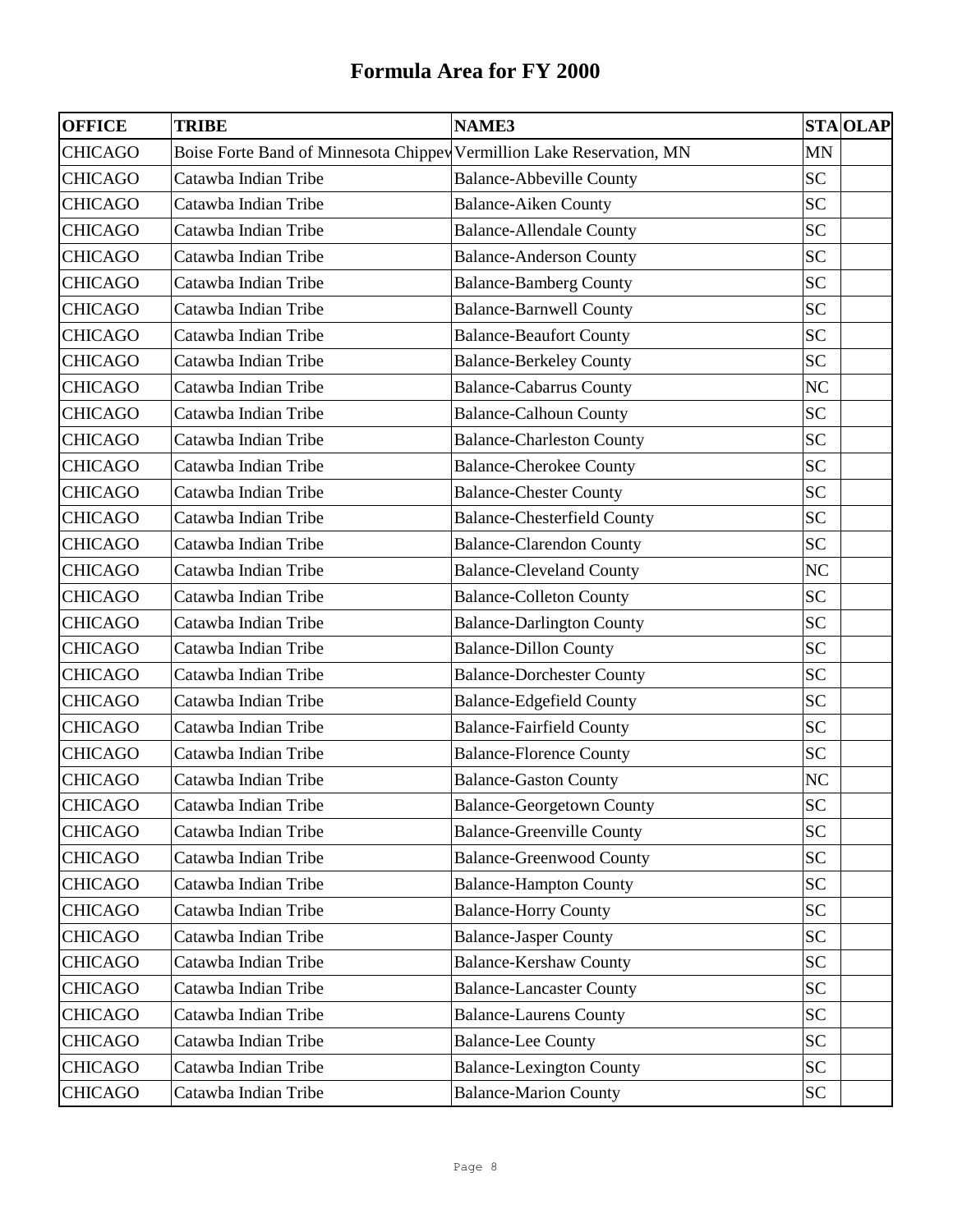| <b>OFFICE</b>  | <b>TRIBE</b>                                                       | <b>NAME3</b>                                |                | <b>STA OLAP</b>  |
|----------------|--------------------------------------------------------------------|---------------------------------------------|----------------|------------------|
| <b>CHICAGO</b> | Catawba Indian Tribe                                               | <b>Balance-Marlboro County</b>              | <b>SC</b>      |                  |
| <b>CHICAGO</b> | Catawba Indian Tribe                                               | <b>Balance-McCormick County</b>             | <b>SC</b>      |                  |
| <b>CHICAGO</b> | Catawba Indian Tribe                                               | <b>Balance-Mecklenburg County</b>           | N <sub>C</sub> |                  |
| <b>CHICAGO</b> | Catawba Indian Tribe                                               | <b>Balance-Newberry County</b>              | <b>SC</b>      |                  |
| <b>CHICAGO</b> | Catawba Indian Tribe                                               | <b>Balance-Oconee County</b>                | <b>SC</b>      |                  |
| <b>CHICAGO</b> | Catawba Indian Tribe                                               | <b>Balance-Orangeburg County</b>            | <b>SC</b>      |                  |
| <b>CHICAGO</b> | Catawba Indian Tribe                                               | <b>Balance-Pickens County</b>               | <b>SC</b>      |                  |
| <b>CHICAGO</b> | Catawba Indian Tribe                                               | <b>Balance-Richland County</b>              | <b>SC</b>      |                  |
| <b>CHICAGO</b> | Catawba Indian Tribe                                               | <b>Balance-Rutherford County</b>            | NC             |                  |
| <b>CHICAGO</b> | Catawba Indian Tribe                                               | <b>Balance-Saluda County</b>                | <b>SC</b>      |                  |
| <b>CHICAGO</b> | Catawba Indian Tribe                                               | <b>Balance-Spartanburg County</b>           | <b>SC</b>      |                  |
| <b>CHICAGO</b> | Catawba Indian Tribe                                               | <b>Balance-Sumter County</b>                | <b>SC</b>      |                  |
| <b>CHICAGO</b> | Catawba Indian Tribe                                               | <b>Balance-Union County</b>                 | NC             |                  |
| <b>CHICAGO</b> | Catawba Indian Tribe                                               | <b>Balance-Union County</b>                 | <b>SC</b>      |                  |
| <b>CHICAGO</b> | Catawba Indian Tribe                                               | <b>Balance-Williamsburg County</b>          | <b>SC</b>      |                  |
| <b>CHICAGO</b> | Catawba Indian Tribe                                               | <b>Balance-York County</b>                  | <b>SC</b>      |                  |
| <b>CHICAGO</b> | Catawba Indian Tribe                                               | Catawba Reservation, SC (State)             | <b>SC</b>      |                  |
| <b>CHICAGO</b> | Cayuga Nation                                                      | <b>Balance-Erie County</b>                  | <b>NY</b>      |                  |
| <b>CHICAGO</b> | <b>Coharie State Tribe</b>                                         | Coharie TDSA, NC (state)                    | NC             |                  |
| <b>CHICAGO</b> | <b>Eastern Cherokee</b>                                            | Eastern Cherokee Reservation, NC            | NC             |                  |
| <b>CHICAGO</b> | Fond Du Lac Band of Minnesota Chippe Balance-Carlton County        |                                             | <b>MN</b>      |                  |
| <b>CHICAGO</b> | Fond Du Lac Band of Minnesota Chipp(Balance-St. Louis County       |                                             | <b>MN</b>      |                  |
| <b>CHICAGO</b> | Fond Du Lac Band of Minnesota Chippe Fond du Lac Reservation, MN   |                                             | MN             |                  |
| <b>CHICAGO</b> | Forest County Potawatami                                           | <b>Balance-Forest County</b>                | WI             | $+$              |
| <b>CHICAGO</b> | Forest County Potawatami                                           | Potawatomi (Wisconsin) Reservation and Trus | WI             |                  |
| <b>CHICAGO</b> | Golden Hill Paugusset                                              | Golden Hill Reservation, CT (state)         | CT             |                  |
| <b>CHICAGO</b> | Grand Portage Band of Minn. Chippewa Grand Portage Reservation, MN |                                             | MN             |                  |
| <b>CHICAGO</b> | <b>Grand Traverse Band</b>                                         |                                             | MI             |                  |
| <b>CHICAGO</b> | <b>Grand Traverse Band</b>                                         | <b>Balance-Charlevoix County</b>            | MI             | $^{+}$           |
| <b>CHICAGO</b> | <b>Grand Traverse Band</b>                                         | <b>Balance-Manistee County</b>              | MI             |                  |
| <b>CHICAGO</b> | <b>Grand Traverse Band</b>                                         | Grand Traverse Reservation and Trust Lands, | MI             |                  |
| <b>CHICAGO</b> | Gun Lake Tribe                                                     | <b>Balance-Allegan County</b>               | MI             | $\boldsymbol{+}$ |
| <b>CHICAGO</b> | <b>Gun Lake Tribe</b>                                              | <b>Balance-Barry County</b>                 | MI             |                  |
| <b>CHICAGO</b> | <b>Gun Lake Tribe</b>                                              | Balance-Kalamazoo County                    | MI             |                  |
| <b>CHICAGO</b> | <b>Gun Lake Tribe</b>                                              | <b>Balance-Kent County</b>                  | MI             |                  |
| <b>CHICAGO</b> | <b>Gun Lake Tribe</b>                                              | <b>Balance-Ottawa County</b>                | MI             |                  |
| <b>CHICAGO</b> | Haliwa-Saponi State Tribe                                          | Haliwa-Saponi TDSA, NC (state)              | NC             |                  |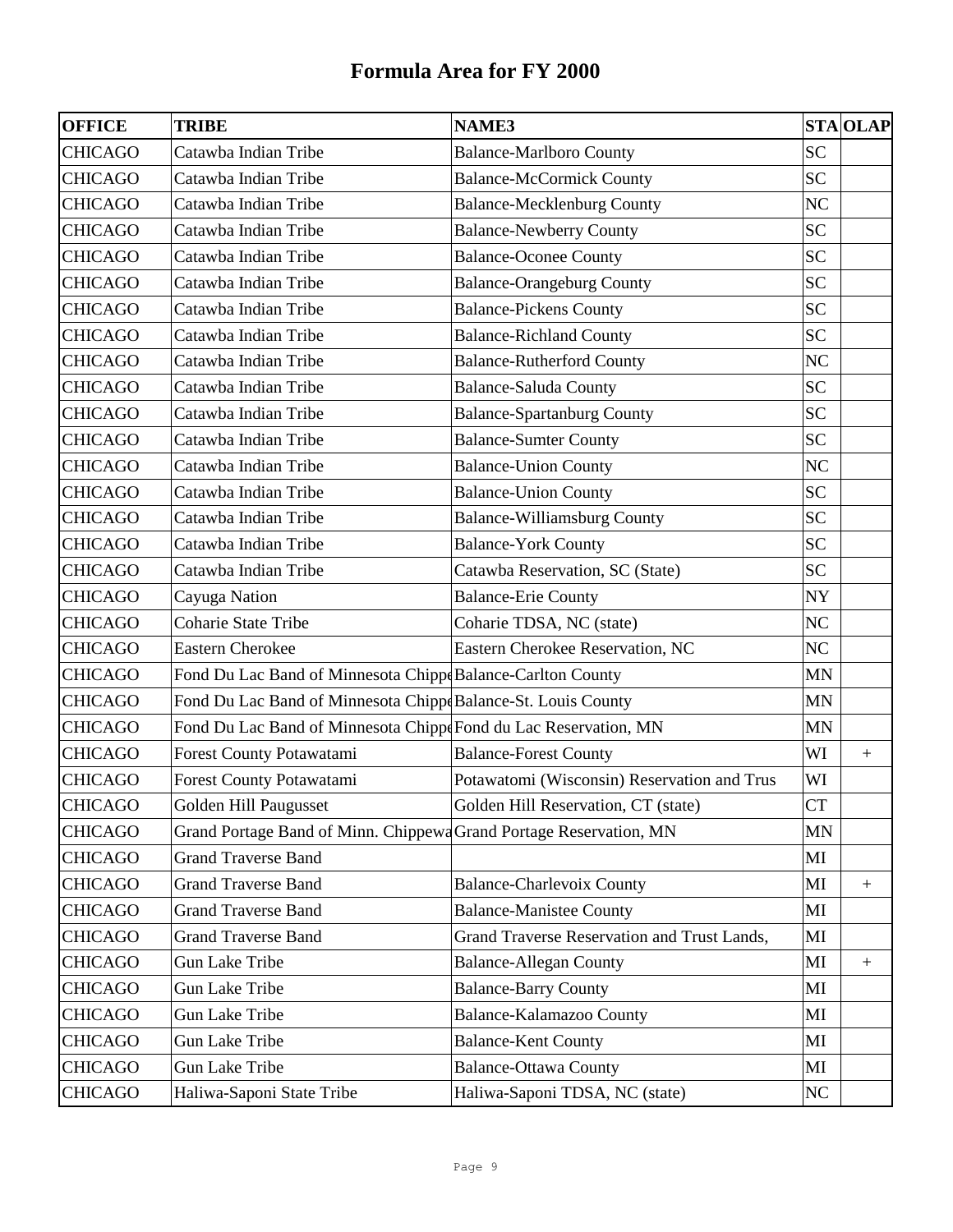| <b>OFFICE</b>  | <b>TRIBE</b>                                                    | <b>NAME3</b>                                |           | <b>STA OLAP</b>  |
|----------------|-----------------------------------------------------------------|---------------------------------------------|-----------|------------------|
| <b>CHICAGO</b> | Hannahville Community                                           | Hannahville Community and Trust Lands, MI   | MI        |                  |
| <b>CHICAGO</b> | <b>Ho-Chunk Nation</b>                                          | <b>Balance-Adams County</b>                 | WI        |                  |
| <b>CHICAGO</b> | <b>Ho-Chunk Nation</b>                                          | <b>Balance-Clark County</b>                 | WI        |                  |
| <b>CHICAGO</b> | <b>Ho-Chunk Nation</b>                                          | <b>Balance-Columbia County</b>              | WI        |                  |
| <b>CHICAGO</b> | <b>Ho-Chunk Nation</b>                                          | <b>Balance-Crawford County</b>              | WI        |                  |
| <b>CHICAGO</b> | <b>Ho-Chunk Nation</b>                                          | <b>Balance-Dane County</b>                  | WI        |                  |
| <b>CHICAGO</b> | <b>Ho-Chunk Nation</b>                                          | <b>Balance-Eau Claire County</b>            | WI        |                  |
| <b>CHICAGO</b> | <b>Ho-Chunk Nation</b>                                          | <b>Balance-Jackson County</b>               | WI        |                  |
| <b>CHICAGO</b> | <b>Ho-Chunk Nation</b>                                          | <b>Balance-Juneau County</b>                | WI        |                  |
| <b>CHICAGO</b> | Ho-Chunk Nation                                                 | <b>Balance-La Crosse County</b>             | WI        |                  |
| <b>CHICAGO</b> | <b>Ho-Chunk Nation</b>                                          | <b>Balance-Monroe County</b>                | WI        |                  |
| <b>CHICAGO</b> | <b>Ho-Chunk Nation</b>                                          | <b>Balance-Sauk County</b>                  | WI        |                  |
| <b>CHICAGO</b> | <b>Ho-Chunk Nation</b>                                          | <b>Balance-Shawano County</b>               | WI        |                  |
| <b>CHICAGO</b> | <b>Ho-Chunk Nation</b>                                          | <b>Balance-Trempealeau County</b>           | WI        |                  |
| <b>CHICAGO</b> | <b>Ho-Chunk Nation</b>                                          | <b>Balance-Vernon County</b>                | WI        |                  |
| <b>CHICAGO</b> | <b>Ho-Chunk Nation</b>                                          | <b>Balance-Wood County</b>                  | WI        |                  |
| <b>CHICAGO</b> | <b>Ho-Chunk Nation</b>                                          | Wisconsin Winnebago Reservation and Trust L | WI        |                  |
| <b>CHICAGO</b> | <b>Houlton Band of Maliseets</b>                                | <b>Balance-Aroostook County</b>             | <b>ME</b> | $+$              |
| <b>CHICAGO</b> | Huron Band of Potawatomi                                        | <b>Balance-Calhoun County</b>               | MI        |                  |
| <b>CHICAGO</b> | Huron Band of Potawatomi                                        | Pine Creek Reservation, MI (state)          | MI        |                  |
| <b>CHICAGO</b> | Keweenaw Bay Indian Community                                   | <b>Balance-Baraga County</b>                | MI        |                  |
| <b>CHICAGO</b> | Keweenaw Bay Indian Community                                   | <b>Balance-Marquette County</b>             | MI        | $+$              |
| <b>CHICAGO</b> | Keweenaw Bay Indian Community                                   | L'Anse Reservation and Trust Lands, MI      | MI        |                  |
| <b>CHICAGO</b> | Keweenaw Bay Indian Community                                   | <b>Ontonagon Reservation, MI</b>            | MI        |                  |
| <b>CHICAGO</b> | Lac Courte Oreilles                                             | <b>Balance-Sawyer County</b>                | WI        |                  |
| <b>CHICAGO</b> | Lac Courte Oreilles                                             | Lac Courte Oreilles Reservation and Trust L | WI        |                  |
| <b>CHICAGO</b> | Lac Du Flambeau Band                                            | Lac du Flambeau Reservation, WI             | WI        |                  |
| <b>CHICAGO</b> | Lac Vieux Desert Band                                           | Lac Vieux Desert Reservation, MI            | MI        |                  |
| <b>CHICAGO</b> | Leech Lake Band of Minnesota Chippey Leech Lake Reservation, MN |                                             | <b>MN</b> |                  |
| <b>CHICAGO</b> | Little River Band of Ottawa                                     |                                             | MI        |                  |
| <b>CHICAGO</b> | Little River Band of Ottawa                                     | <b>Balance-Mason County</b>                 | MI        |                  |
| <b>CHICAGO</b> | Little River Band of Ottawa                                     | <b>Balance-Wexford County</b>               | MI        |                  |
| <b>CHICAGO</b> | Little Traverse Bay Band                                        | <b>Balance-Charlevoix County</b>            | MI        | $\boldsymbol{+}$ |
| <b>CHICAGO</b> | Little Traverse Bay Band                                        | <b>Balance-Cheboygan County</b>             | MI        |                  |
| <b>CHICAGO</b> | Little Traverse Bay Band                                        | <b>Balance-Emmet County</b>                 | MI        |                  |
| <b>CHICAGO</b> | Lower Sioux                                                     | Lower Sioux Community, MN                   | <b>MN</b> |                  |
| <b>CHICAGO</b> | Lower Sioux                                                     | Sandy Lake Reservation, MN                  | MN        |                  |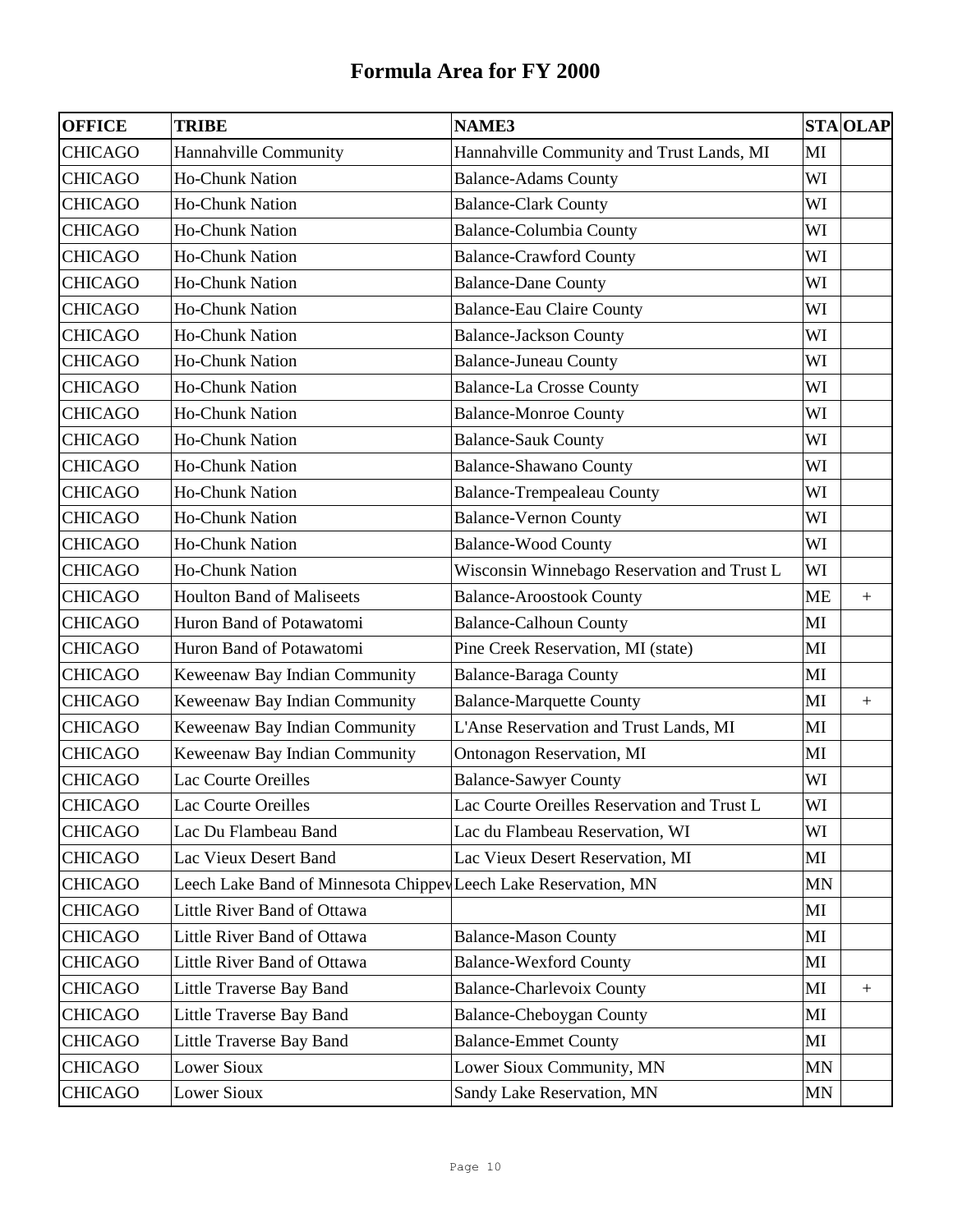| <b>OFFICE</b>  | <b>TRIBE</b>                                                    | <b>NAME3</b>                                | <b>STA OLAP</b> |
|----------------|-----------------------------------------------------------------|---------------------------------------------|-----------------|
| <b>CHICAGO</b> | Lumbee State Tribe                                              | Lumbee TDSA, NC (state)                     | N <sub>C</sub>  |
| <b>CHICAGO</b> | Mattaponi                                                       | Mattaponi Reservation, VA (state)           | VA              |
| <b>CHICAGO</b> | <b>Meherrin State Tribe</b>                                     | Meherrin TDSA, NC (state)                   | NC              |
| <b>CHICAGO</b> | Menominee Indian Tribe                                          | Menominee Reservation, WI                   | WI              |
| <b>CHICAGO</b> | Miccosukee Tribe                                                | Miccosukee Reservation, FL                  | FL              |
| <b>CHICAGO</b> | Mille Lacs Band of Minnesota Chippew Balance-Crow Wing County   |                                             | <b>MN</b>       |
| <b>CHICAGO</b> | Mille Lacs Band of Minnesota Chippew Balance-Mille Lacs County  |                                             | <b>MN</b>       |
| <b>CHICAGO</b> | Mille Lacs Band of Minnesota Chippew Balance-Pine County        |                                             | <b>MN</b>       |
| <b>CHICAGO</b> | Mille Lacs Band of Minnesota Chippew Mille Lacs Reservation, MN |                                             | <b>MN</b>       |
| <b>CHICAGO</b> | Mississippi Choctaw Tribe                                       | <b>Balance-Jackson County</b>               | <b>MS</b>       |
| <b>CHICAGO</b> | Mississippi Choctaw Tribe                                       | <b>Balance-Jasper County</b>                | <b>MS</b>       |
| <b>CHICAGO</b> | Mississippi Choctaw Tribe                                       | <b>Balance-Jones County</b>                 | <b>MS</b>       |
| <b>CHICAGO</b> | Mississippi Choctaw Tribe                                       | <b>Balance-Kemper County</b>                | <b>MS</b>       |
| <b>CHICAGO</b> | Mississippi Choctaw Tribe                                       | <b>Balance-Lauderdale County</b>            | TN              |
| <b>CHICAGO</b> | Mississippi Choctaw Tribe                                       | <b>Balance-Leake County</b>                 | <b>MS</b>       |
| <b>CHICAGO</b> | Mississippi Choctaw Tribe                                       | <b>Balance-Neshoba County</b>               | <b>MS</b>       |
| <b>CHICAGO</b> | Mississippi Choctaw Tribe                                       | <b>Balance-Newton County</b>                | <b>MS</b>       |
| <b>CHICAGO</b> | Mississippi Choctaw Tribe                                       | <b>Balance-Scott County</b>                 | <b>MS</b>       |
| <b>CHICAGO</b> | Mississippi Choctaw Tribe                                       | <b>Balance-Winston County</b>               | <b>MS</b>       |
| <b>CHICAGO</b> | Mississippi Choctaw Tribe                                       | Mississippi Choctaw Reservation and Trust L | <b>MS</b>       |
| <b>CHICAGO</b> | Mohegan Tribe of Connecticut                                    | Mohegan TDSA, CT (state)                    | <b>CT</b>       |
| <b>CHICAGO</b> | <b>MOWA Band of Choctaw Indians</b>                             | <b>Balance-Washington County</b>            | AL              |
| <b>CHICAGO</b> | Narragansett Tribe                                              | <b>Balance-Washington County</b>            | RI              |
| <b>CHICAGO</b> | Narragansett Tribe                                              | Narrangansett Reservation, RI               | RI              |
| <b>CHICAGO</b> | Oneida Nation of New York                                       | <b>Balance-Chenango County</b>              | NY              |
| <b>CHICAGO</b> | Oneida Nation of New York                                       | <b>Balance-Cortland County</b>              | <b>NY</b>       |
| <b>CHICAGO</b> | Oneida Nation of New York                                       | <b>Balance-Herkimer County</b>              | NY              |
| <b>CHICAGO</b> | Oneida Nation of New York                                       | <b>Balance-Madison County</b>               | NY              |
| <b>CHICAGO</b> | Oneida Nation of New York                                       | <b>Balance-Oneida County</b>                | NY              |
| <b>CHICAGO</b> | Oneida Nation of New York                                       | <b>Balance-Onondaga County</b>              | NY              |
| <b>CHICAGO</b> | <b>Oneida Nation of New York</b>                                | Oneida (East) Reservation, NY               | NY              |
| <b>CHICAGO</b> | Oneida Tribe                                                    | <b>Balance-Brown County</b>                 | WI              |
| <b>CHICAGO</b> | Oneida Tribe                                                    | <b>Balance-Outagamie County</b>             | WI              |
| <b>CHICAGO</b> | Oneida Tribe                                                    | Oneida (West) Reservation, WI               | WI              |
| <b>CHICAGO</b> | <b>Onondaga Nation</b>                                          | Onondaga Reservation, NY                    | NY              |
| <b>CHICAGO</b> | Pamunkey                                                        | Pamunkey Reservation, VA (state)            | VA              |
| <b>CHICAGO</b> | Passamaquody Indian Tribe                                       | Indian Township Reservation, ME             | ME              |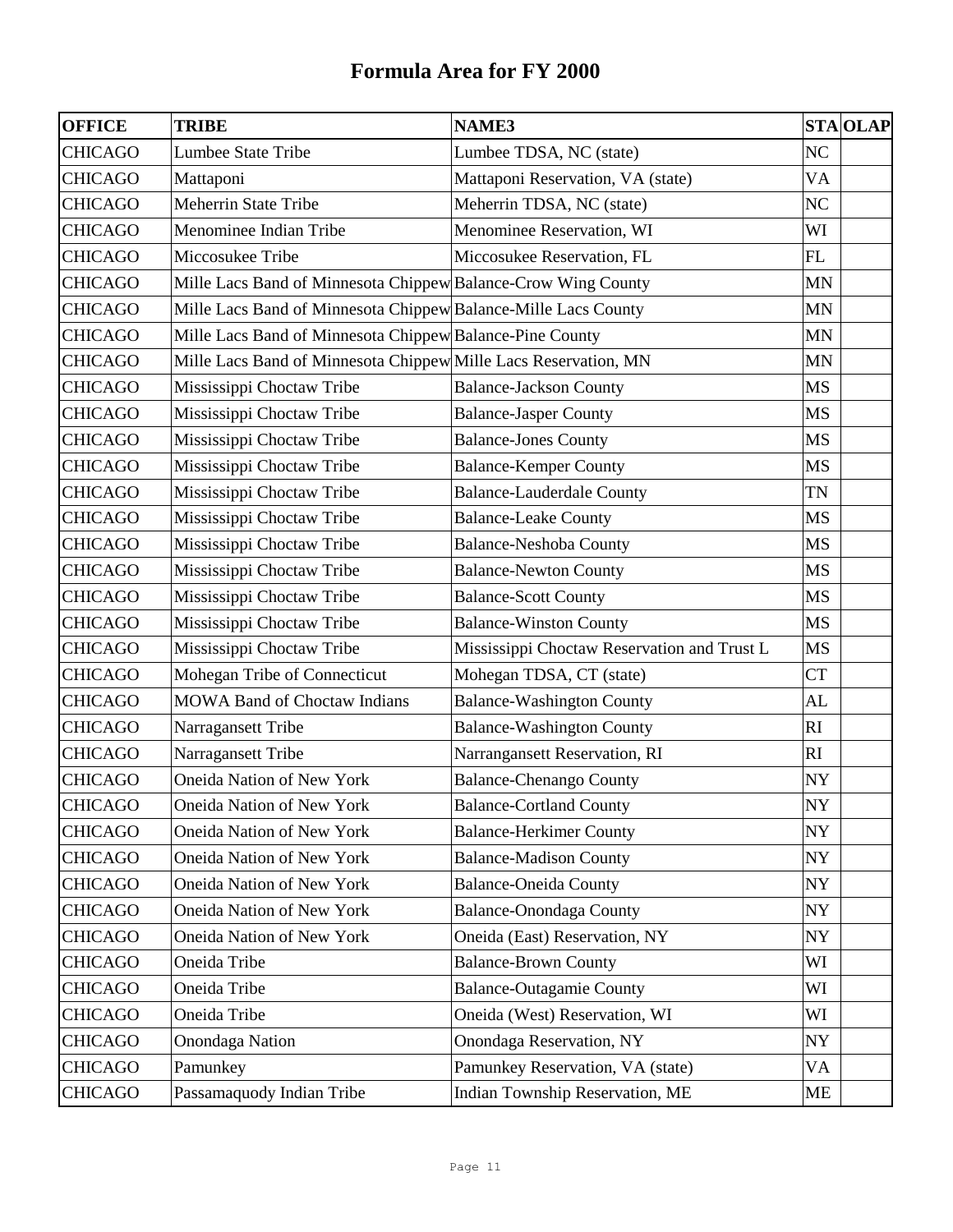| <b>OFFICE</b>  | <b>TRIBE</b>                   | <b>NAME3</b>                                                                     |           | <b>STA OLAP</b> |
|----------------|--------------------------------|----------------------------------------------------------------------------------|-----------|-----------------|
| <b>CHICAGO</b> | Paucatuck Eastern Pequot Tribe | Paucatuck Eastern Pequot Reservation, CT (s                                      | <b>CT</b> |                 |
| <b>CHICAGO</b> | Penobscot Tribe                | Penobscot Reservation and Trust Lands, ME                                        | ME        |                 |
| <b>CHICAGO</b> | <b>Pleasant Point</b>          | <b>Balance-Washington County</b>                                                 | ME        |                 |
| <b>CHICAGO</b> | <b>Pleasant Point</b>          | Passamaquoddy Trust Lands, ME                                                    | <b>ME</b> |                 |
| <b>CHICAGO</b> | <b>Pleasant Point</b>          | Pleasant Point Reservation, ME                                                   | <b>ME</b> |                 |
| <b>CHICAGO</b> | Poarch Band of Creek Indians   | <b>Balance-Baldwin County</b>                                                    | AL        |                 |
| <b>CHICAGO</b> | Poarch Band of Creek Indians   | <b>Balance-Escambia County</b>                                                   | AL        |                 |
| <b>CHICAGO</b> | Poarch Band of Creek Indians   | <b>Balance-Escambia County</b>                                                   | FL        |                 |
| <b>CHICAGO</b> | Poarch Band of Creek Indians   | <b>Balance-Mobile County</b>                                                     | AL        |                 |
| <b>CHICAGO</b> | Poarch Band of Creek Indians   | <b>Balance-Monroe County</b>                                                     | AL        |                 |
| <b>CHICAGO</b> | Poarch Band of Creek Indians   | Poarch Creek Reservation and Trust Lands, A                                      | <b>AL</b> |                 |
| <b>CHICAGO</b> | Pokagon Band of Potawatomi     | <b>Balance-Allegan County</b>                                                    | MI        | $+$             |
| <b>CHICAGO</b> | Pokagon Band of Potawatomi     | <b>Balance-Berrien County</b>                                                    | MI        |                 |
| <b>CHICAGO</b> | Pokagon Band of Potawatomi     | <b>Balance-Cass County</b>                                                       | MI        |                 |
| <b>CHICAGO</b> | Pokagon Band of Potawatomi     | <b>Balance-Elkhart County</b>                                                    | IN        |                 |
| <b>CHICAGO</b> | Pokagon Band of Potawatomi     | <b>Balance-Kosciusko County</b>                                                  | IN        |                 |
| <b>CHICAGO</b> | Pokagon Band of Potawatomi     | <b>Balance-La Porte County</b>                                                   | IN        |                 |
| <b>CHICAGO</b> | Pokagon Band of Potawatomi     | <b>Balance-Marshall County</b>                                                   | IN        |                 |
| <b>CHICAGO</b> | Pokagon Band of Potawatomi     | Balance-St. Joseph County                                                        | IN        |                 |
| <b>CHICAGO</b> | Pokagon Band of Potawatomi     | <b>Balance-Starke County</b>                                                     | IN        |                 |
| <b>CHICAGO</b> | Pokagon Band of Potawatomi     | <b>Balance-Van Buren County</b>                                                  | MI        |                 |
| <b>CHICAGO</b> | Poospatuck Indian Reservation  | Poospatuck Reservation, NY (state)                                               | NY        |                 |
| <b>CHICAGO</b> | Prairie Island Sioux           | Prairie Island Community, MN                                                     | MN        |                 |
| <b>CHICAGO</b> |                                | Red Cliff Band of Lake Superior Chippe Red Cliff Reservation and Trust Lands, WI | WI        |                 |
| <b>CHICAGO</b> | Red Lake Band of Chippewa      | Red Lake Reservation, MN                                                         | MN        |                 |
| <b>CHICAGO</b> | Sac & Fox Tribe                | Sac and Fox (Iowa) Reservation, IA                                               | $\rm IA$  |                 |
| <b>CHICAGO</b> | Saginaw Chippewa               | <b>Balance-Arenac County</b>                                                     | MI        |                 |
| <b>CHICAGO</b> | Saginaw Chippewa               | <b>Balance-Gladwin County</b>                                                    | MI        |                 |
| <b>CHICAGO</b> | Saginaw Chippewa               | <b>Balance-Gratiot County</b>                                                    | MI        |                 |
| <b>CHICAGO</b> | Saginaw Chippewa               | <b>Balance-Isabella County</b>                                                   | MI        |                 |
| <b>CHICAGO</b> | Saginaw Chippewa               | <b>Balance-Mecosta County</b>                                                    | MI        |                 |
| <b>CHICAGO</b> | Saginaw Chippewa               | <b>Balance-Midland County</b>                                                    | MI        |                 |
| <b>CHICAGO</b> | Saginaw Chippewa               | <b>Balance-Montcalm County</b>                                                   | MI        |                 |
| <b>CHICAGO</b> | Saginaw Chippewa               | <b>Balance-Osceola County</b>                                                    | MI        |                 |
| <b>CHICAGO</b> | Saginaw Chippewa               | Isabella Reservation and Trust Lands, MI                                         | MI        |                 |
| <b>CHICAGO</b> | Saint Croix Chippewa           | St. Croix Reservation, WI                                                        | WI        |                 |
| <b>CHICAGO</b> | Sault Ste. Marie Tribe         | <b>Balance-Alger County</b>                                                      | MI        |                 |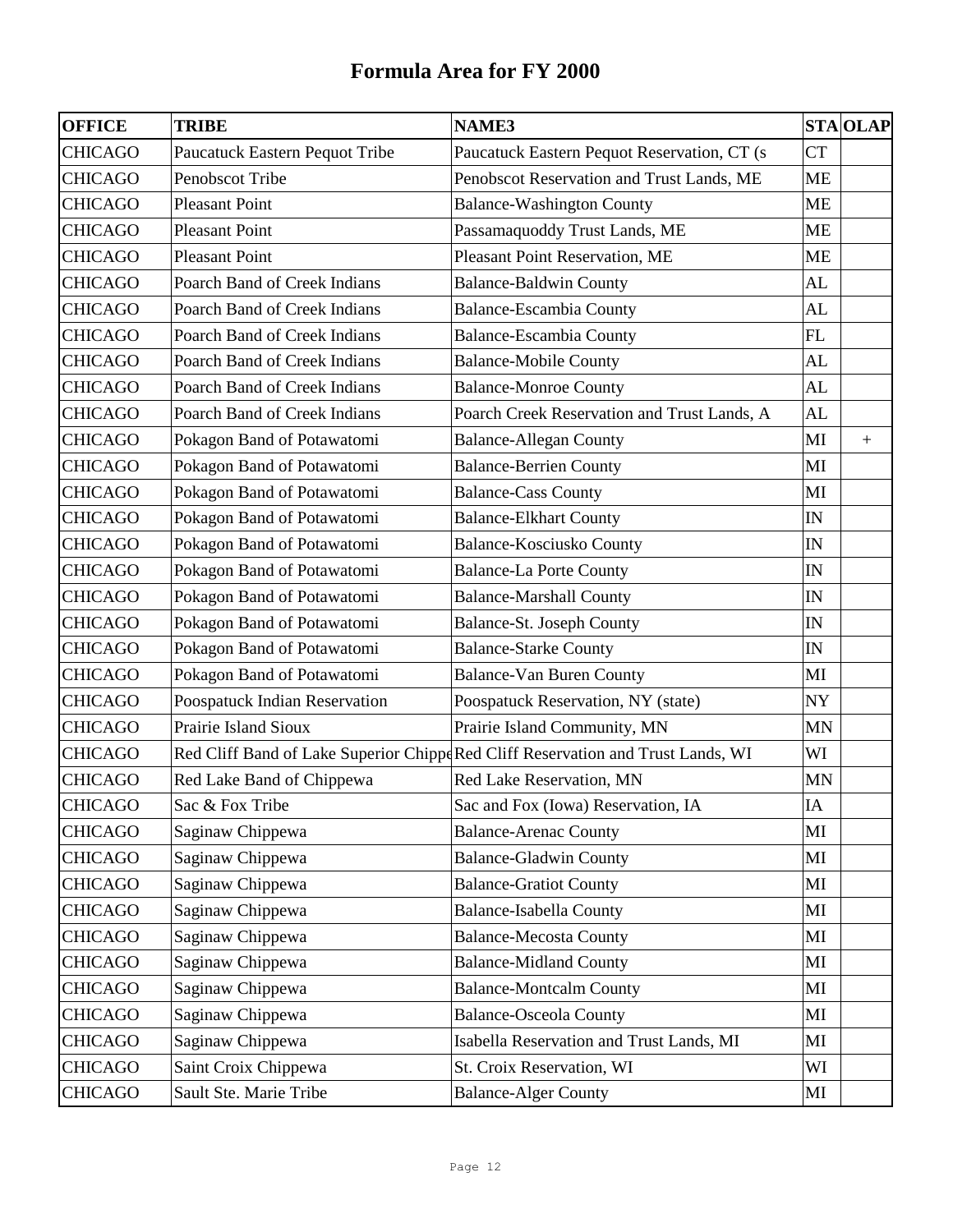| <b>OFFICE</b>  | <b>TRIBE</b>                                               | <b>NAME3</b>                                |           | <b>STA OLAP</b> |
|----------------|------------------------------------------------------------|---------------------------------------------|-----------|-----------------|
| <b>CHICAGO</b> | Sault Ste. Marie Tribe                                     | <b>Balance-Chippewa County</b>              | MI        | $+$             |
| <b>CHICAGO</b> | Sault Ste. Marie Tribe                                     | <b>Balance-Delta County</b>                 | MI        |                 |
| <b>CHICAGO</b> | Sault Ste. Marie Tribe                                     | <b>Balance-Luce County</b>                  | MI        |                 |
| <b>CHICAGO</b> | Sault Ste. Marie Tribe                                     | <b>Balance-Mackinac County</b>              | MI        |                 |
| <b>CHICAGO</b> | Sault Ste. Marie Tribe                                     | <b>Balance-Marquette County</b>             | MI        | $\pm$           |
| <b>CHICAGO</b> | Sault Ste. Marie Tribe                                     | <b>Balance-Schoolcraft County</b>           | MI        |                 |
| <b>CHICAGO</b> | Sault Ste. Marie Tribe                                     | Sault Ste. Marie Reservation and Trust Land | MI        |                 |
| <b>CHICAGO</b> | Schaghticoke                                               | Schaghticoke Reservation, CT (state)        | <b>CT</b> |                 |
| <b>CHICAGO</b> | Seminole Tribe                                             | <b>Balance-Dade County</b>                  | FL        |                 |
| <b>CHICAGO</b> | Seminole Tribe                                             | <b>Balance-Hillsborough County</b>          | FL        |                 |
| <b>CHICAGO</b> | Seminole Tribe                                             | Balance-St. Lucie County                    | FL        |                 |
| <b>CHICAGO</b> | Seminole Tribe                                             | Big Cypress Reservation, FL                 | FL        |                 |
| <b>CHICAGO</b> | Seminole Tribe                                             | Brighton Reservation, FL                    | FL        |                 |
| <b>CHICAGO</b> | Seminole Tribe                                             | Hollywood Reservation, FL                   | FL        |                 |
| <b>CHICAGO</b> | Seminole Tribe                                             | Seminole Trust Lands, FL                    | FL        |                 |
| <b>CHICAGO</b> | Seneca Nation of New York                                  | Allegany Reservation, NY                    | NY        |                 |
| <b>CHICAGO</b> | Seneca Nation of New York                                  | Cattaraugus Reservation, NY                 | NY        |                 |
| <b>CHICAGO</b> | Seneca Nation of New York                                  | Oil Springs Reservation, NY                 | NY        |                 |
| <b>CHICAGO</b> | Shakopee Sioux                                             | Shakopee Community, MN                      | MN        |                 |
| <b>CHICAGO</b> | <b>Shinnecock Indian Reservation</b>                       | Shinnecock Reservation, NY (state)          | NY        |                 |
| <b>CHICAGO</b> | Sokagoan Chippewa Tribe                                    | <b>Balance-Forest County, WI</b>            | WI        | $+$             |
| <b>CHICAGO</b> | Sokagoan Chippewa Tribe                                    | Sokaogon Chippewa Community and Trust Lands | WI        |                 |
| <b>CHICAGO</b> | St. Regis Mohawk Tribe                                     | <b>Balance-Franklin County</b>              | NY        |                 |
| <b>CHICAGO</b> | St. Regis Mohawk Tribe                                     | Balance-St. Lawrence County                 | NY        |                 |
| <b>CHICAGO</b> | St. Regis Mohawk Tribe                                     | St. Regis Mohawk Reservation, NY            | NY        |                 |
| <b>CHICAGO</b> | Stockbridge-Munsee Tribe                                   | Stockbridge Reservation, WI                 | WI        |                 |
| <b>CHICAGO</b> | Tonawanda Band of Senecas                                  | Tonawanda Reservation, NY                   | NY        |                 |
| <b>CHICAGO</b> | <b>Tuscarora Nation</b>                                    | <b>Tuscarora Reservation, NY</b>            | NY        |                 |
| <b>CHICAGO</b> | <b>Upper Sioux Indian Community</b>                        | <b>Balance-Goodhue County</b>               | <b>MN</b> |                 |
| <b>CHICAGO</b> | <b>Upper Sioux Indian Community</b>                        | <b>Balance-Redwood County</b>               | <b>MN</b> |                 |
| <b>CHICAGO</b> | <b>Upper Sioux Indian Community</b>                        | <b>Balance-Renville County</b>              | MN        |                 |
| <b>CHICAGO</b> | <b>Upper Sioux Indian Community</b>                        | <b>Balance-Scott County</b>                 | MN        |                 |
| <b>CHICAGO</b> | <b>Upper Sioux Indian Community</b>                        | <b>Balance-Yellow Medicine County</b>       | <b>MN</b> |                 |
| CHICAGO        | <b>Upper Sioux Indian Community</b>                        | <b>Upper Sioux Community, MN</b>            | MN        |                 |
| <b>CHICAGO</b> | <b>Waccamaw Siouan State Tribe</b>                         | Waccamaw Siouan TDSA, NC (state)            | NC        |                 |
| <b>CHICAGO</b> | Wampanoag Tribe                                            | Wampanoag-Gay Head TDSA, MA                 | MA        |                 |
| <b>CHICAGO</b> | White Earth Band of Minnesota Chippe Balance-Becker County |                                             | MN        |                 |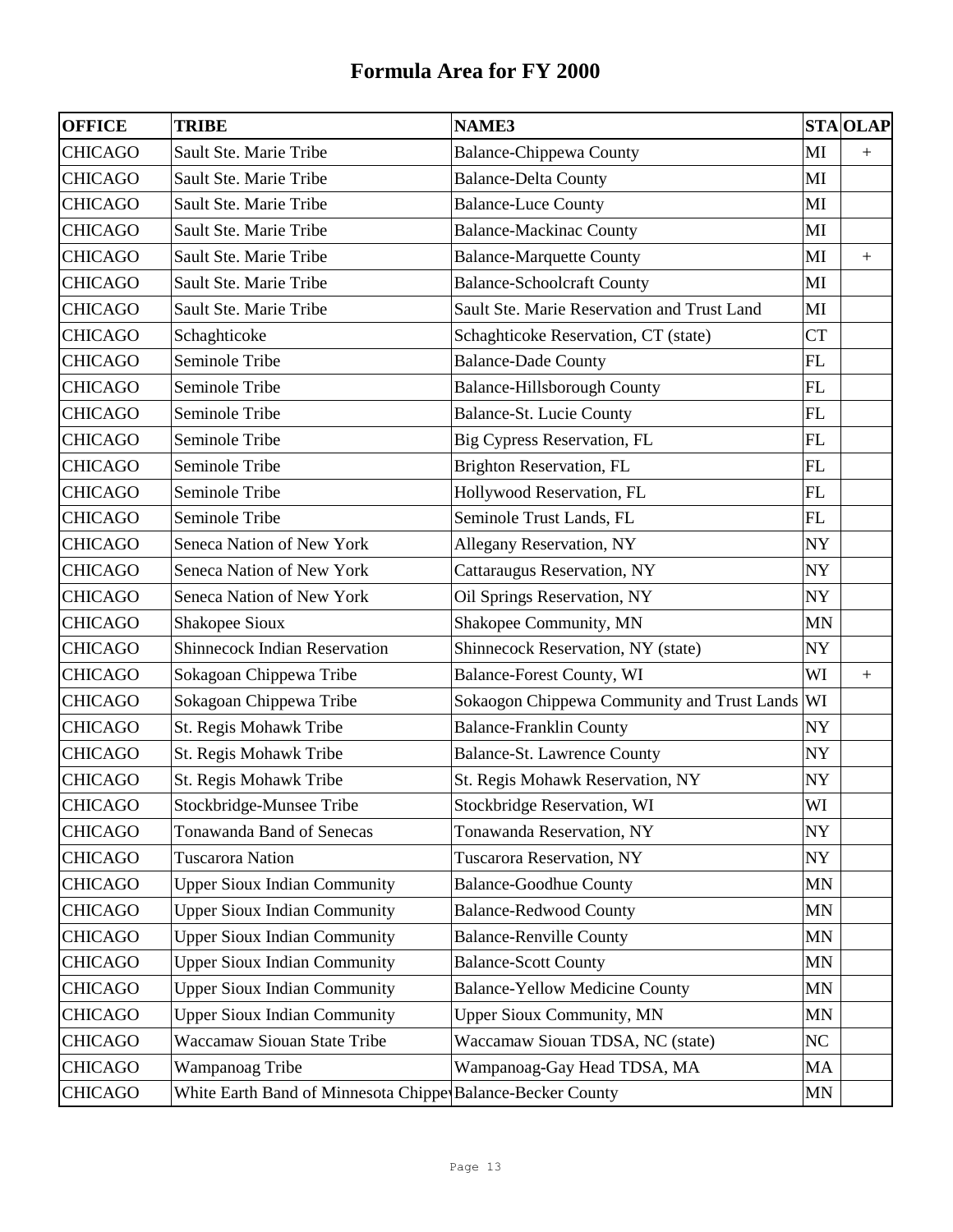| <b>OFFICE</b>  | <b>TRIBE</b>                                                     | <b>NAME3</b>                                                                       |           | <b>STA OLAP</b>  |
|----------------|------------------------------------------------------------------|------------------------------------------------------------------------------------|-----------|------------------|
| <b>CHICAGO</b> | White Earth Band of Minnesota Chippe Balance-Clearwater County   |                                                                                    | <b>MN</b> |                  |
| <b>CHICAGO</b> | White Earth Band of Minnesota Chippe White Earth Reservation, MN |                                                                                    | MN        |                  |
| <b>DENVER</b>  | <b>Blackfeet Tribe</b>                                           | <b>Blackfeet Reservation, MT</b>                                                   | <b>MT</b> |                  |
| <b>DENVER</b>  | Cheyenne River Sioux                                             | Cheyenne River Reservation, SD                                                     | <b>SD</b> |                  |
| <b>DENVER</b>  | <b>Crow Creek Sioux</b>                                          | Crow Creek Reservation, SD                                                         | <b>SD</b> |                  |
| <b>DENVER</b>  | Crow Tribe                                                       | Crow Reservation and Trust Lands, MT                                               | MT        |                  |
| <b>DENVER</b>  | Devils Lake Sioux                                                | Devils Lake Sioux Reservation, ND                                                  | ND        |                  |
| <b>DENVER</b>  | <b>Flandreau Santee Sioux</b>                                    | Flandreau Reservation, SD                                                          | <b>SD</b> |                  |
| <b>DENVER</b>  | Fort Belknap Indian Community                                    | Fort Belknap Reservation and Trust Lands, M                                        | <b>MT</b> |                  |
| <b>DENVER</b>  | Fort Peck Assiniboine and Sioux                                  | Fort Peck Reservation, MT                                                          | MT        |                  |
| <b>DENVER</b>  | Ft. Berthold Affiliated Tribes                                   | Fort Berthold Reservation, ND                                                      | ND        |                  |
| <b>DENVER</b>  | <b>Goshute Reservation</b>                                       | <b>Goshute Reservation, NV-UT</b>                                                  | <b>NV</b> |                  |
| <b>DENVER</b>  | <b>Goshute Reservation</b>                                       | Goshute Reservation, NV-UT                                                         | <b>UT</b> |                  |
| <b>DENVER</b>  | <b>Lower Brule Sioux</b>                                         | Lower Brule Reservation, SD                                                        | <b>SD</b> |                  |
| <b>DENVER</b>  | Northern Arapahoe                                                | Wind River Reservation, WY                                                         | WY        | $\boldsymbol{+}$ |
| <b>DENVER</b>  | Northern Cheyenne                                                | Crow/Northern Cheyenne Area, MT                                                    | MT        | $+$              |
| <b>DENVER</b>  | Northern Cheyenne                                                | Northern Cheyenne Reservation and Trust Lan                                        | <b>MT</b> |                  |
| <b>DENVER</b>  | Northern Cheyenne                                                | Northern Cheyenne Reservation and Trust Lan                                        | <b>SD</b> |                  |
| <b>DENVER</b>  | NW Band of Shoshone Nation                                       | <b>Balance-Box Elder County</b>                                                    | <b>UT</b> |                  |
| <b>DENVER</b>  | NW Band of Shoshone Nation                                       | Northwestern Shoshone Reservation, UT                                              | UT        |                  |
| <b>DENVER</b>  |                                                                  | Oglala Sioux of Pine Ridge Reservation Pine Ridge Reservation and Trust Lands, NE- | <b>NE</b> |                  |
| <b>DENVER</b>  |                                                                  | Oglala Sioux of Pine Ridge Reservation Pine Ridge Reservation and Trust Lands, NE- | <b>SD</b> |                  |
| <b>DENVER</b>  | Omaha Tribe                                                      | Omaha Reservation, IA-NE                                                           | IA        |                  |
| <b>DENVER</b>  | Omaha Tribe                                                      | Omaha Reservation, IA-NE                                                           | NE        |                  |
| <b>DENVER</b>  | Ponca Tribe of Nebraska                                          | <b>Balance-Boyd County</b>                                                         | NE        |                  |
| <b>DENVER</b>  | Ponca Tribe of Nebraska                                          | <b>Balance-Burt County</b>                                                         | $\rm NE$  |                  |
| <b>DENVER</b>  | Ponca Tribe of Nebraska                                          | <b>Balance-Charles Mix County</b>                                                  | <b>SD</b> |                  |
| <b>DENVER</b>  | Ponca Tribe of Nebraska                                          | <b>Balance-Douglas County</b>                                                      | NE        |                  |
| <b>DENVER</b>  | Ponca Tribe of Nebraska                                          | <b>Balance-Hall County</b>                                                         | <b>NE</b> |                  |
| <b>DENVER</b>  | Ponca Tribe of Nebraska                                          | <b>Balance-Holt County</b>                                                         | NE        |                  |
| <b>DENVER</b>  | Ponca Tribe of Nebraska                                          | <b>Balance-Knox County</b>                                                         | NE        |                  |
| <b>DENVER</b>  | Ponca Tribe of Nebraska                                          | <b>Balance-Lancaster County</b>                                                    | NE        |                  |
| <b>DENVER</b>  | Ponca Tribe of Nebraska                                          | <b>Balance-Madison County</b>                                                      | <b>NE</b> |                  |
| <b>DENVER</b>  | Ponca Tribe of Nebraska                                          | <b>Balance-Platte County</b>                                                       | NE        |                  |
| <b>DENVER</b>  | Ponca Tribe of Nebraska                                          | <b>Balance-Pottawattamie County</b>                                                | IA        |                  |
| <b>DENVER</b>  | Ponca Tribe of Nebraska                                          | <b>Balance-Sarpy County</b>                                                        | NE        |                  |
| <b>DENVER</b>  | Ponca Tribe of Nebraska                                          | <b>Balance-Stanton County</b>                                                      | NE        |                  |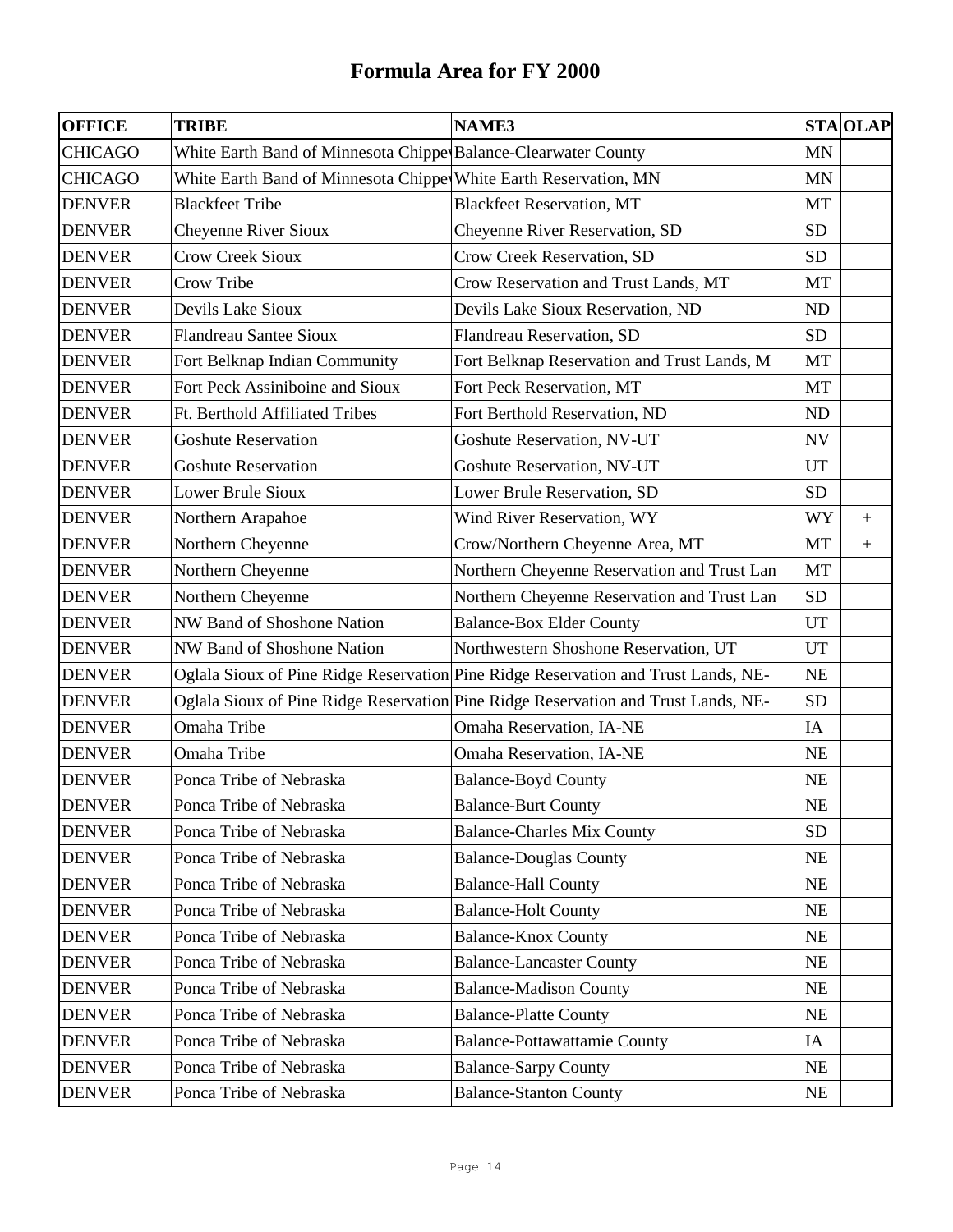| <b>OFFICE</b>   | <b>TRIBE</b>                                                     | <b>NAME3</b>                                       |                            | <b>STA OLAP</b>  |
|-----------------|------------------------------------------------------------------|----------------------------------------------------|----------------------------|------------------|
| <b>DENVER</b>   | Ponca Tribe of Nebraska                                          | <b>Balance-Wayne County</b>                        | <b>NE</b>                  |                  |
| <b>DENVER</b>   | Ponca Tribe of Nebraska                                          | <b>Balance-Woodbury County</b>                     | IA                         |                  |
| <b>DENVER</b>   | Ponca Tribe of Nebraska                                          | Ponca TDSA, NE (State)                             | <b>NE</b>                  |                  |
| <b>DENVER</b>   | Rocky Boy Chippewa-Cree                                          | Rocky Boy's Reservation and Trust Lands, MT        | <b>MT</b>                  |                  |
| <b>DENVER</b>   | <b>Rosebud Sioux</b>                                             | Rosebud Reservation and Trust Lands, SD            | <b>SD</b>                  |                  |
| <b>DENVER</b>   | Salish and Kootenai Tribes                                       | Flathead Reservation, MT                           | <b>MT</b>                  |                  |
| <b>DENVER</b>   | <b>Santee Sioux Tribe</b>                                        | Santee Reservation, NE                             | NE                         |                  |
| <b>DENVER</b>   | Shoshone Tribe of the Wind River Rese Wind River Reservation, WY |                                                    | <b>WY</b>                  | $+$              |
| <b>DENVER</b>   | Sisseton-Wahpeton Sioux                                          | Lake Traverse (Sisseton) Reservation, ND-SD        | <b>ND</b>                  |                  |
| <b>DENVER</b>   | Sisseton-Wahpeton Sioux                                          | Lake Traverse (Sisseton) Reservation, ND-SD        | <b>SD</b>                  |                  |
| <b>DENVER</b>   | Skull Valley Band of Goshute                                     | Skull Valley Reservation, UT                       | UT                         |                  |
| <b>DENVER</b>   | Southern Ute Tribe                                               | Southern Ute Reservation, CO                       | CO                         |                  |
| <b>DENVER</b>   | <b>Standing Rock Sioux</b>                                       | <b>Standing Rock Reservation, ND-SD</b>            | ND                         |                  |
| <b>DENVER</b>   | <b>Standing Rock Sioux</b>                                       | <b>Standing Rock Reservation, ND-SD</b>            | <b>SD</b>                  |                  |
| <b>DENVER</b>   | Turtle Mountain Band of Chippewa                                 | <b>Turtle Mountain Reservation and Trust Lands</b> | <b>ND</b>                  | $\boldsymbol{+}$ |
| <b>DENVER</b>   | Turtle Mountain Band of Chippewa                                 | Turtle Mountain Reservation and Trust Lands        | <b>SD</b>                  | $\boldsymbol{+}$ |
| <b>DENVER</b>   | Uintah & Ouray Ute Indian Tribe                                  | Uintah and Ouray Reservation, UT                   | <b>UT</b>                  |                  |
| <b>DENVER</b>   | <b>Utah Paiute Tribe</b>                                         | <b>Balance-Beaver County</b>                       | UT                         |                  |
| <b>DENVER</b>   | <b>Utah Paiute Tribe</b>                                         | <b>Balance-Iron County</b>                         | UT                         |                  |
| <b>DENVER</b>   | <b>Utah Paiute Tribe</b>                                         | <b>Balance-Millard County</b>                      | UT                         |                  |
| <b>DENVER</b>   | <b>Utah Paiute Tribe</b>                                         | <b>Balance-Sevier County</b>                       | UT                         |                  |
| <b>DENVER</b>   | <b>Utah Paiute Tribe</b>                                         | <b>Balance-Washington County</b>                   | <b>UT</b>                  |                  |
| <b>DENVER</b>   | <b>Utah Paiute Tribe</b>                                         | Paiute of Utah Reservation, UT                     | UT                         |                  |
| <b>DENVER</b>   | Ute Mountain Tribe                                               | Ute Mountain Reservation, CO-NM-UT                 | CO                         |                  |
| <b>DENVER</b>   | Ute Mountain Tribe                                               | Ute Mountain Reservation, CO-NM-UT                 | NM                         |                  |
| <b>DENVER</b>   | Ute Mountain Tribe                                               | Ute Mountain Reservation, CO-NM-UT                 | $\ensuremath{\mathrm{UT}}$ |                  |
| <b>DENVER</b>   | Winnebago Tribe                                                  | Winnebago Reservation, NE                          | <b>NE</b>                  |                  |
| <b>DENVER</b>   | <b>Yankton Sioux</b>                                             | Yankton Reservation, SD                            | <b>SD</b>                  |                  |
| <b>OKLAHOMA</b> | Absentee-Shawnee                                                 | Absentee Shawnee-Citizens Band Pottawatomi         | OK                         | $\boldsymbol{+}$ |
| <b>OKLAHOMA</b> | Absentee-Shawnee                                                 | <b>Balance-Cleveland County</b>                    | OK                         |                  |
| <b>OKLAHOMA</b> | Absentee-Shawnee                                                 | <b>Balance-Lincoln County</b>                      | OK                         | $+$              |
| <b>OKLAHOMA</b> | Alabama-Coushatta                                                | Alabama and Coushatta Reservation, TX              | TX                         |                  |
| <b>OKLAHOMA</b> | Alabama-Quassarte Tribal Town                                    | Creek TJSA, OK                                     | OK                         |                  |
| <b>OKLAHOMA</b> | Apache Tribe                                                     | Kiowa-Comanche-Apache-Fort Sill Apache             | OK                         | $\boldsymbol{+}$ |
| <b>OKLAHOMA</b> | Caddo Tribe                                                      | Caddo-Wichita-Delaware TJSA, OK                    | OK                         | $\pm$            |
| <b>OKLAHOMA</b> | <b>Cherokee Nation</b>                                           | Cherokee TJSA, OK                                  | OK                         | $\boldsymbol{+}$ |
| <b>OKLAHOMA</b> | Cheyenne-Arapaho Tribes                                          | Cheyenne-Arapaho TJSA, OK                          | OK                         |                  |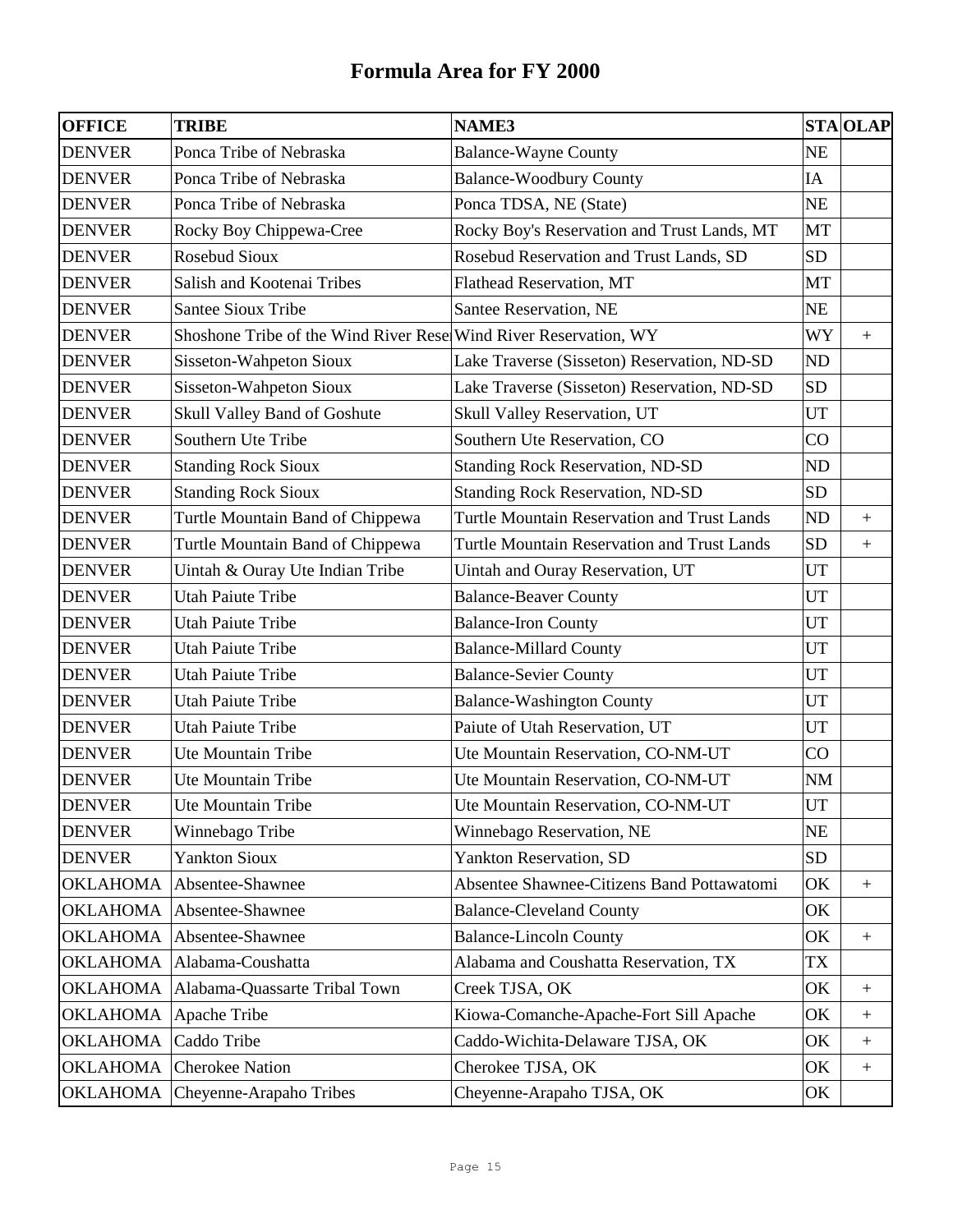| <b>OFFICE</b>        | <b>TRIBE</b>                                        | <b>NAME3</b>                                   |           | <b>STA OLAP</b>   |
|----------------------|-----------------------------------------------------|------------------------------------------------|-----------|-------------------|
| <b>OKLAHOMA</b>      | Chickasaw                                           | Chickasaw TJSA, OK                             | OK        |                   |
| <b>OKLAHOMA</b>      | Chitimacha Tribe                                    | Chitimacha Reservation, LA                     | LA        |                   |
| OKLAHOMA             | <b>Choctaw Nation</b>                               | Choctaw TJSA, OK                               | OK        |                   |
| OKLAHOMA             | Citizen Band Potawatomi Tribe                       | <b>Absentee Shawnee-Citizens Band Pottawat</b> | OK        | $\pm$             |
| OKLAHOMA             | Comanche Tribe                                      | Kiowa-Comanche-Apache-Fort Sill Apache         | OK        | $\boldsymbol{+}$  |
| OKLAHOMA             | Coushatta Tribe                                     | Coushatta Reservation, LA                      | LA        |                   |
| OKLAHOMA             | Delaware Tribe                                      | Caddo-Wichita-Delaware TJSA, OK                | OK        | $\boldsymbol{+}$  |
|                      | <b>OKLAHOMA</b> Delaware Tribe of Indians (Eastern) | Cherokee TJSA, OK                              | OK        | $+$               |
|                      | <b>OKLAHOMA</b> Eastern Shawnee Tribe               | <b>Balance-Ottawa County</b>                   | OK        | $\ddot{}$         |
|                      | OKLAHOMA   Fort Sill Apache Tribe                   | Kiowa-Comanche-Apache-Fort Sill Apache         | OK        | $\qquad \qquad +$ |
| OKLAHOMA             | Iowa Tribe of Kansas and Nebraska                   | Iowa Reservation, KS-NE                        | <b>KS</b> |                   |
| <b>OKLAHOMA</b>      | Iowa Tribe of Kansas and Nebraska                   | Iowa Reservation, KS-NE                        | <b>NE</b> |                   |
|                      | OKLAHOMA   Iowa Tribe of Oklahoma                   | Iowa TJSA, OK                                  | OK        |                   |
| OKLAHOMA             | Iowa Tribe of Oklahoma                              | Iowa-Sac and Fox Joint Area TJSA, OK           | OK        |                   |
| <b>OKLAHOMA</b>      | Jena Band of Choctaw                                | Jena Band of Choctaw TDSA, LA (state)          | LA        |                   |
| OKLAHOMA             | Kaw Tribe                                           | Kaw TJSA, OK                                   | OK        |                   |
| OKLAHOMA             | Kialegee Tribal Town                                | Creek TJSA, OK                                 | OK        | $+$               |
| OKLAHOMA             | Kickapoo Tribe                                      | Kickapoo Reservation, KS                       | <b>KS</b> |                   |
| OKLAHOMA             | Kickapoo Tribe of Oklahoma                          | <b>Balance-Lincoln County</b>                  | OK        | $\boldsymbol{+}$  |
| <b>OKLAHOMA</b>      | Kickapoo Tribe of Oklahoma                          | <b>Balance-Pottawatomie County</b>             | OK        |                   |
| OKLAHOMA             | Kiowa Tribe                                         | Kiowa-Comanche-Apache-Fort Sill Apache TJSA OK |           | $\boldsymbol{+}$  |
| <b>OKLAHOMA</b>      | Miami Tribe                                         | <b>Balance-Ottawa County</b>                   | OK        | $\boldsymbol{+}$  |
| OKLAHOMA             | Modoc Tribe                                         | <b>Balance-Ottawa County</b>                   | OK        | $\boldsymbol{+}$  |
| OKLAHOMA             | Muskogee (Creek) Nation                             | Creek TJSA, OK                                 | OK        | $\qquad \qquad +$ |
| <b>OKLAHOMA</b>      | Muskogee (Creek) Nation                             | Creek-Seminole Joint Area TJSA, OK             | OK        | $\qquad \qquad +$ |
| OKLAHOMA Osage Tribe |                                                     | Osage Reservation, OK                          | OK        |                   |
| OKLAHOMA             | Otoe-Missouria Tribe                                | Otoe-Missouria TJSA, OK                        | OK        |                   |
| OKLAHOMA             | Ottawa Tribe                                        | <b>Balance-Ottawa County</b>                   | OK        | $\boldsymbol{+}$  |
| OKLAHOMA             | Pawnee Tribe                                        | Pawnee TJSA, OK                                | OK        |                   |
| OKLAHOMA             | Peoria Tribe                                        | <b>Balance-Delaware County</b>                 | OK        | $\boldsymbol{+}$  |
| OKLAHOMA             | Peoria Tribe                                        | <b>Balance-Ottawa County</b>                   | OK        | $\boldsymbol{+}$  |
| OKLAHOMA             | Ponca Tribe                                         | <b>Balance-Kay County</b>                      | OK        |                   |
| OKLAHOMA             | Prairie Band of Potawatomi                          | Potawatomi (Kansas) Reservation, KS            | <b>KS</b> |                   |
| OKLAHOMA             | Quapaw Tribe                                        | <b>Balance-Ottawa County</b>                   | OK        | $\boldsymbol{+}$  |
| OKLAHOMA             | Sac and Fox of Missouri                             | Sac and Fox (KS-NE) Reservation and Trust L    | <b>KS</b> |                   |
| <b>OKLAHOMA</b>      | Sac and Fox of Missouri                             | Sac and Fox (KS-NE) Reservation and Trust L    | <b>NE</b> |                   |
| OKLAHOMA             | Sac and Fox Tribe                                   | Sac and Fox TJSA, OK                           | OK        |                   |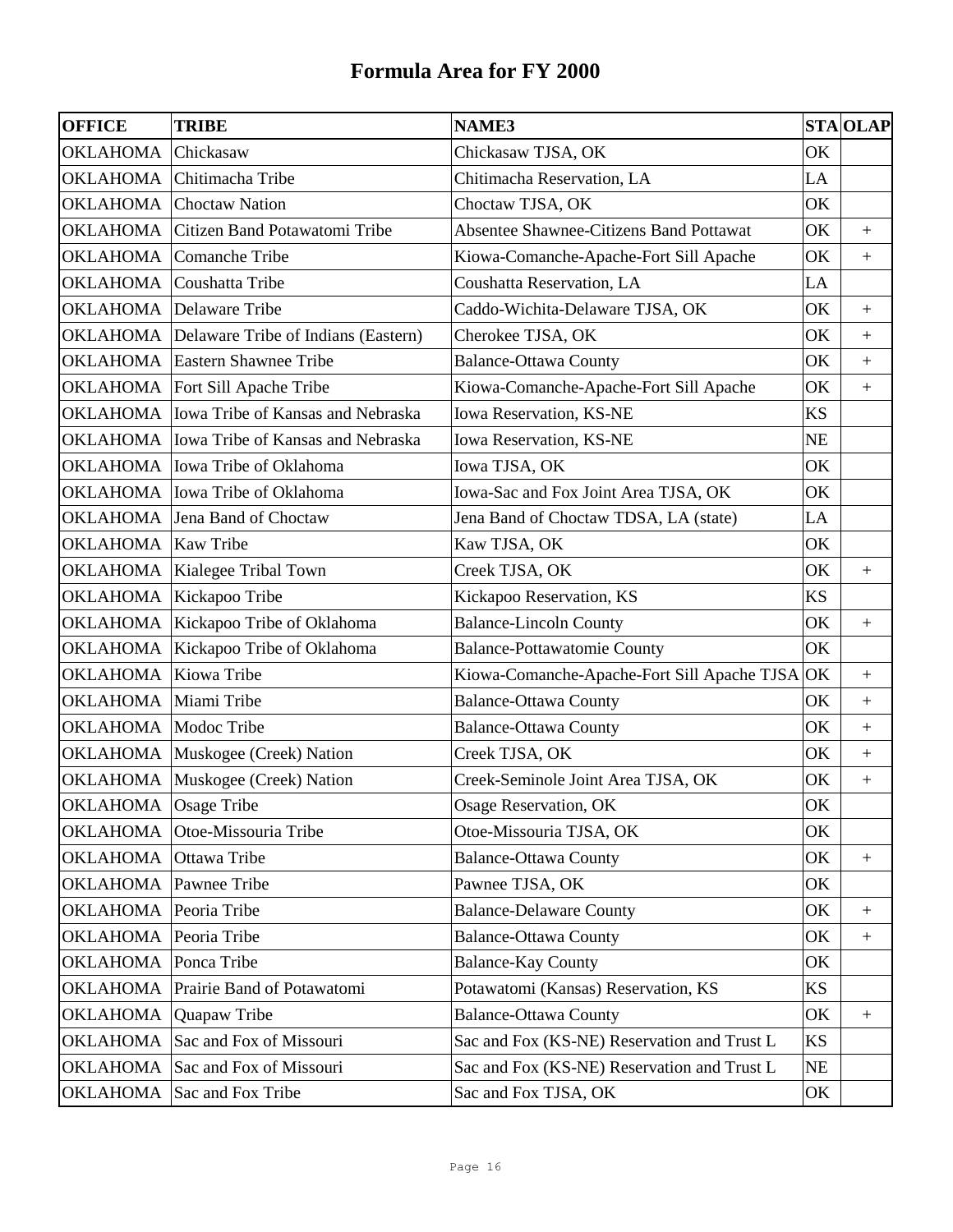| <b>OFFICE</b>   | <b>TRIBE</b>                           | <b>NAME3</b>                       |    | <b>STA OLAP</b>  |
|-----------------|----------------------------------------|------------------------------------|----|------------------|
| <b>OKLAHOMA</b> | Seminole Nation                        | Seminole TJSA, OK                  | OK |                  |
| <b>OKLAHOMA</b> | Seneca-Cayuga                          | <b>Balance-Delaware County</b>     | OK | $\pm$            |
|                 | OKLAHOMA Seneca-Cayuga                 | <b>Balance-Ottawa County</b>       | OK | $+$              |
| OKLAHOMA        | Texas Band of Kickapoo Indians         | <b>Balance-Maverick County</b>     | TX |                  |
| OKLAHOMA        | Thlopthlocco Tribal Town               | Creek TJSA, OK                     | OK |                  |
| <b>OKLAHOMA</b> | Tonkawa Tribe                          | Tonkawa TJSA, OK                   | OK |                  |
| <b>OKLAHOMA</b> | Tunica-Biloxi Tribe                    | <b>Balance-Avoyelles Parish</b>    | LA |                  |
| OKLAHOMA        | Tunica-Biloxi Tribe                    | <b>Balance-Rapides Parish</b>      | LA |                  |
| OKLAHOMA        | Tunica-Biloxi Tribe                    | Tunica-Biloxi Reservation, LA      | LA |                  |
| OKLAHOMA        | <b>United Keetoowah</b>                | Cherokee TJSA, OK                  | OK | $+$              |
| OKLAHOMA        | Wichita Tribe                          | Caddo-Wichita-Delaware TJSA, OK    | OK | $+$              |
| <b>OKLAHOMA</b> | Wyandotte                              | <b>Balance-Newton County</b>       | MO |                  |
| <b>OKLAHOMA</b> | Wyandotte                              | <b>Balance-Ottawa County</b>       | OK | $+$              |
| <b>PHOENIX</b>  | Acoma Pueblo                           | Acoma Pueblo and Trust Lands, NM   | NM |                  |
| <b>PHOENIX</b>  | Agua Caliente Band of Cahuilla         | Agua Caliente Reservation, CA      | CA |                  |
| <b>PHOENIX</b>  | Ak-Chin Papago                         | Maricopa (Ak-Chin) Reservation, AZ | AZ |                  |
| <b>PHOENIX</b>  | Alturas Rancheria                      | Alturas Rancheria, CA              | CA |                  |
| <b>PHOENIX</b>  | Auburn Rancheria                       | <b>Balance-Placer County</b>       | CA |                  |
| <b>PHOENIX</b>  | Augustine Band of Cahuilla             | Augustine Reservation, CA          | CA |                  |
| <b>PHOENIX</b>  | Barona Group of Capitan Grande         | Barona Rancheria, CA               | CA |                  |
| <b>PHOENIX</b>  | Berry Creek Rancheria                  | <b>Balance-Butte County</b>        | CA | $\pm$            |
| <b>PHOENIX</b>  | Berry Creek Rancheria                  | Berry Creek Rancheria, CA          | CA |                  |
| <b>PHOENIX</b>  | Big Lagoon Rancheria                   | Big Lagoon Rancheria, CA           | CA |                  |
| <b>PHOENIX</b>  | <b>Big Pine Band</b>                   | Big Pine Rancheria, CA             | CA |                  |
| <b>PHOENIX</b>  | <b>Big Sandy Rancheria</b>             | Big Sandy Rancheria, CA            | CA |                  |
| <b>PHOENIX</b>  | <b>Big Valley Rancheria</b>            | <b>Balance-Lake County</b>         | CA |                  |
| <b>PHOENIX</b>  | Big Valley Rancheria                   | Big Valley Rancheria, CA           | CA |                  |
| <b>PHOENIX</b>  | <b>Blue Lake Rancheria</b>             | Blue Lake Rancheria, CA            | CA |                  |
| <b>PHOENIX</b>  | <b>Bridgeport Paiute Indian Colony</b> | Bridgeport Colony, CA              | CA |                  |
| <b>PHOENIX</b>  | Buena Vista Rancheria                  | <b>Balance-Amador County</b>       | CA | $\boldsymbol{+}$ |
| <b>PHOENIX</b>  | Cabazon Band                           | Cabazon Reservation, CA            | CA |                  |
| <b>PHOENIX</b>  | Cahuilla Band                          | Cahuilla Reservation, CA           | CA |                  |
| <b>PHOENIX</b>  | Campo Band                             | Campo Reservation, CA              | CA |                  |
| <b>PHOENIX</b>  | Cedarville Rancheria                   | Cedarville Rancheria, CA           | CA |                  |
| <b>PHOENIX</b>  | Chemehuevi                             | Chemehuevi Reservation, CA         | CA |                  |
| <b>PHOENIX</b>  | Chicken Ranch Rancheria                | Chicken Ranch Rancheria, CA        | CA |                  |
| <b>PHOENIX</b>  | Chico Rancheria                        | <b>Balance-Butte County</b>        | CA | $\boldsymbol{+}$ |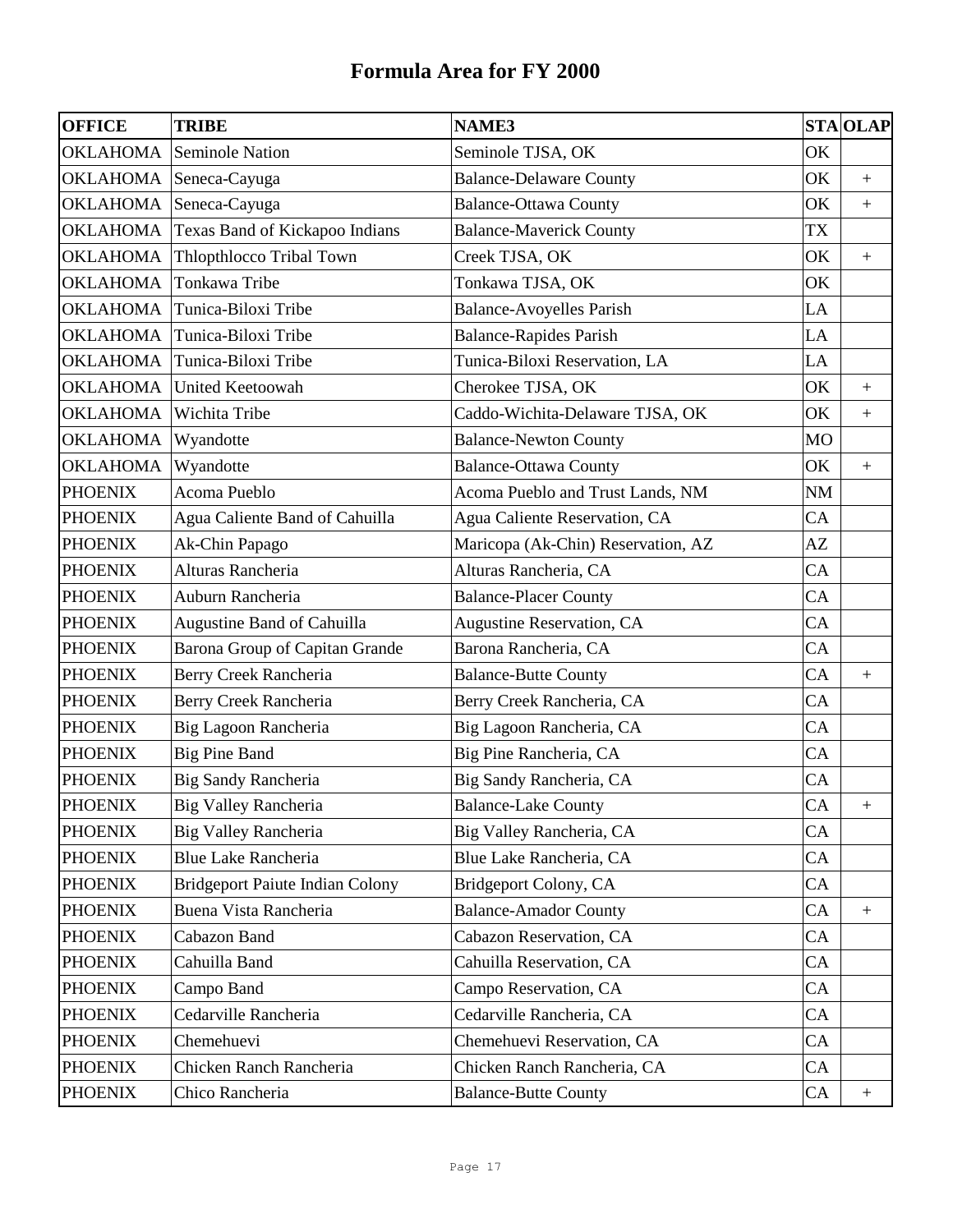| <b>OFFICE</b>  | <b>TRIBE</b>                        | <b>NAME3</b>                       |           | <b>STA OLAP</b>  |
|----------------|-------------------------------------|------------------------------------|-----------|------------------|
| <b>PHOENIX</b> | Cloverdale Rancheria                | <b>Balance-Sonoma County</b>       | CA        | $+$              |
| <b>PHOENIX</b> | Cochiti Pueblo                      | Cochiti Pueblo, NM                 | NM        |                  |
| <b>PHOENIX</b> | Cocopah Tribe                       | Cocopah Reservation, AZ            | AZ        |                  |
| <b>PHOENIX</b> | Cold Springs Rancheria              | Cold Springs Rancheria, CA         | CA        |                  |
| <b>PHOENIX</b> | <b>Colorado River Indian Tribes</b> | Colorado River Reservation, AZ-CA  | AZ        |                  |
| <b>PHOENIX</b> | Colorado River Indian Tribes        | Colorado River Reservation, AZ-CA  | CA        |                  |
| <b>PHOENIX</b> | Colusa Rancheria                    | Colusa (Cachil Dehe) Rancheria, CA | CA        |                  |
| <b>PHOENIX</b> | Cortina Rancheria                   | <b>Balance-Yolo County</b>         | CA        | $+$              |
| <b>PHOENIX</b> | Cortina Rancheria                   | Cortina Rancheria, CA              | CA        |                  |
| <b>PHOENIX</b> | Coyote Valley Band                  | Balance-Mendocino County, CA       | CA        | $+$              |
| <b>PHOENIX</b> | Coyote Valley Band                  | <b>Balance-Sonoma County</b>       | CA        | $\boldsymbol{+}$ |
| <b>PHOENIX</b> | <b>Coyote Valley Band</b>           | Coyote Valley Reservation, CA      | CA        |                  |
| <b>PHOENIX</b> | Cuyapaipe Community                 | Cuyapaipe Reservation, CA          | CA        |                  |
| <b>PHOENIX</b> | Death Valley Timba-Sha              | <b>Balance-Inyo County</b>         | CA        |                  |
| <b>PHOENIX</b> | Dry Creek Rancheria                 | <b>Balance-Sonoma County</b>       | CA        | $^{+}$           |
| <b>PHOENIX</b> | Dry Creek Rancheria                 | Dry Creek Rancheria, CA            | CA        |                  |
| <b>PHOENIX</b> | Duck Valley Shoshone-Paiute         | Duck Valley Reservation, ID-NV     | ID        |                  |
| <b>PHOENIX</b> | <b>Duck Valley Shoshone-Paiute</b>  | Duck Valley Reservation, ID-NV     | <b>NV</b> |                  |
| <b>PHOENIX</b> | <b>Duckwater Shoshone</b>           | Duckwater Reservation, NV          | <b>NV</b> |                  |
| <b>PHOENIX</b> | Elk Valley Rancheria                | Elk Valley Rancheria, CA           | CA        |                  |
| <b>PHOENIX</b> | <b>Ely Shoshone</b>                 | Ely Colony, NV                     | NV        |                  |
| <b>PHOENIX</b> | Enterprise Rancheria                | Enterprise Rancheria, CA           | CA        |                  |
| <b>PHOENIX</b> | Enterprise Rancheria                | <b>SEE Balace-Butte County</b>     | CA        | $+$              |
| <b>PHOENIX</b> | <b>Fallon Paiute-Shoshone</b>       | Fallon Colony, NV                  | <b>NV</b> |                  |
| <b>PHOENIX</b> | <b>Fallon Paiute-Shoshone</b>       | Fallon Reservation, NV             | NV        |                  |
| <b>PHOENIX</b> | Fort Bidwell                        | <b>Balance-Modoc County</b>        | CA        |                  |
| <b>PHOENIX</b> | Fort Bidwell                        | Fort Bidwell Reservation, CA       | CA        |                  |
| <b>PHOENIX</b> | Fort Independence                   | Fort Independence Reservation, CA  | CA        |                  |
| <b>PHOENIX</b> | Fort McDermitt Paiute and Shoshone  | Fort McDermitt Reservation, NV-OR  | NV        |                  |
| <b>PHOENIX</b> | Fort McDermitt Paiute and Shoshone  | Fort McDermitt Reservation, NV-OR  | <b>OR</b> |                  |
| <b>PHOENIX</b> | Fort McDowell Mohave Apache         | Fort McDowell Reservation, AZ      | AZ        |                  |
| <b>PHOENIX</b> | Fort Mojave Tribe                   | Fort Mojave Reservation, AZ-CA-NV  | AZ        |                  |
| <b>PHOENIX</b> | Fort Mojave Tribe                   | Fort Mojave Reservation, AZ-CA-NV  | CA        |                  |
| <b>PHOENIX</b> | Fort Mojave Tribe                   | Fort Mojave Reservation, AZ-CA-NV  | NV        |                  |
| <b>PHOENIX</b> | Gila River                          | Gila River Reservation, AZ         | AZ        |                  |
| <b>PHOENIX</b> | Greenville Rancheria                | <b>Balance-Plumas County</b>       | CA        |                  |
| <b>PHOENIX</b> | Greenville Rancheria                | <b>Balance-Tehama County</b>       | CA        | $\boldsymbol{+}$ |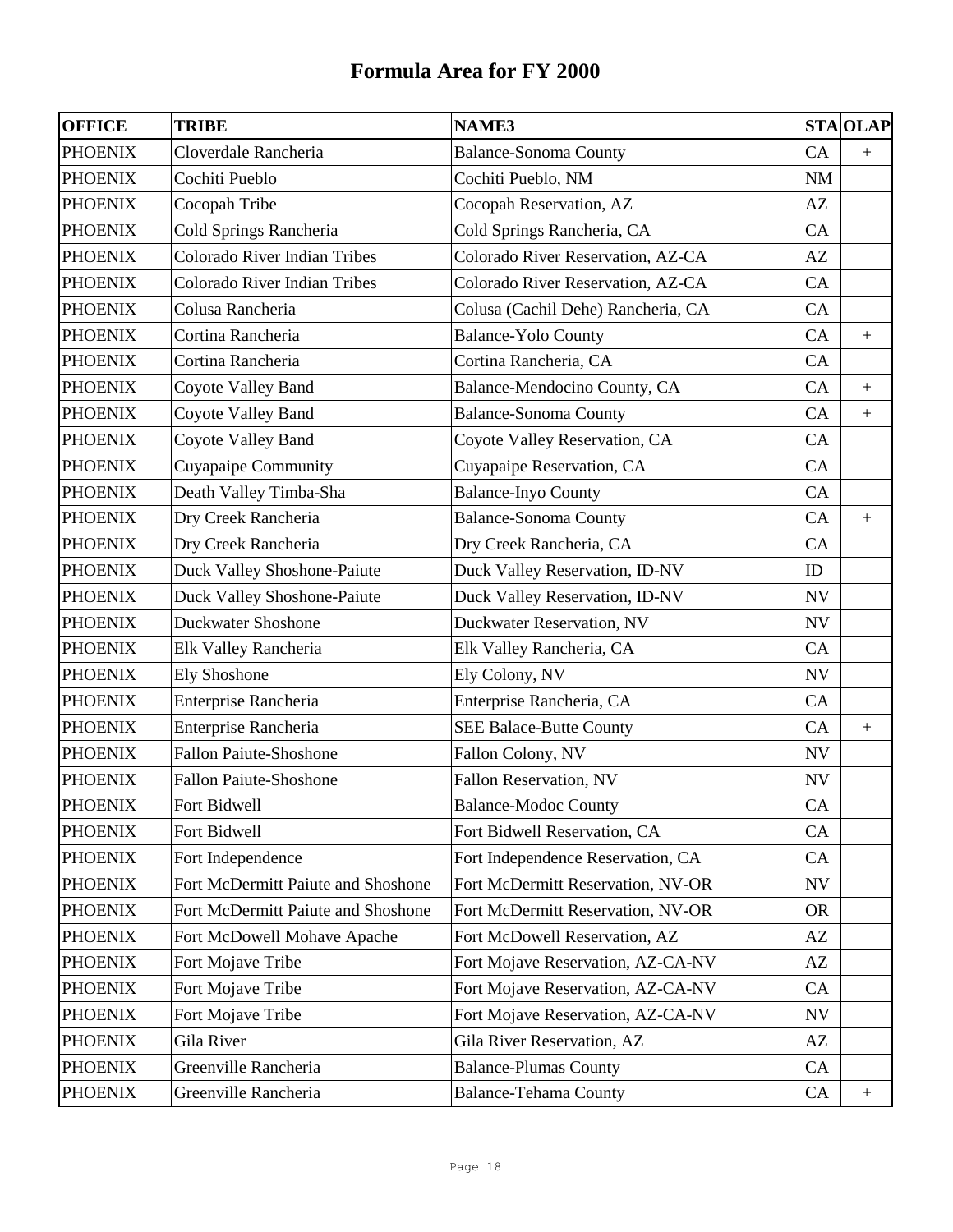| <b>OFFICE</b>  | <b>TRIBE</b>                     | <b>NAME3</b>                             |           | <b>STA OLAP</b>  |
|----------------|----------------------------------|------------------------------------------|-----------|------------------|
| <b>PHOENIX</b> | Greenville Rancheria             | Greenville Rancheria, CA                 | CA        |                  |
| <b>PHOENIX</b> | Grindstone Rancheria             | <b>Balance-Glenn County</b>              | CA        |                  |
| <b>PHOENIX</b> | Grindstone Rancheria             | Grindstone Rancheria, CA                 | CA        |                  |
| <b>PHOENIX</b> | Guidiville Rancheria             | Guidiville Rancheria & Balance-Mendocino | CA        |                  |
| <b>PHOENIX</b> | Havasupai                        | Havasupai Reservation, AZ                | AZ        |                  |
| <b>PHOENIX</b> | Hoopa Valley                     | Hoopa Valley Reservation, CA             | CA        |                  |
| <b>PHOENIX</b> | Hopi                             | Hopi Reservation and Trust Lands, AZ     | AZ        |                  |
| <b>PHOENIX</b> | Hopland Rancheria                | Hopland Rancheria & Bal-Mendocino, CA    | CA        |                  |
| <b>PHOENIX</b> | Hualapai                         | Hualapai Reservation and Trust Lands, AZ | AZ        |                  |
| <b>PHOENIX</b> | Inaja Band                       | Inaja-Cosmit Reservation, CA             | CA        |                  |
| <b>PHOENIX</b> | Ione Band of Miwok Indians       | <b>Balance-Amador County</b>             | CA        | $+$              |
| <b>PHOENIX</b> | Isleta Pueblo                    | Isleta Pueblo, NM                        | NM        |                  |
| <b>PHOENIX</b> | Jackson Rancheria                | Jackson Rancheria, CA                    | CA        |                  |
| <b>PHOENIX</b> | Jamul Indian Village             | Jamul Village, CA                        | CA        |                  |
| <b>PHOENIX</b> | Jemez Pueblo                     | Jemez Pueblo, NM                         | NM        |                  |
| <b>PHOENIX</b> | Jicarilla Reservation            | Jicarilla Apache Reservation, NM         | NM        |                  |
| <b>PHOENIX</b> | Kaibab Band of Paiute            | Kaibab Reservation, AZ                   | AZ        |                  |
| <b>PHOENIX</b> | Karuk                            | <b>Balance-Humboldt County</b>           | CA        | $^{+}$           |
| <b>PHOENIX</b> | Karuk                            | Balance-Siskiyou County, CA              |           | $+$              |
| <b>PHOENIX</b> | Karuk                            | Karok Reservation and Trust Lands, CA    | CA        |                  |
| <b>PHOENIX</b> | La Jolla Band                    | La Jolla Reservation, CA                 | CA        |                  |
| <b>PHOENIX</b> | La Posta Band                    | La Posta Reservation, CA                 | CA        |                  |
| <b>PHOENIX</b> | Laguna Pueblo                    | Laguna Pueblo and Trust Lands, NM        | NM        |                  |
| <b>PHOENIX</b> | Las Vegas Colony                 | Las Vegas Colony, NV                     | <b>NV</b> |                  |
| <b>PHOENIX</b> | Laytonville Rancheria            | <b>Balance-Mendocino County</b>          | CA        | $+$              |
| <b>PHOENIX</b> | Laytonville Rancheria            | Laytonville Rancheria, CA                | CA        |                  |
| <b>PHOENIX</b> | Lone Pine Paiute-Shoshone        | Lone Pine Rancheria, CA                  | CA        |                  |
| <b>PHOENIX</b> | Los Coyotes Band of Cahuilla     | Los Coyotes Reservation, CA              | CA        |                  |
| <b>PHOENIX</b> | Lovelock Colony                  | Lovelock Colony, NV                      | NV        |                  |
| <b>PHOENIX</b> | Lytton Rancheria of California   | <b>Balance-Sonoma County</b>             | CA        | $\boldsymbol{+}$ |
| <b>PHOENIX</b> | Manchester Point Arena Rancheria | Manchester Point & Bal-Mendocino, CA     | CA        |                  |
| <b>PHOENIX</b> | Manzanita Band                   | Manzanita Reservation, CA                | CA        |                  |
| <b>PHOENIX</b> | Mesa Grande Band                 | Mesa Grande Reservation, CA              | CA        |                  |
| <b>PHOENIX</b> | <b>Mescalero Reservation</b>     | Mescalero Apache Reservation, NM         | NM        |                  |
| <b>PHOENIX</b> | Middletown Rancheria             | <b>Balance-Lake County</b>               | CA        | $\boldsymbol{+}$ |
| <b>PHOENIX</b> | Middletown Rancheria             | Middletown Rancheria, CA                 | CA        |                  |
| <b>PHOENIX</b> | Moapa Band of Paiute             | Moapa River Reservation, NV              | NV        |                  |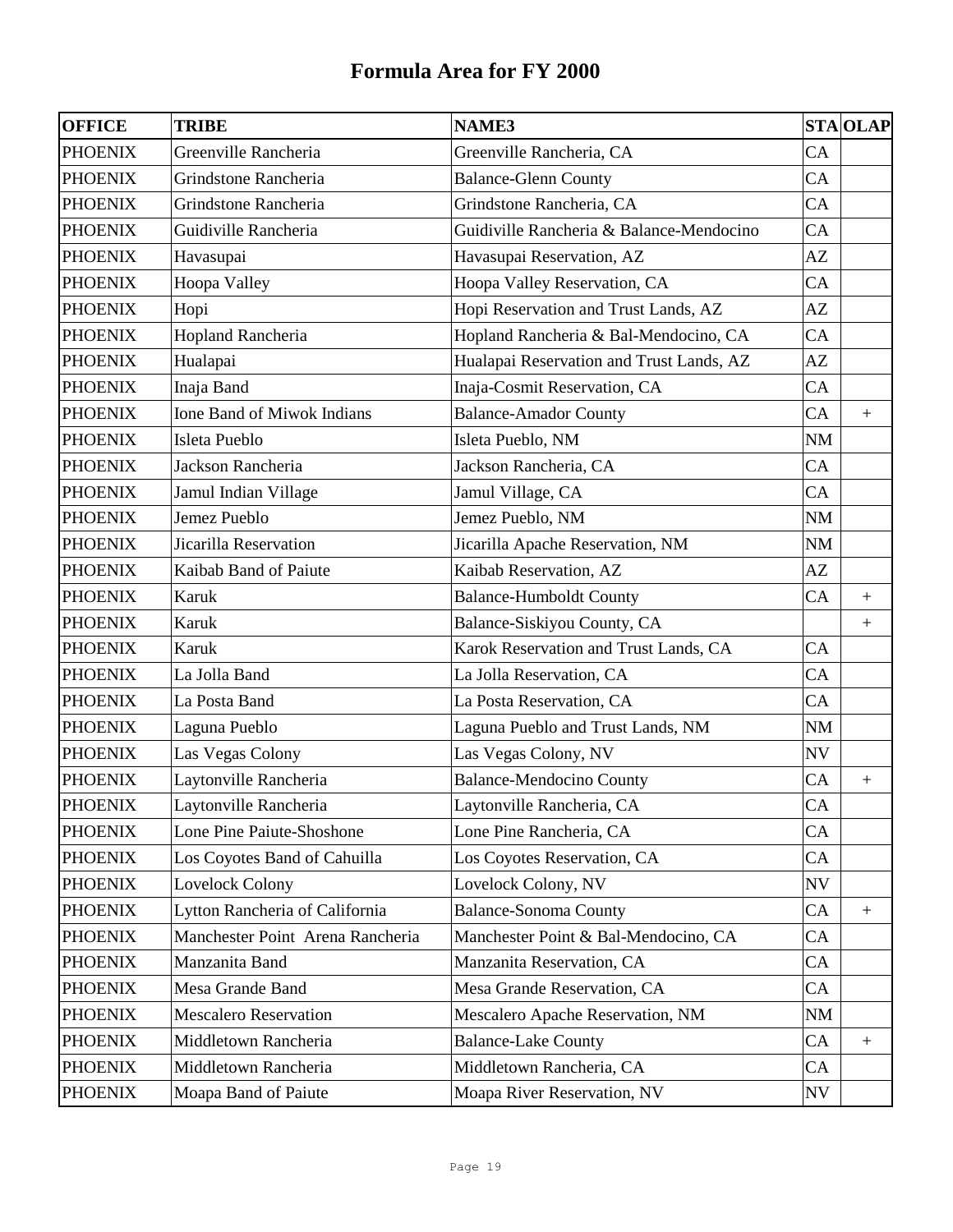| <b>OFFICE</b>  | <b>TRIBE</b>                     | <b>NAME3</b>                                |           | <b>STA OLAP</b>  |
|----------------|----------------------------------|---------------------------------------------|-----------|------------------|
| <b>PHOENIX</b> | Mooretown Rancheria              | <b>Balance-Butte County</b>                 | CA        |                  |
| <b>PHOENIX</b> | Morongo Band of Cahuilla         | Morongo Reservation, CA                     | CA        |                  |
| <b>PHOENIX</b> | Nambe Pueblo                     | Nambe Pueblo and Trust Lands, NM            | <b>NM</b> |                  |
| <b>PHOENIX</b> | Navajo Nation                    | Alamo Navajo Reservation, NM                | NM        |                  |
| <b>PHOENIX</b> | Navajo Nation                    | Canoncito Reservation, NM                   | NM        |                  |
| <b>PHOENIX</b> | Navajo Nation                    | Navajo Reservation and Trust Lands, AZ-NM-U | AZ        |                  |
| <b>PHOENIX</b> | Navajo Nation                    | Navajo Reservation and Trust Lands, AZ-NM-U | $\rm NM$  |                  |
| <b>PHOENIX</b> | Navajo Nation                    | Navajo Reservation and Trust Lands, AZ-NM-U | UT        |                  |
| <b>PHOENIX</b> | Navajo Nation                    | Ramah Navajo Community, NM                  | NM        |                  |
| <b>PHOENIX</b> | North Fork Rancheria             | <b>Balance-Fresno County</b>                | CA        |                  |
| <b>PHOENIX</b> | North Fork Rancheria             | <b>Balance-Madera County</b>                | CA        |                  |
| <b>PHOENIX</b> | North Fork Rancheria             | North Fork Rancheria, CA                    | CA        |                  |
| <b>PHOENIX</b> | Paiute-Shoshone of Bishop Colony | Bishop Rancheria, CA                        | CA        |                  |
| <b>PHOENIX</b> | Pajoaque Pueblo                  | Pojoaque Pueblo, NM                         | NM        |                  |
| <b>PHOENIX</b> | Pala Bank                        | Pala Reservation, CA                        | CA        |                  |
| <b>PHOENIX</b> | Pascua Yaqui Tribe               | <b>Balance-Maricopa County</b>              | AZ        |                  |
| <b>PHOENIX</b> | Pascua Yaqui Tribe               | <b>Balance-Pima County</b>                  | AZ        |                  |
| <b>PHOENIX</b> | Pascua Yaqui Tribe               | Pascua Yaqui Reservation, AZ                | AZ        |                  |
| <b>PHOENIX</b> | Paskenta Band of Nomlaki Indian  | <b>Balance-Tehama County</b>                | CA        | $^{+}$           |
| <b>PHOENIX</b> | Pauma Band                       | Pauma Reservation, CA                       | CA        |                  |
| <b>PHOENIX</b> | Payson Tonto Apache              | Payson (Yavapai-Apache) Community, AZ       | AZ        |                  |
| <b>PHOENIX</b> | Pechanga Band                    | Pechanga Reservation, CA                    | CA        |                  |
| <b>PHOENIX</b> | Picayune Rancheria               | <b>Balance-Fresno County</b>                | CA        |                  |
| <b>PHOENIX</b> | Picayune Rancheria               | <b>Balance-Madera County</b>                | CA        |                  |
| <b>PHOENIX</b> | Picayune Rancheria               | <b>Balance-Mariposa County</b>              | CA        |                  |
| <b>PHOENIX</b> | Picayune Rancheria               | Picayune Rancheria, CA                      | CA        |                  |
| <b>PHOENIX</b> | Picuris Pueblo                   | Picuris Pueblo, NM                          | NM        |                  |
| <b>PHOENIX</b> | Pinoleville Rancheria            | <b>Balance-Mendocino County</b>             | CA        | $+$              |
| <b>PHOENIX</b> | Pinoleville Rancheria            | Pinoleville Rancheria, CA                   | CA        |                  |
| <b>PHOENIX</b> | Pit River Tribe                  | Big Bend Rancheria, CA                      | CA        |                  |
| <b>PHOENIX</b> | Pit River Tribe                  | Likely Rancheria, CA                        | CA        |                  |
| <b>PHOENIX</b> | Pit River Tribe                  | Lookout Rancheria, CA                       | CA        |                  |
| <b>PHOENIX</b> | Pit River Tribe                  | Montgomery Creek Rancheria, CA              | CA        |                  |
| <b>PHOENIX</b> | Pit River Tribe                  | Pit River Trust Lands, CA                   | CA        |                  |
| <b>PHOENIX</b> | Pit River Tribe                  | Roaring Creek Rancheria, CA                 | CA        |                  |
| <b>PHOENIX</b> | Pit River Tribe                  | XL Ranch Reservation, CA                    | CA        |                  |
| <b>PHOENIX</b> | Potter Valley Rancheria          | <b>Balance-Mendocino County</b>             | CA        | $\boldsymbol{+}$ |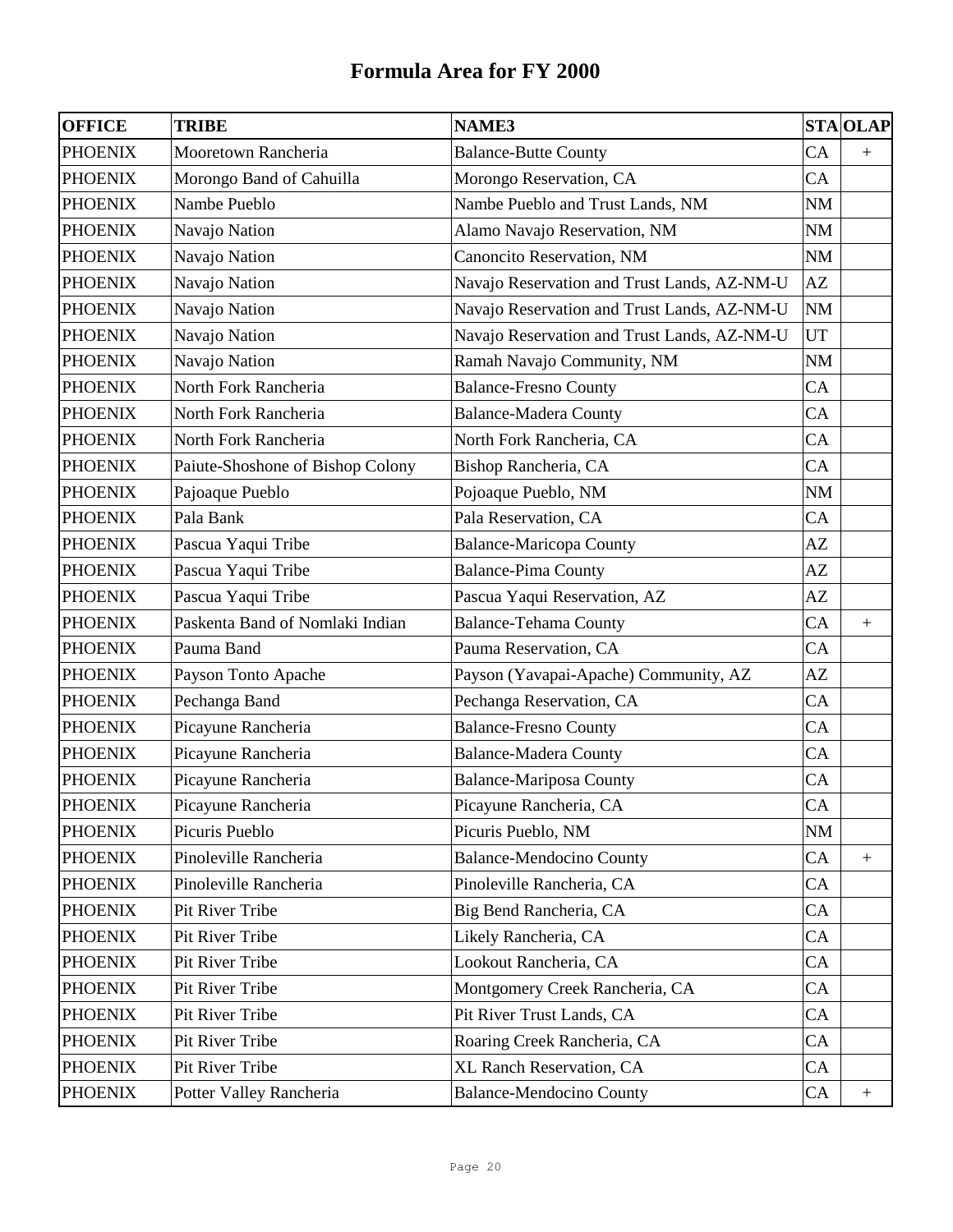| <b>OFFICE</b>  | <b>TRIBE</b>                     | <b>NAME3</b>                                |                | <b>STA OLAP</b>  |
|----------------|----------------------------------|---------------------------------------------|----------------|------------------|
| <b>PHOENIX</b> | <b>Pyramid Lake Paiute</b>       | Pyramid Lake Reservation, NV                | <b>NV</b>      |                  |
| <b>PHOENIX</b> | <b>Quartz Valley Reservation</b> | <b>Balance-Siskiyou County</b>              | CA             |                  |
| <b>PHOENIX</b> | <b>Quartz Valley Reservation</b> | Quartz Valley Reservation, CA               | CA             |                  |
| <b>PHOENIX</b> | Quechan Tribe                    | Fort Yuma (Quechan) Reservation, AZ-CA      | AZ             |                  |
| <b>PHOENIX</b> | Quechan Tribe                    | Fort Yuma (Quechan) Reservation, AZ-CA      | CA             |                  |
| <b>PHOENIX</b> | Ramona Band                      | Ramona Reservation, CA                      | CA             |                  |
| <b>PHOENIX</b> | Redding Rancheria                | <b>Balance-Shasta County</b>                | CA             |                  |
| <b>PHOENIX</b> | Redding Rancheria                | Redding Rancheria, CA                       | CA             |                  |
| <b>PHOENIX</b> | Redwood Valley Rancheria         | Redwood Valley Rancheria & Bal-Mendocino    | CA             |                  |
| <b>PHOENIX</b> | Reno-Sparks Colony               | Reno-Sparks Colony, NV                      | $\overline{0}$ |                  |
| <b>PHOENIX</b> | Resighini Rancheria              | nce-Del Norte County                        | CA             |                  |
| <b>PHOENIX</b> | Resighini Rancheria              | Resighini Rancheria, CA                     | CA             |                  |
| <b>PHOENIX</b> | <b>Rincon Reservation</b>        | Rincon Reservation, CA                      | CA             |                  |
| <b>PHOENIX</b> | Robinson Rancheria               | <b>Balance-Lake County</b>                  | CA             | $\boldsymbol{+}$ |
| <b>PHOENIX</b> | Robinson Rancheria               | Robinson Rancheria, CA                      | CA             |                  |
| <b>PHOENIX</b> | Rohnerville Rancheria            | Rohnerville Rancheria, CA                   | CA             |                  |
| <b>PHOENIX</b> | Round Valley Rancheria           | Balance-Mendocino County, CA                | CA             | $\pm$            |
| <b>PHOENIX</b> | Round Valley Reservation         | Round Valley Reservation and Trust Lands, C | CA             |                  |
| <b>PHOENIX</b> | Rumsey Rancheria                 | <b>Balance-Yolo County</b>                  | CA             | $\boldsymbol{+}$ |
| <b>PHOENIX</b> | Rumsey Rancheria                 | Rumsey Rancheria, CA                        | CA             |                  |
| <b>PHOENIX</b> | Salt River PIma-Maricopa         | Salt River Reservation, AZ                  | AZ             |                  |
| <b>PHOENIX</b> | San Carlos Apache                | San Carlos Reservation, AZ                  | AZ             |                  |
| <b>PHOENIX</b> | San Felipe Pueblo                | San Felipe Pueblo, NM                       | NM             |                  |
| <b>PHOENIX</b> | San Felipe Pueblo                | San Felipe/Santa Ana joint area, NM         | <b>NM</b>      | $\boldsymbol{+}$ |
| <b>PHOENIX</b> | San Felipe Pueblo                | San Felipe/Santo Domingo joint area, NM     | NM             | $\boldsymbol{+}$ |
| <b>PHOENIX</b> | San Ildefonso Pueblo             | San Ildefonso Pueblo, NM                    | NM             |                  |
| <b>PHOENIX</b> | San Juan Pueblo                  | <b>Balance-Rio Arriba County</b>            | <b>NM</b>      |                  |
| <b>PHOENIX</b> | San Juan Pueblo                  | San Juan Pueblo, NM                         | NM             |                  |
| <b>PHOENIX</b> | San Juan Southern Paiute Tribe   | <b>Balance-Coconino County</b>              | AZ             |                  |
| <b>PHOENIX</b> | San Manuel Band                  | San Manuel Reservation, CA                  | CA             |                  |
| <b>PHOENIX</b> | San Pasqual Band                 | San Pasqual Reservation, CA                 | CA             |                  |
| <b>PHOENIX</b> | San Rosa Band of Cahuilla        | Santa Rosa Reservation, CA                  | CA             |                  |
| <b>PHOENIX</b> | San Ysabel Reservation           | Santa Ysabel Reservation, CA                | CA             |                  |
| <b>PHOENIX</b> | Sandia Pueblo                    | Sandia Pueblo, NM                           | <b>NM</b>      |                  |
| <b>PHOENIX</b> | Santa Ana Pueblo                 | Santa Ana Pueblo, NM                        | NM             |                  |
| <b>PHOENIX</b> | Santa Clara Pueblo               | Santa Clara Pueblo, NM                      | NM             |                  |
| <b>PHOENIX</b> | Santa Rosa Rancheria             | Santa Rosa Rancheria, CA                    | CA             |                  |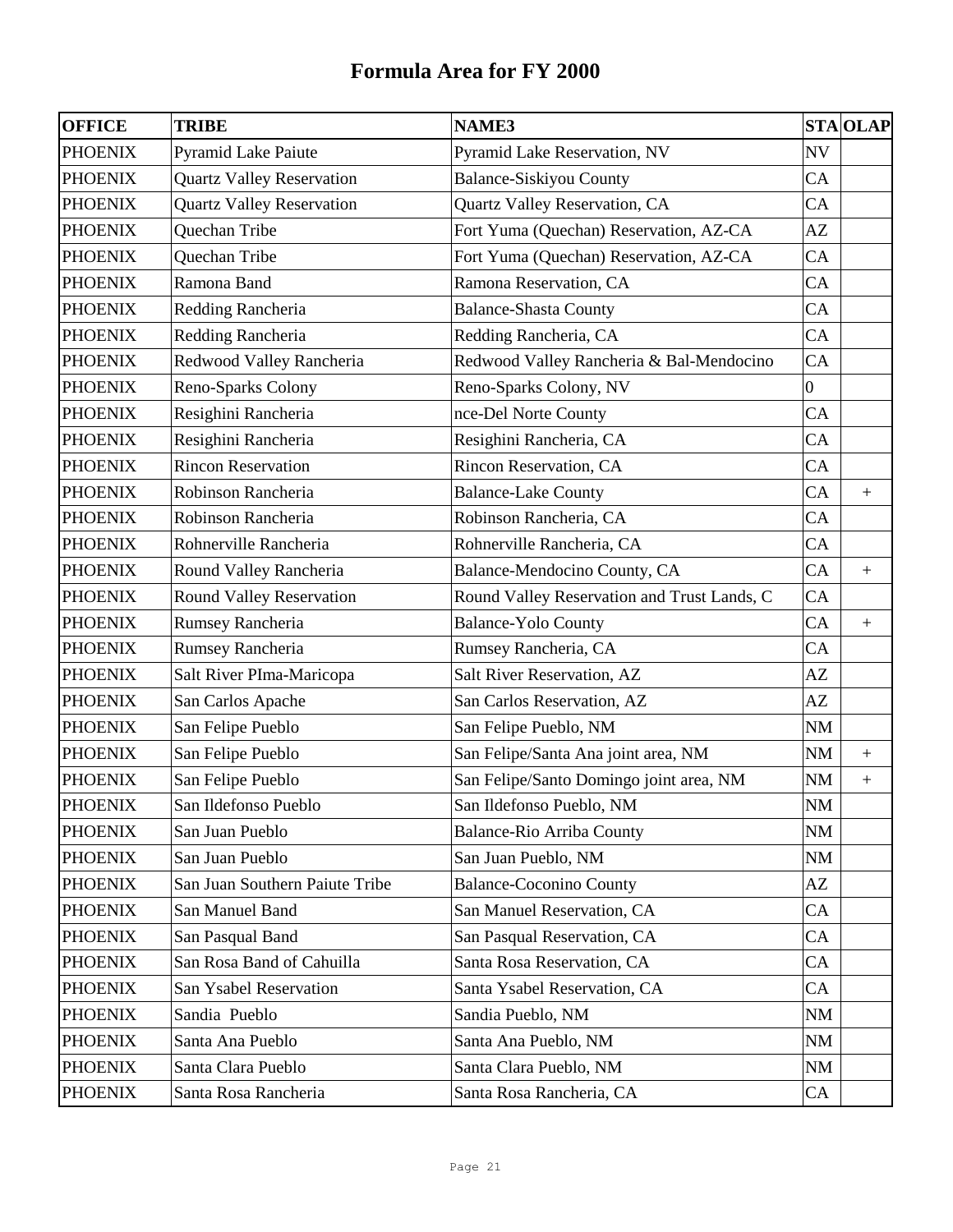| <b>OFFICE</b>  | <b>TRIBE</b>                     | <b>NAME3</b>                              |           | <b>STA OLAP</b>  |
|----------------|----------------------------------|-------------------------------------------|-----------|------------------|
| <b>PHOENIX</b> | Santa Ynez Band of Chumash       | Santa Ynez Reservation, CA                | CA        |                  |
| <b>PHOENIX</b> | Santo Domingo Pueblo             | Santo Domingo Pueblo, NM                  | <b>NM</b> |                  |
| <b>PHOENIX</b> | Scotts Valley (Pomo)             | <b>Balance-Lake County</b>                | CA        | $\boldsymbol{+}$ |
| <b>PHOENIX</b> | Sheep Rancheria                  | Sheep Ranch Rancheria, CA                 | CA        |                  |
| <b>PHOENIX</b> | Sherwood Valley Rancheria        | Sherwood Valley Rancheria & Bal-Mendocino | CA        |                  |
| <b>PHOENIX</b> | Shingle Springs Rancheria        | Shingle Springs Rancheria, CA             | CA        |                  |
| <b>PHOENIX</b> | Smith River Rancheria            | Smith River Rancheria, CA                 | CA        |                  |
| <b>PHOENIX</b> | Soboba Band                      | Soboba Reservation, CA                    | CA        |                  |
| <b>PHOENIX</b> | <b>Stewarts Point Rancheria</b>  | <b>Balance-Sonoma County</b>              | CA        | $+$              |
| <b>PHOENIX</b> | <b>Stewarts Point Rancheria</b>  | Stewarts Point Rancheria, CA              | CA        |                  |
| <b>PHOENIX</b> | Sulphur Bank Rancheria           | <b>Balance-Lake County</b>                | CA        | $\boldsymbol{+}$ |
| <b>PHOENIX</b> | Sulphur Bank Rancheria           | Sulphur Bank (El-Em) Rancheria, CA        | CA        |                  |
| <b>PHOENIX</b> | Summit Lake Paiute Tribe         | Summit Lake Reservation, NV               | <b>NV</b> |                  |
| <b>PHOENIX</b> | Susanville Rancheria             | <b>Balance-Lassen County</b>              | CA        |                  |
| <b>PHOENIX</b> | Susanville Rancheria             | Susanville Rancheria, CA                  | CA        |                  |
| <b>PHOENIX</b> | Sycuan Band                      | Sycuan Reservation, CA                    | CA        |                  |
| <b>PHOENIX</b> | Table Bluff Rancheria            | Table Bluff Rancheria, CA                 | CA        |                  |
| <b>PHOENIX</b> | Table Mountain Rancheria         | Table Mountain Rancheria, CA              | CA        |                  |
| <b>PHOENIX</b> | Taos Pueblo                      | Taos Pueblo and Trust Lands, NM           | NM        |                  |
| <b>PHOENIX</b> | Te-Moak                          | Te-Moak Reservation and Trust Lands, NV   | NV        |                  |
| <b>PHOENIX</b> | <b>Tesuque Pueblo</b>            | Tesuque Pueblo and Trust Lands, NM        | NM        |                  |
| <b>PHOENIX</b> | Tohono O'Odham Nation            | Gila Bend Reservation and Trust Lands, AZ | AZ        |                  |
| <b>PHOENIX</b> | Tohono O'Odham Nation            | Papago Reservation, AZ                    | AZ        |                  |
| <b>PHOENIX</b> | Tohono O'Odham Nation            | San Xavier Reservation, AZ                | AZ        |                  |
| <b>PHOENIX</b> | Torres-Martinez Band of Cahuilla | Torres-Martinez Reservation, CA           | CA        |                  |
| <b>PHOENIX</b> | Trinidad Rancheria               | Trinidad Rancheria, CA                    | CA        |                  |
| <b>PHOENIX</b> | Tule River Indian Tribe          | Tule River Reservation, CA                | CA        |                  |
| <b>PHOENIX</b> | Tulomne Rancheria                | Tuolumne Rancheria, CA                    | CA        |                  |
| <b>PHOENIX</b> | <b>Twenty Nine Palms Band</b>    | Twenty-Nine Palms Reservation, CA         | CA        |                  |
| <b>PHOENIX</b> | <b>Upper Lake Rancheria</b>      | <b>Balance-Lake County</b>                | CA        | $\boldsymbol{+}$ |
| <b>PHOENIX</b> | <b>Upper Lake Rancheria</b>      | Upper Lake Rancheria, CA                  | CA        |                  |
| <b>PHOENIX</b> | Utu Utu Gwaiti Paiute            | Benton Paiute Reservation, CA             | CA        |                  |
| <b>PHOENIX</b> | Viejas Group of Capitan Grande   | Viejas Rancheria, CA                      | CA        |                  |
| <b>PHOENIX</b> | <b>Walker River Paiute Tribe</b> | Walker River Reservation, NV              | NV        |                  |
| <b>PHOENIX</b> | <b>Washoe Tribe</b>              | Carson Colony, NV                         | NV        |                  |
| <b>PHOENIX</b> | <b>Washoe Tribe</b>              | Dresslerville Colony, NV                  | NV        |                  |
| <b>PHOENIX</b> | <b>Washoe Tribe</b>              | <b>Washoe Reservation, NV</b>             | NV        |                  |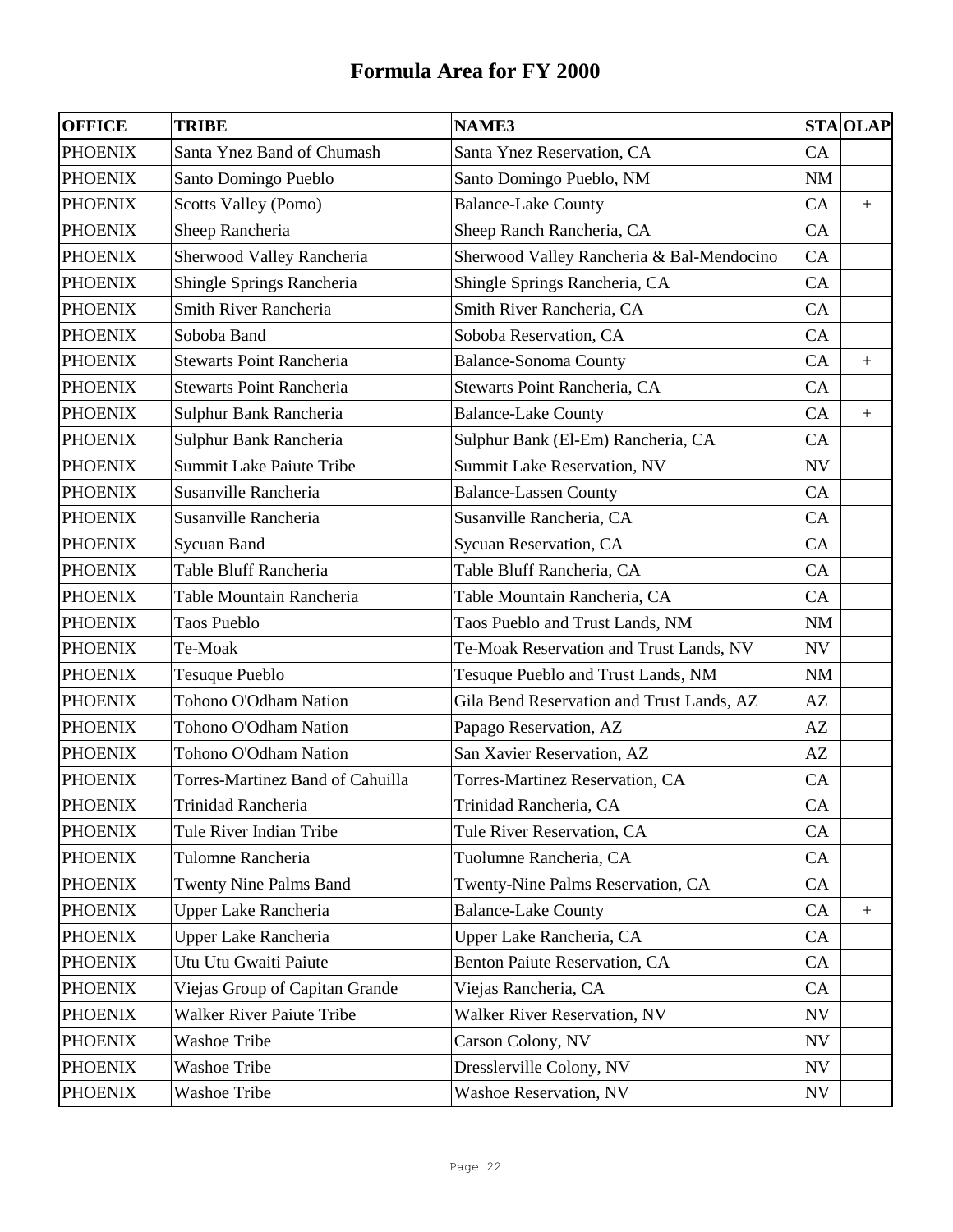| <b>OFFICE</b>  | <b>TRIBE</b>                        | <b>NAME3</b>                                |           | <b>STA OLAP</b>  |
|----------------|-------------------------------------|---------------------------------------------|-----------|------------------|
| <b>PHOENIX</b> | <b>Washoe Tribe</b>                 | Woodfords Community, CA                     | CA        |                  |
| <b>PHOENIX</b> | White Mountain Apache (Fort Apache) | Fort Apache Reservation, AZ                 | AZ        |                  |
| <b>PHOENIX</b> | Winnemucca Colony                   | Winnemucca Colony, NV                       | <b>NV</b> |                  |
| <b>PHOENIX</b> | Yavapai-Apache (Camp Verde)         | Camp Verde Reservation, AZ                  | AZ        |                  |
| <b>PHOENIX</b> | Yavapai-Prescott                    | Yavapai Reservation, AZ                     | AZ        |                  |
| <b>PHOENIX</b> | Yerington Paiute Tribe              | Yerington Reservation and Trust Lands, NV   | NV        |                  |
| <b>PHOENIX</b> | Yomba Shoshone Tribe                | Yomba Reservation, NV                       | <b>NV</b> |                  |
| <b>PHOENIX</b> | Ysleta Del Sur                      | <b>Balance-El Paso County</b>               | <b>TX</b> |                  |
| <b>PHOENIX</b> | Ysleta Del Sur                      | <b>Balance-Hudspeth County</b>              | TX        |                  |
| <b>PHOENIX</b> | Ysleta Del Sur                      | Ysleta del Sur Pueblo, TX                   | TX        |                  |
| <b>PHOENIX</b> | <b>Yurok Tribe</b>                  | <b>Balance-Del Norte County</b>             | CA        |                  |
| <b>PHOENIX</b> | <b>Yurok Tribe</b>                  | Yurok Reservation and Balance-Humboldt Coun | CA        |                  |
| <b>PHOENIX</b> | Zia Pueblo                          | Zia Pueblo and Trust Lands, NM              | <b>NM</b> |                  |
| <b>PHOENIX</b> | Zuni Tribe                          | Zuni Pueblo, AZ-NM                          | AZ        |                  |
| <b>PHOENIX</b> | Zuni Tribe                          | Zuni Pueblo, AZ-NM                          | NM        |                  |
| <b>SEATTLE</b> | <b>Burns-Paiute Colony</b>          | <b>Balance-Harney County</b>                | <b>OR</b> |                  |
| <b>SEATTLE</b> | <b>Burns-Paiute Colony</b>          | Burns Paiute Reservation and Trust Lands, O | <b>OR</b> |                  |
| <b>SEATTLE</b> | <b>Chehalis Confederated Tribes</b> | Chehalis Reservation, WA                    | <b>WA</b> |                  |
| <b>SEATTLE</b> | Coeur D'Alene Tribe                 | Coeur d'Alene Reservation and Trust Lands,  | ID        |                  |
| <b>SEATTLE</b> | <b>Colville Confederated Tribes</b> | Colville Reservation, WA                    | <b>WA</b> |                  |
| <b>SEATTLE</b> | Coos Bay Confederated Tribes        | Balance-Coos County, OR                     | <b>OR</b> | $+$              |
| <b>SEATTLE</b> | <b>Coos Bay Confederated Tribes</b> | Balance-Curry County, OR                    | <b>OR</b> | $\pm$            |
| <b>SEATTLE</b> | <b>Coos Bay Confederated Tribes</b> | <b>Balance-Douglas County, OR</b>           | <b>OR</b> |                  |
| <b>SEATTLE</b> | Coos Bay Confederated Tribes        | <b>Balance-Lane County, OR</b>              | <b>OR</b> | $^{+}$           |
| <b>SEATTLE</b> | <b>Coos Bay Confederated Tribes</b> | <b>Balance-Lincoln County</b>               | <b>OR</b> |                  |
| <b>SEATTLE</b> | <b>Coos Bay Confederated Tribes</b> | Coos, Lower Umpqua, and Suislaw Reservation | <b>OR</b> |                  |
| <b>SEATTLE</b> | Coquille Indian Tribe               | <b>Balance-Coos County</b>                  | <b>OR</b> | $\boldsymbol{+}$ |
| <b>SEATTLE</b> | Coquille Indian Tribe               | <b>Balance-Curry County</b>                 | <b>OR</b> | $\boldsymbol{+}$ |
| <b>SEATTLE</b> | Coquille Indian Tribe               | <b>Balance-Douglas County</b>               | <b>OR</b> | $^{+}$           |
| <b>SEATTLE</b> | Coquille Indian Tribe               | <b>Balance-Jackson County</b>               | <b>OR</b> | $\boldsymbol{+}$ |
| <b>SEATTLE</b> | Coquille Indian Tribe               | <b>Balance-Lane County</b>                  | <b>OR</b> | $\boldsymbol{+}$ |
| <b>SEATTLE</b> | Coquille Indian Tribe               | Coquilla Indian TDSA, OR                    | <b>OR</b> |                  |
| <b>SEATTLE</b> | Cowlitz Tribe                       | <b>Balance-Clark County</b>                 | <b>WA</b> |                  |
| <b>SEATTLE</b> | Cowlitz Tribe                       | <b>Balance-Cowlitz County</b>               | WA        |                  |
| <b>SEATTLE</b> | Cowlitz Tribe                       | <b>Balance-Lewis County</b>                 | WA        |                  |
| <b>SEATTLE</b> | Cowlitz Tribe                       | <b>Balance-Pierce County</b>                | WA        | $+$              |
| <b>SEATTLE</b> | Cowlitz Tribe                       | <b>Balance-Skamania County</b>              | WA        |                  |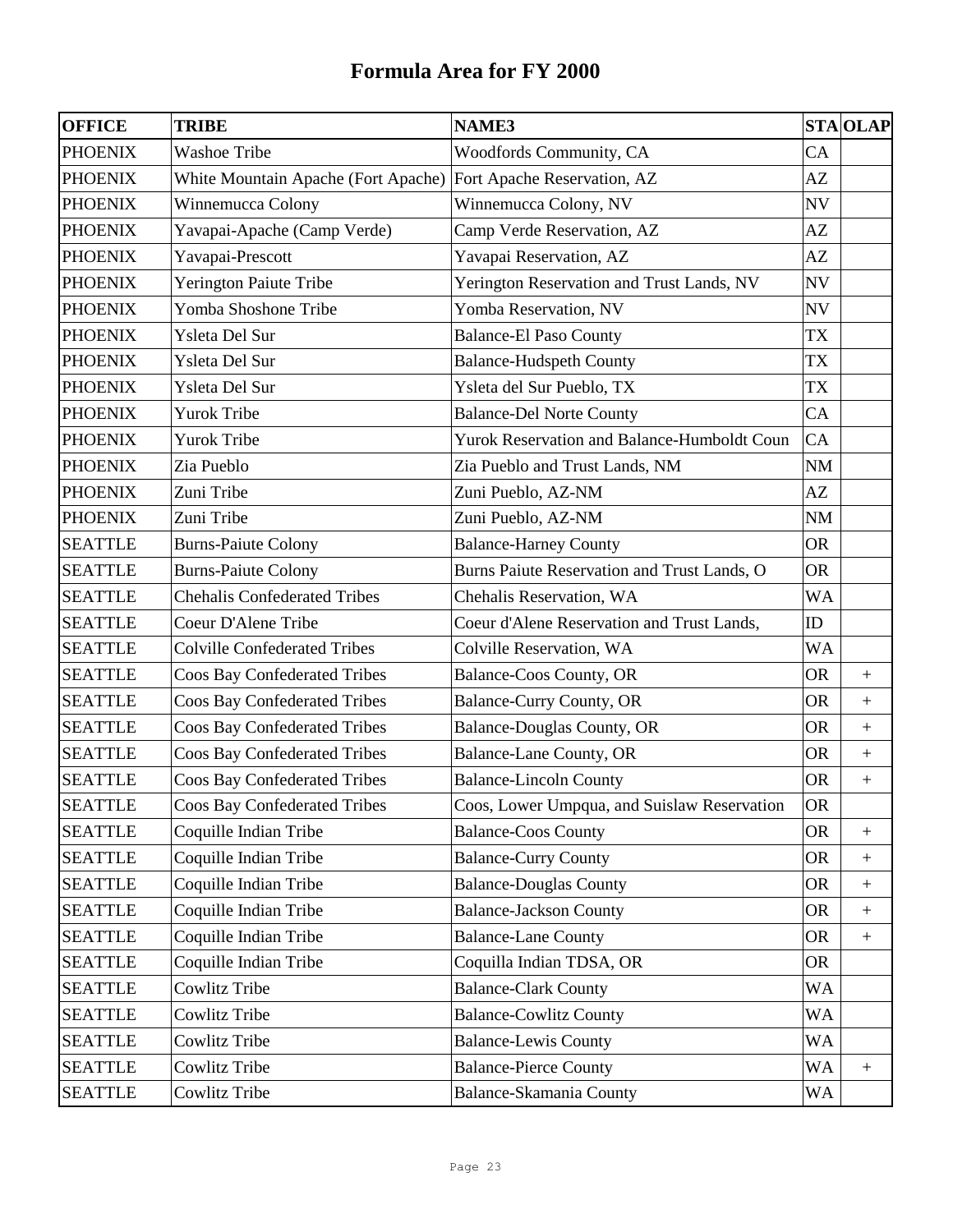| <b>OFFICE</b>  | <b>TRIBE</b>                           | <b>NAME3</b>                                |            | <b>STA OLAP</b>  |
|----------------|----------------------------------------|---------------------------------------------|------------|------------------|
| <b>SEATTLE</b> | Fort Hall Shoshone-Bannock             | Fort Hall Reservation and Trust Lands, ID   | ID         |                  |
| <b>SEATTLE</b> | <b>Grand Ronde Confederated Tribes</b> | Balance-Marion County, OR                   | <b>OR</b>  | $+$              |
| <b>SEATTLE</b> | <b>Grand Ronde Confederated Tribes</b> | Balance-Multnomah County, OR                | <b>OR</b>  | $\pm$            |
| <b>SEATTLE</b> | <b>Grand Ronde Confederated Tribes</b> | <b>Balance-Polk County, OR</b>              | <b>OR</b>  | $+$              |
| <b>SEATTLE</b> | <b>Grand Ronde Confederated Tribes</b> | Balance-Tillamook County, OR                | <b>OR</b>  | $\boldsymbol{+}$ |
| <b>SEATTLE</b> | <b>Grand Ronde Confederated Tribes</b> | Balance-Washington County, OR               | <b>OR</b>  | $+$              |
| <b>SEATTLE</b> | <b>Grand Ronde Confederated Tribes</b> | Balance-Yamhill County, OR                  | <b>OR</b>  | $+$              |
| <b>SEATTLE</b> | <b>Grand Ronde Confederated Tribes</b> | Grand Ronde Reservation, OR                 | <b>OR</b>  |                  |
| <b>SEATTLE</b> | Hoh Indian Tribe                       | <b>Balance-Clallam County</b>               | <b>WA</b>  | $\pm$            |
| <b>SEATTLE</b> | Hoh Indian Tribe                       | <b>Balance-Grays Harbor County</b>          | <b>WA</b>  | $\pm$            |
| <b>SEATTLE</b> | Hoh Indian Tribe                       | Hoh Reservation, WA                         | <b>WA</b>  |                  |
| <b>SEATTLE</b> | Jamestown S'Klallam Tribe              | <b>Balance-Clallam County</b>               | <b>WA</b>  | $+$              |
| <b>SEATTLE</b> | Jamestown S'Klallam Tribe              | <b>Balance-Jefferson County</b>             | <b>WA</b>  | $\pm$            |
| <b>SEATTLE</b> | Jamestown S'Klallam Tribe              | Jamestown Klallam Reservation and Trust Lan | <b>WA</b>  |                  |
| <b>SEATTLE</b> | Kalispel Indian Community              | Kalispel Reservation, WA                    | <b>WA</b>  |                  |
| <b>SEATTLE</b> | Klamath Indian Tribe                   | <b>Balance-Klamath County</b>               | <b>OR</b>  |                  |
| <b>SEATTLE</b> | Klamath Indian Tribe                   | Klamath TDSA, OR (state)                    | <b>OR</b>  |                  |
| <b>SEATTLE</b> | Kootenai Tribe                         | Kootenai Reservation, ID                    | ID         |                  |
| <b>SEATTLE</b> | Lower Elwha Tribal Community           | <b>Balance-Clallam County</b>               | <b>WA</b>  | $\boldsymbol{+}$ |
| <b>SEATTLE</b> | Lower Elwha Tribal Community           | Lower Elwah Reservation, WA                 | <b>WA</b>  |                  |
| <b>SEATTLE</b> | Lummi Tribe                            | <b>Balance-Whatcom County</b>               | <b>WA</b>  |                  |
| <b>SEATTLE</b> | Lummi Tribe                            | Lummi Reservation, WA                       | WA         |                  |
| <b>SEATTLE</b> | Makah Indian Tribe                     | Makah Reservation, WA                       | <b>WA</b>  |                  |
| <b>SEATTLE</b> | Makah Indian Tribe                     | Ozette Reservation, WA                      | <b>WA</b>  |                  |
| <b>SEATTLE</b> | Muckleshoot Indian Tribe               | Muckleshoot Reservation and Trust Lands, WA | <b>WA</b>  |                  |
| <b>SEATTLE</b> | Nez Perce Tribe                        | Nez Perce Reservation, ID                   | ${\rm ID}$ |                  |
| <b>SEATTLE</b> | <b>Nisqually Indian Community</b>      | <b>Balance-Pierce County</b>                | WA         | $\pm$            |
| <b>SEATTLE</b> | <b>Nisqually Indian Community</b>      | <b>Balance-Thruston County</b>              | <b>WA</b>  |                  |
| <b>SEATTLE</b> | Nisqually Indian Community             | Nisqually Reservation, WA                   | WA         |                  |
| <b>SEATTLE</b> | Nooksack Tribe                         | <b>Balance-Whatcom County</b>               | <b>WA</b>  | $\boldsymbol{+}$ |
| <b>SEATTLE</b> | Nooksack Tribe                         | Nooksack Reservation and Trust Lands, WA    | <b>WA</b>  |                  |
| <b>SEATTLE</b> | Port Gamble Indian Community           | <b>Balance-Kitsap County</b>                | <b>WA</b>  | $\boldsymbol{+}$ |
| <b>SEATTLE</b> | Port Gamble Indian Community           | Port Gamble Reservation, WA                 | <b>WA</b>  | $\boldsymbol{+}$ |
| <b>SEATTLE</b> | Puyallup Tribe                         | <b>Balance-Pierce County</b>                | WA         | $+$              |
| <b>SEATTLE</b> | Puyallup Tribe                         | Puyallup Reservation and Trust Lands, WA    | <b>WA</b>  |                  |
| <b>SEATTLE</b> | Quileute Tribe                         | Quileute Reservation, WA                    | <b>WA</b>  |                  |
| <b>SEATTLE</b> | Quinault Tribe                         | <b>Balance-Grays Harbor County</b>          | WA         | $\boldsymbol{+}$ |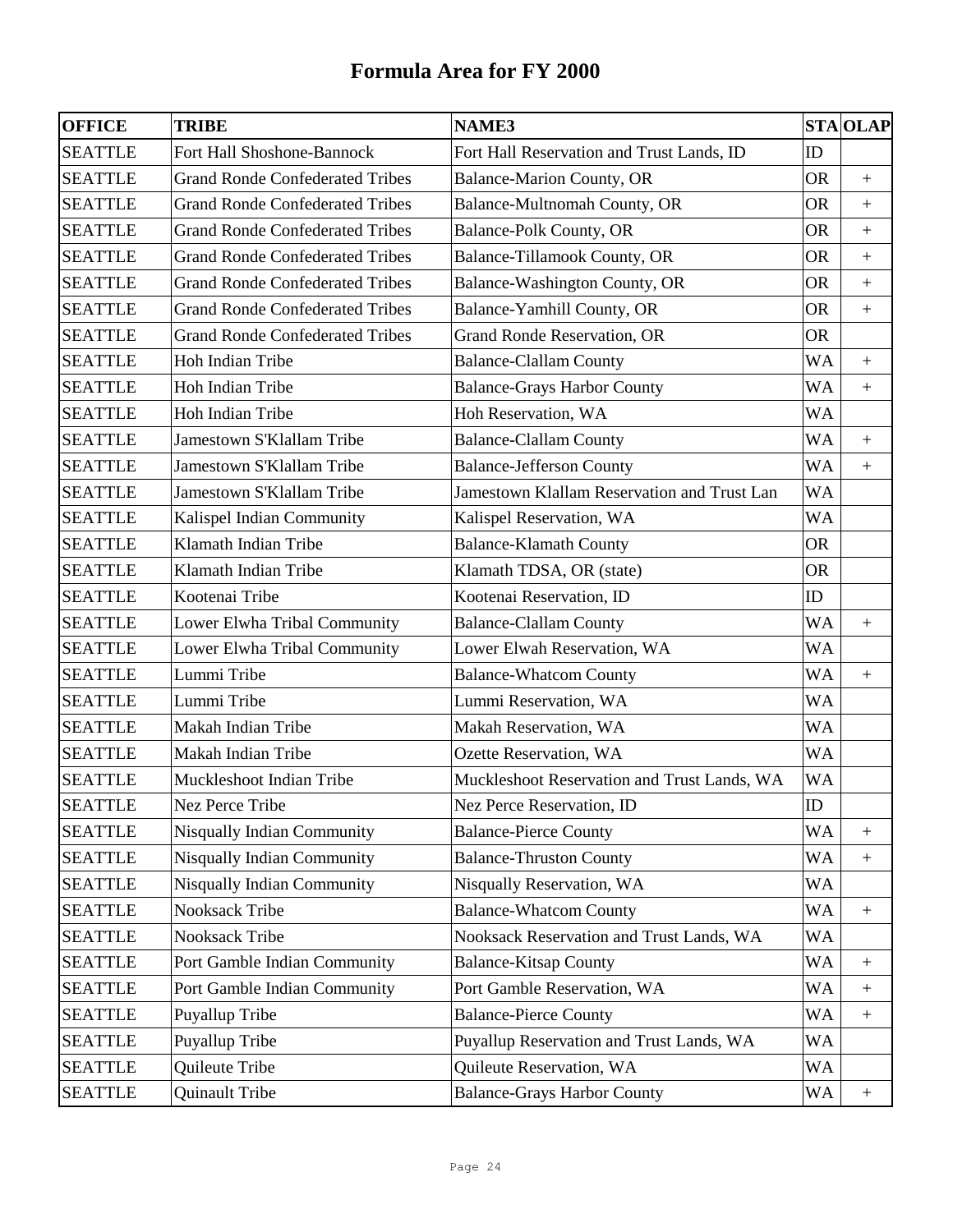| <b>OFFICE</b>  | <b>TRIBE</b>                      | <b>NAME3</b>                                | <b>STA OLAP</b> |                   |
|----------------|-----------------------------------|---------------------------------------------|-----------------|-------------------|
| <b>SEATTLE</b> | Quinault Tribe                    | <b>Balance-Jefferson County</b>             | WA              | $\boldsymbol{+}$  |
| <b>SEATTLE</b> | Quinault Tribe                    | Quinault Reservation, WA                    | WA              |                   |
| <b>SEATTLE</b> | <b>Samish Nation</b>              | <b>Balance-Island County</b>                | WA              |                   |
| <b>SEATTLE</b> | <b>Samish Nation</b>              | <b>Balance-Skagit County</b>                | WA              | $\boldsymbol{+}$  |
| <b>SEATTLE</b> | <b>Samish Nation</b>              | <b>Balance-Whatcom County</b>               | WA              | $+$               |
| <b>SEATTLE</b> | Sauk-Suiattle Indian Tribe        | <b>Balance-King County</b>                  | WA              | $\boldsymbol{+}$  |
| <b>SEATTLE</b> | Sauk-Suiattle Indian Tribe        | Balance-Pierce County, WA                   | WA              | $\ddot{}$         |
| <b>SEATTLE</b> | Sauk-Suiattle Indian Tribe        | <b>Balance-Snohomish County</b>             | WA              | $\boldsymbol{+}$  |
| <b>SEATTLE</b> | Sauk-Suiattle Indian Tribe        | Sauk-Suiattle Reservation, WA               | WA              |                   |
| <b>SEATTLE</b> | Shoalwater Bay Tribe              | <b>Balance-Pacific County</b>               | WA              |                   |
| <b>SEATTLE</b> | Shoalwater Bay Tribe              | Shoalwater Reservation, WA                  | WA              |                   |
| <b>SEATTLE</b> | <b>Siletz Confederated Tribes</b> | <b>Balance-Benton County</b>                | <b>OR</b>       |                   |
| <b>SEATTLE</b> | <b>Siletz Confederated Tribes</b> | <b>Balance-Clackamas County</b>             | <b>OR</b>       |                   |
| <b>SEATTLE</b> | <b>Siletz Confederated Tribes</b> | <b>Balance-Lane County, OR</b>              | <b>OR</b>       | $+$               |
| <b>SEATTLE</b> | <b>Siletz Confederated Tribes</b> | Balance-Lincoln County, OR                  | <b>OR</b>       | $\boldsymbol{+}$  |
| <b>SEATTLE</b> | <b>Siletz Confederated Tribes</b> | <b>Balance-Linn County</b>                  | <b>OR</b>       |                   |
| <b>SEATTLE</b> | <b>Siletz Confederated Tribes</b> | <b>Balance-Marion County</b>                | <b>OR</b>       | $\boldsymbol{+}$  |
| <b>SEATTLE</b> | <b>Siletz Confederated Tribes</b> | <b>Balance-Multnomah County</b>             | <b>OR</b>       | $\boldsymbol{+}$  |
| <b>SEATTLE</b> | <b>Siletz Confederated Tribes</b> | <b>Balance-Polk County</b>                  | <b>OR</b>       | $\ddot{}$         |
| <b>SEATTLE</b> | <b>Siletz Confederated Tribes</b> | <b>Balance-Tillamook County</b>             | <b>OR</b>       | $\boldsymbol{+}$  |
| <b>SEATTLE</b> | <b>Siletz Confederated Tribes</b> | <b>Balance-Washington County</b>            | <b>OR</b>       | $\boldsymbol{+}$  |
| <b>SEATTLE</b> | <b>Siletz Confederated Tribes</b> | <b>Balance-Yamhill County</b>               | <b>OR</b>       | $\qquad \qquad +$ |
| <b>SEATTLE</b> | <b>Siletz Confederated Tribes</b> | Siletz Reservation, OR                      | <b>OR</b>       |                   |
| <b>SEATTLE</b> | Skokomish Indian Tribe            | <b>Balance-Mason County</b>                 | WA              | $\boldsymbol{+}$  |
| <b>SEATTLE</b> | Skokomish Indian Tribe            | Skokomish Reservatin, WA                    | WA              |                   |
| <b>SEATTLE</b> | Spokane Tribe                     | Spokane Reservation, WA                     | <b>WA</b>       |                   |
| <b>SEATTLE</b> | Squaxin Island Tribe              | <b>Balance-Grays Harbor County</b>          | WA              | $+$               |
| <b>SEATTLE</b> | Squaxin Island Tribe              | <b>Balance-Mason County</b>                 | WA              |                   |
| <b>SEATTLE</b> | Squaxin Island Tribe              | <b>Balance-Thurston County</b>              | WA              | $\boldsymbol{+}$  |
| <b>SEATTLE</b> | Squaxin Island Tribe              | Squaxin Island Reservation and Trust Lands, | WA              |                   |
| <b>SEATTLE</b> | Stillaguamish Tribe               | Balance-Snohomish County, WA                | WA              | $\boldsymbol{+}$  |
| <b>SEATTLE</b> | Stillaguamish Tribe               | Stillaguamish Reservation, WA               | WA              |                   |
| <b>SEATTLE</b> | Suquamish Tribal Council          | <b>Balance-King County</b>                  | WA              | $^{+}$            |
| <b>SEATTLE</b> | Suquamish Tribal Council          | <b>Balance-Kitsap County</b>                | WA              | $\boldsymbol{+}$  |
| <b>SEATTLE</b> | Suquamish Tribal Council          | <b>Balance-Mason County</b>                 | WA              | $\boldsymbol{+}$  |
| <b>SEATTLE</b> | Suquamish Tribal Council          | Balance-Pierce County, WA                   | WA              | $\boldsymbol{+}$  |
| <b>SEATTLE</b> | Suquamish Tribal Council          | Balance-Snohomish County, WA                | WA              | $\boldsymbol{+}$  |